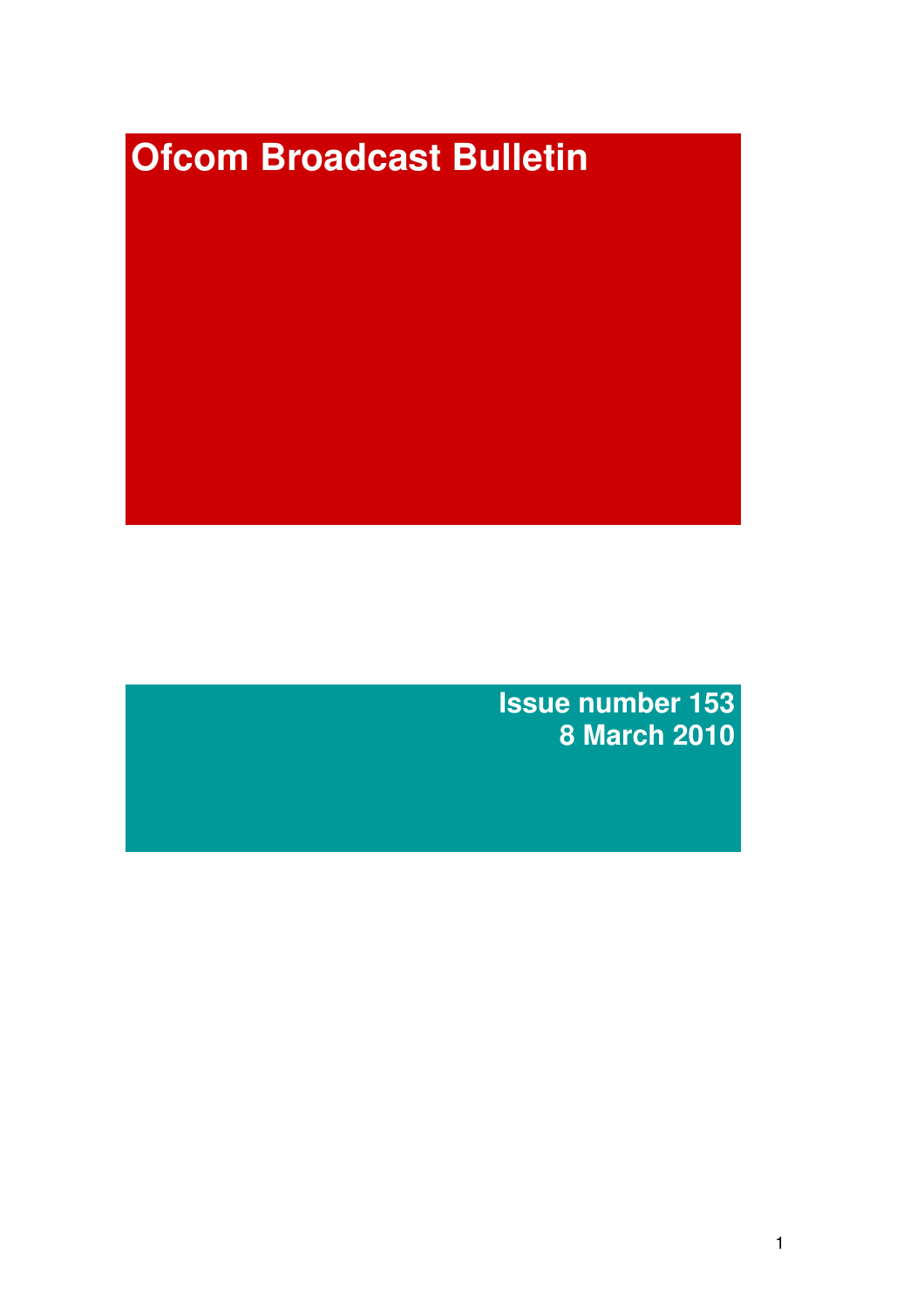# **Contents**

| <b>Introduction</b>                                                                                                                                                                                                                                                                                                           | 4        |
|-------------------------------------------------------------------------------------------------------------------------------------------------------------------------------------------------------------------------------------------------------------------------------------------------------------------------------|----------|
| <b>Standards cases</b>                                                                                                                                                                                                                                                                                                        |          |
| <b>Notice of Sanction</b><br><b>Friendly TV</b>                                                                                                                                                                                                                                                                               | 5        |
| <b>Notice of Direction</b><br>TLCS 865 - "DBN" held by<br>Kashmir Broadcasting Corporation Limited                                                                                                                                                                                                                            | 7        |
| In Breach<br><b>Bang Babes - Various broadcasts</b><br>Tease Me, 7 November 2009, 23:30<br>Tease Me, 13 November 2009, 23:00<br>Tease Me, 24 November 2009, 22:00 - 23:59<br>Tease Me, 25 November 2009, 00:00 - 05.30                                                                                                        | 8        |
| <b>Bang Babes - Various broadcasts</b><br>Tease Me, 31 October 2009, 00:00-05.30<br>Tease Me 3, 31 October 2009, 00:00-05.30<br>Tease Me, 5 November 2009, 00:00-05.30<br>Tease Me, 15 November 2009, 22:00-23:59<br>Tease Me 2, 24 November 2009, 23:24-23:59<br>Note: Bang Channels Limited and Bang Media (London) Limited | 17<br>26 |
| Asar Azan<br>ATN Bangla, 27 August 2009, 17:47<br><b>Iftar Clock; Magrib Asan</b><br>ATN Bangla, 27 August 2009, 19:59<br><b>Appeal for Loughborough Mosque Extension Project</b>                                                                                                                                             | 27       |
| Channel S, 27 August 2009, 17:00<br><b>Saturday Kitchen Live</b><br>BBC1, 10:00, 5 December 2009                                                                                                                                                                                                                              | 31<br>33 |
| <b>Bang Babes</b><br>Friendly TV, 14 October 2009, 23:45                                                                                                                                                                                                                                                                      | 34       |
| <b>Fast TV</b><br>Fast TV, 12 November 2009, 14:35 & 15 November 2009, 20:00                                                                                                                                                                                                                                                  | 35       |
| Resolved<br>Sponsorship of Stabbed: The Truth About Knife Crime<br>Bravo, 12 January 2010, 21:00                                                                                                                                                                                                                              | 36       |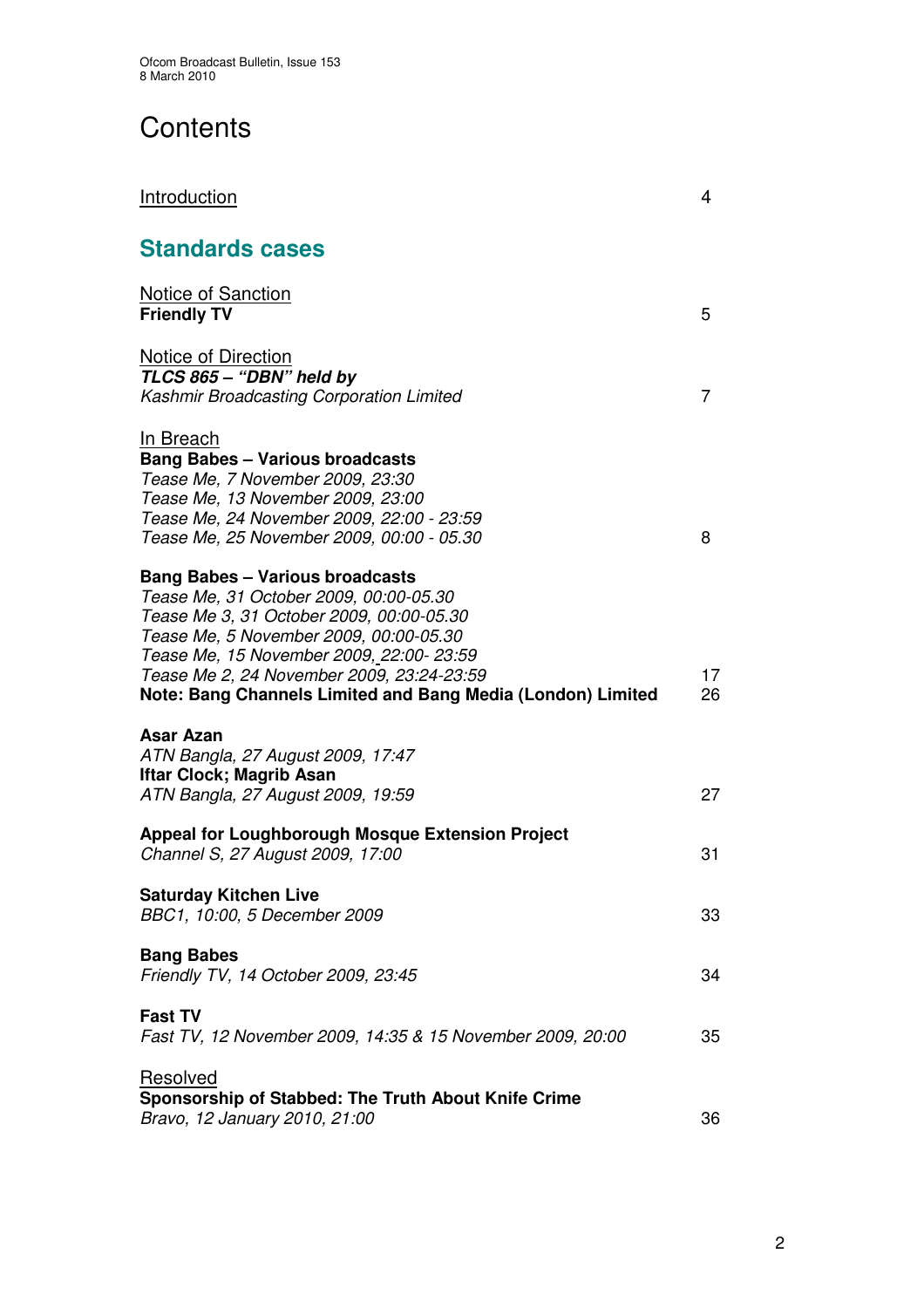## **Other cases**

<u>In Breach</u> **Club Asia (London) Limited** *17 August 2009 to 22 October 2009 (inclusive)* 38

# **Fairness & Privacy cases**

| Other programmes not in breach                                            | 44  |
|---------------------------------------------------------------------------|-----|
| Dispatches: MPs, Planes and Gravy Trains,<br>Channel 4, 28 September 2009 | 40. |
|                                                                           |     |
| Not Upheld<br><b>Complaint by Ms Emma Makey</b>                           |     |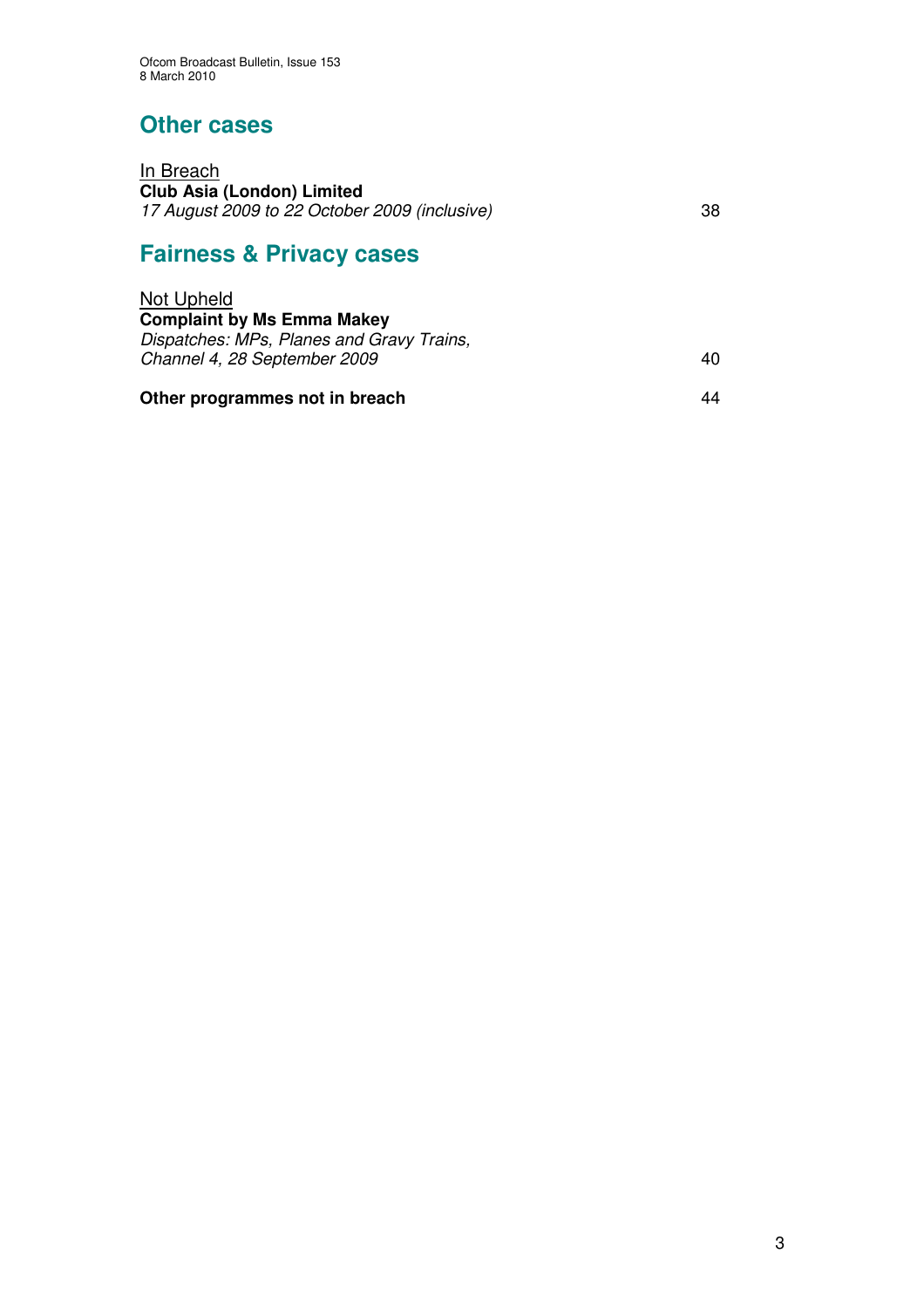# Introduction

The Broadcast Bulletin reports on the outcome of investigations into alleged breaches of those Ofcom codes which broadcasting licensees are required to comply. These include:

a) Ofcom's Broadcasting Code ("the Code") which took effect on 16 December 2009 and covers all programmes broadcast on or after 16 December 2009. The Broadcasting Code can be found at http://www.ofcom.org.uk/tv/ifi/codes/bcode/.

Note: Programmes broadcast prior to 16 December 2009 are covered by the 2005 Code which came into effect on 25 July 2005 (with the exception of Rule 10.17 which came into effect on 1 July 2005). The 2005 Code can be found at http://www.ofcom.org.uk/tv/ifi/codes/bcode\_2005/.

- b) the Code on the Scheduling of Television Advertising ("COSTA") which came into effect on 1 September 2008 and contains rules on how much advertising and teleshopping may be scheduled in programmes, how many breaks are allowed and when they may be taken. COSTA can be found at http://www.ofcom.org.uk/tv/ifi/codes/code\_adv/tacode.pdf.
- c) other codes and requirements that may also apply to broadcasters, depending on their circumstances. These include the Code on Television Access Services (which sets out how much subtitling, signing and audio description relevant licensees must provide), the Code on Electronic Programme Guides, the Code on Listed Events, and the Cross Promotion Code. Links to all these codes can be found at http://www.ofcom.org.uk/tv/ifi/codes/

From time to time adjudications relating to advertising content may appear in the Bulletin in relation to areas of advertising regulation which remain with Ofcom (including the application of statutory sanctions by Ofcom).

It is Ofcom's policy to describe fully the content in television and radio programmes that is subject to broadcast investigations. Some of the language and descriptions used in Ofcom's Broadcast Bulletin may therefore cause offence.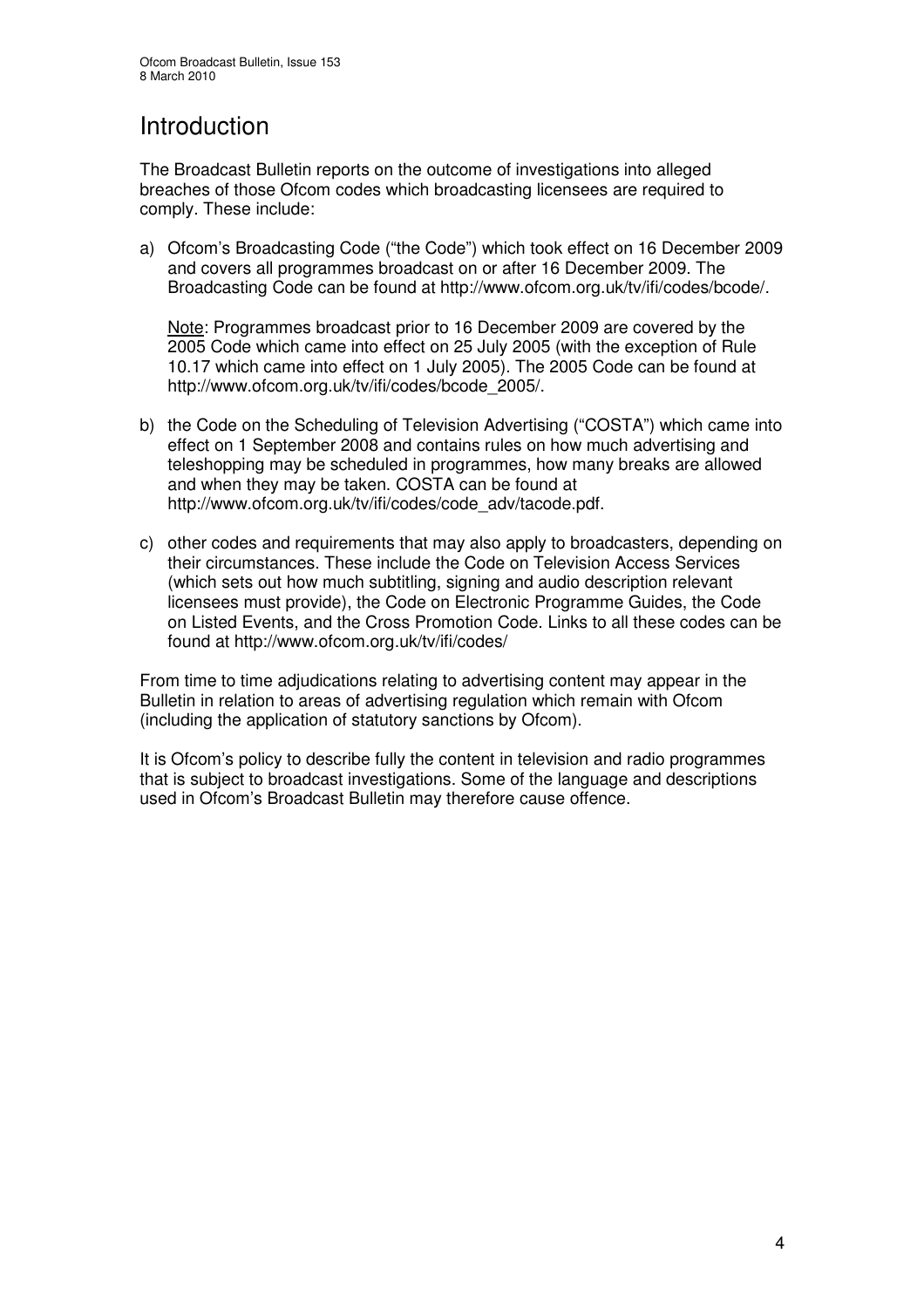# **Standards cases**

## **Notice of Sanction**

## **Friendly TV**

*Various programmes,various dates between 3 April 2009 and 5 July 2009* **Bedroom TV**

*Various programmes,4 April 2009 at 00:55; and 22 April 2009 at 22:20*

#### **Introduction**

Springdoo Media Limited owns and operates the television service Friendly TV. User Generated Broadcasting Limited owns and operates the television service Bedroom TV. Both Friendly TV and Bedroom TV provide daytime chat and (post watershed) adult sex chat services encouraging viewers to call a premium rate service ("PRS") telephone number and talk to an onscreen presenter.

Springdoo Media Limited and User Generated Broadcasting Limited are sister companies under common ownership and control. All editorial compliance decisions regarding the companies were taken by a centralised compliance team.

On 26 February 2010, Ofcom published its decision to impose a statutory sanction on Springdoo Media Limited in respect of its Friendly TV service<sup>1</sup>, for seriously and repeatedly breaching the Ofcom Broadcasting Code and for failing to comply with condition 11 of its Television Licensable Content Service Licence ("licence"). Ofcom also published its decision to impose a statutory sanction on User Generated Broadcasting Limited in respect of its Bedroom TV service<sup>2</sup>, also for failing to comply with condition 11 of its licence. In total, Ofcom imposed a total financial penalty of **£24,000**.

#### **Summary of Decisions**

Springdoo Media Limited (owner of Friendly TV) was found in breach of the following Code rules:

- Rule 1.6: transition to more adult material post-watershed:
- Rule 2.1: generally accepted standards; and
- Rule 2.3: material that may cause offence must be justified by context.

Ofcom found Springdoo Media Limited in breach of these rules due to the following conduct:

• Broadcasting strong and explicit sexual images which were not suitable for broadcast in the period immediately following the 21:00 watershed on a service which was freely available to view without access restrictions (breach of Rule 1.6). The broadcast of such images, so close to the watershed, caused serious concern for Ofcom; and

 $\frac{1}{2}$  In January 2010 Friendly TV ceased broadcasting.

<sup>&</sup>lt;sup>2</sup> In November 2009 Bedroom TV ceased broadcasting.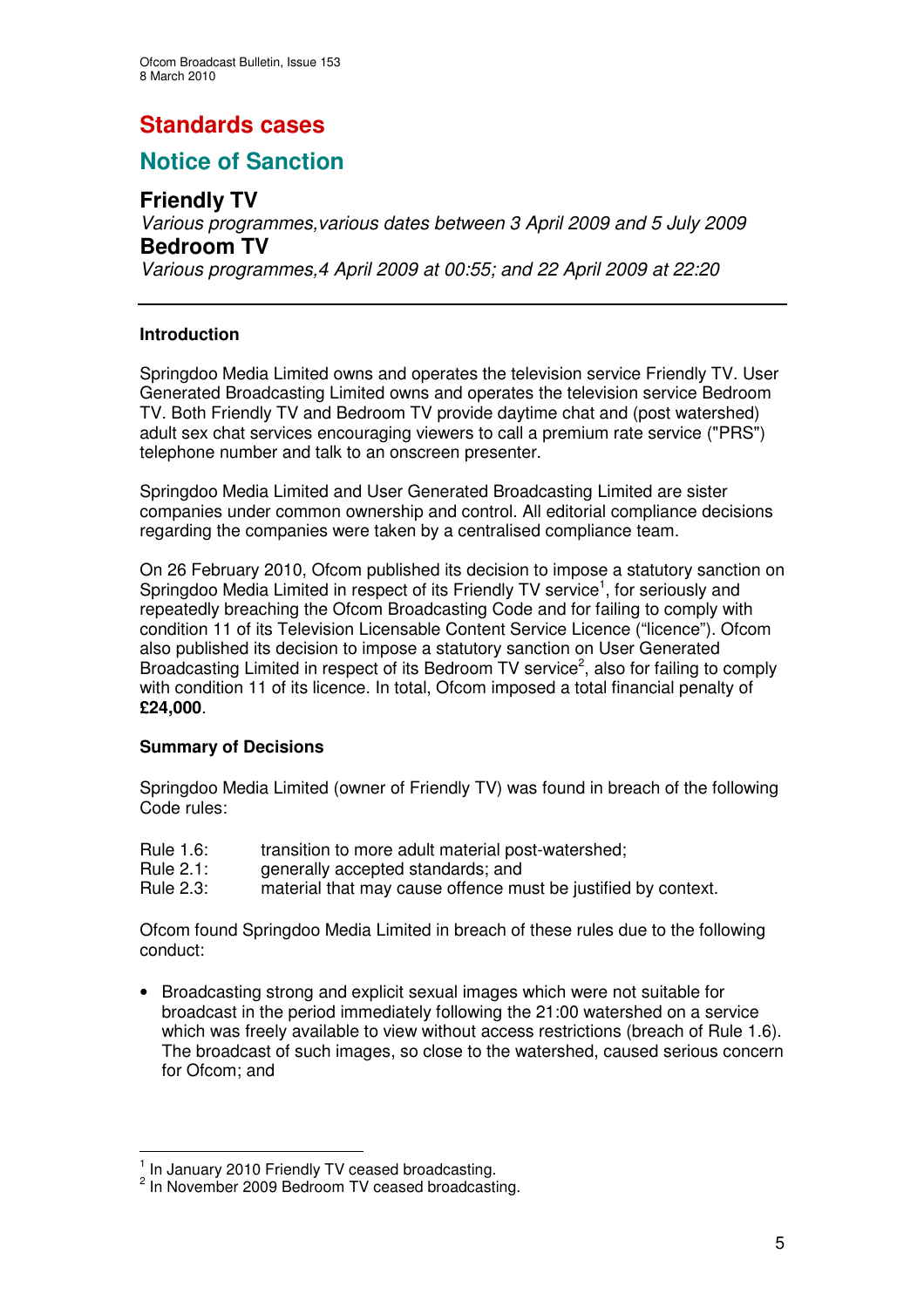• Broadcasting sexual material that would have exceeded the expectations of viewers watching a channel without access restrictions, especially those who may have come across this content unawares (breaches of Rules 2.1 and 2.3).

For the reasons set out in the adjudication Ofcom imposed a financial penalty (payable to HM Paymaster General) of **£6,000** in respect of these Code breaches by Springdoo Media Limited.

Springdoo Media Limited (owner of Friendly TV) and User Generated Broadcasting Limited (owner of Bedroom TV) were also both found in breach of the following condition of their licences:

Condition 11: (1) The Licensee shall adopt procedures acceptable to Ofcom for the retention and production of recordings in sound and vision of any programme which is the subject matter of a Standards Complaint... (2) In particular, the Licensee shall: (a) make and retain or arrange for the retention of a recording in sound and vision of every programme included in the Licensed Service for a period of 60 days from the date of its inclusion therein; and (b) at the request of Ofcom forthwith produce to Ofcom any such recording for examination or reproduction.

Ofcom found Springdoo Media Limited and User Generated Broadcasting Limited in breach of this licence condition for failing to provide, when requested, recordings of the following programmes:

- Friendly TV, 3 April 2009, Midday
- Friendly TV, 20 June 2009, 02:00
- Bedroom TV, 4 April 2009, 00:55
- Bedroom TV, 22 April 2009, 22:20

For the reasons set out in this adjudication Ofcom imposed financial penalties (payable to HM Paymaster General) on Springdoo Media Limited and User Generated Broadcasting Limited of **£6,000** and **£12,000** respectively for breaches of condition 11 of their licences.

The full adjudication is available at: http://www.ofcom.org.uk/tv/obb/ocsc\_adjud/springdoo.pdf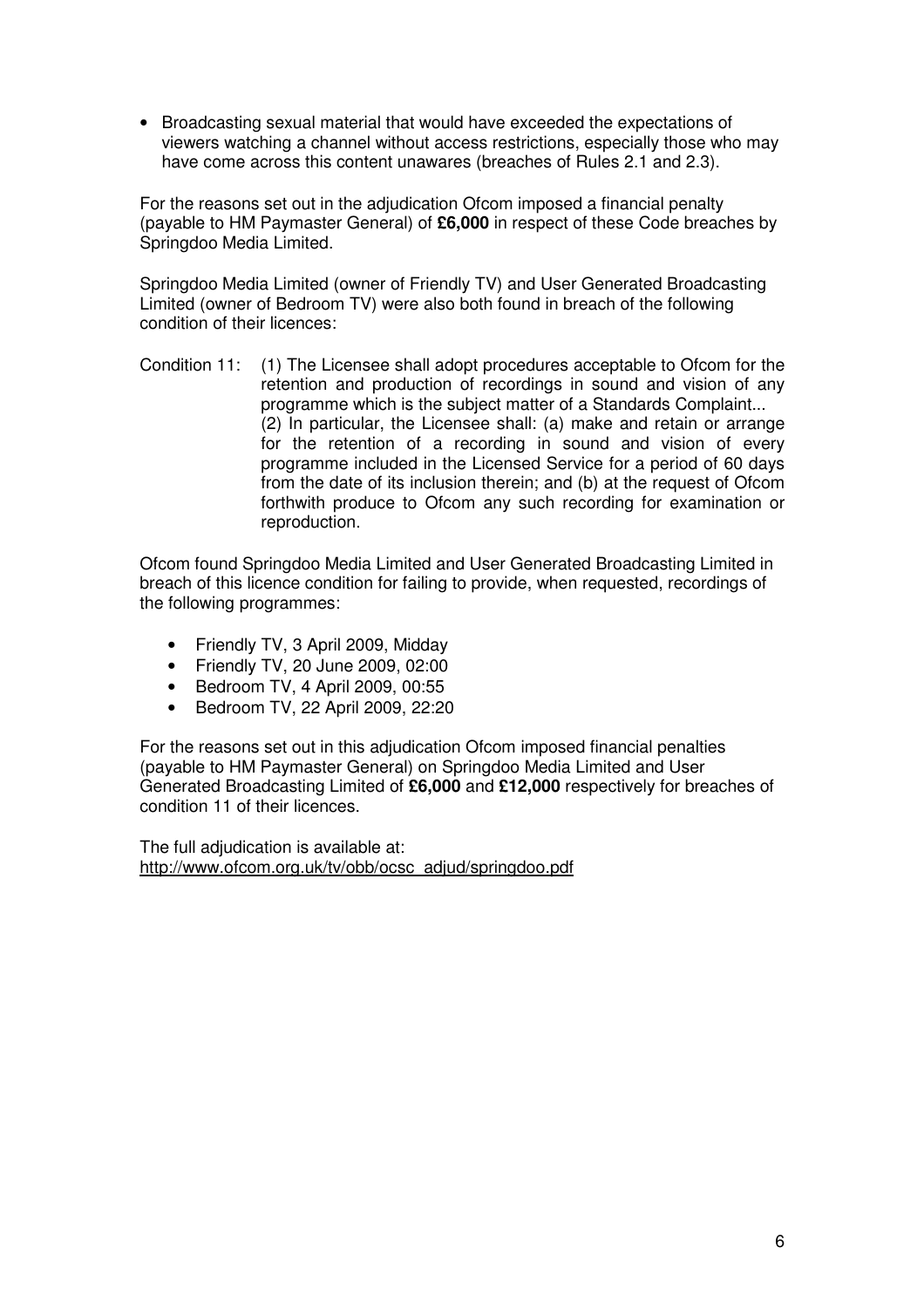# **Notice of Direction**

Kashmir Broadcasting Corporation ("KBC") holds a broadcasting licence for the television service DBN.

During 2009 Ofcom requested, on several occasions, a copy of KBC's agreement with DBN in connection with the provision of the service. KBC has repeatedly failed to comply with these requests.

On 1 March 2010, under the terms of its licence, Ofcom directed KBC to comply with the following Direction.

#### **TLCS 865 – "DBN" held by Kashmir Broadcasting Corporation Limited ("the Licence")**

Pursuant to condition 17(1) of TLCS licence number 865, Ofcom now directs Kashmir Broadcasting Corporation Limited ("KBC") to provide the following information:

- 1. A copy of KBC's lease agreement with DBN. We have requested a copy of this agreement in correspondence dated 9 February 2009, 16 March 2009, 9 April 2009, 8 May 2009 and 22 June 2009; and
- 2. Details of the procedures KBC has adopted and requires to be observed by those involved in providing the licensed service to ensure compliance with Licence Condition 17(2). In its breach finding of 23 March 2009 Ofcom reminded KBC of its compliance obligations under the Licence; and
- 3. Details of how KBC is exercising general control over which programmes and other services and facilities are comprised in the DBN service.

Ofcom requires this information in order to determine whether KBC is providing the DBN service in accordance with section 362(2) of the Communications Act 2003 and is complying with its obligations as a licensee. The information should be provided by no later than 15 March 2010.

**Failure to comply with a direction given to it by Ofcom would be a serious breach by KBC of Licence Condition 17(1) which could give rise to consideration of a statutory sanction including revocation of the Licence.**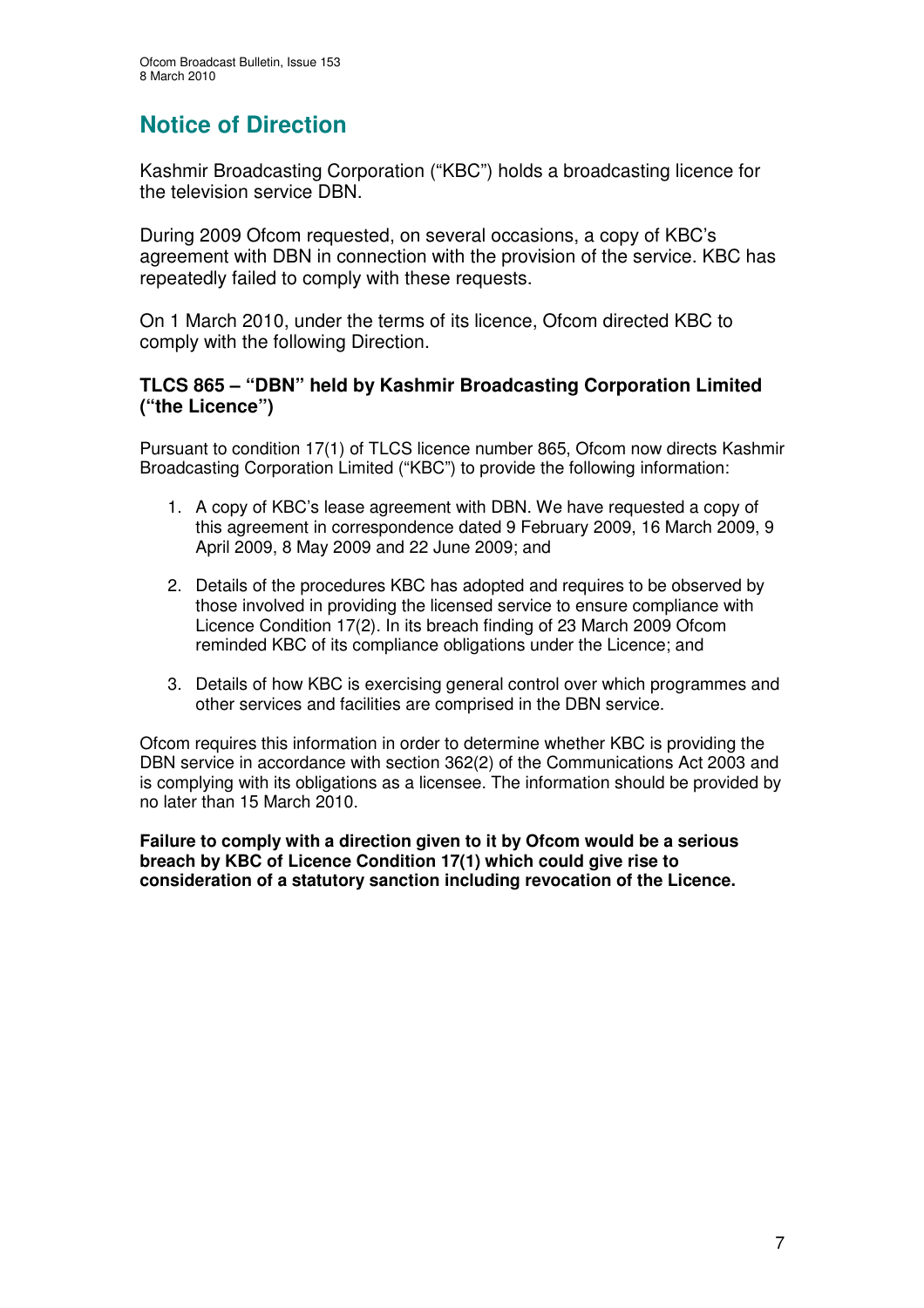## **Bang Babes – Various broadcasts**

*Tease Me, 7 November 2009, 23:30 Tease Me, 13 November 2009, 23:00 Tease Me, 24 November 2009, 22:00 - 23:59 Tease Me, 25 November 2009, 00:00 - 05.30*

#### **Introduction**

*Bang Babes* is adult sex chat programming, freely available without mandatory restricted access on the channel *Tease Me* (Sky channel number 912). The channel is situated in the 'adult' section of the Sky electronic programme guide ("EPG"). It broadcasts programmes after the 21:00 watershed based on interactive adult sex chat services: viewers are invited to contact onscreen female presenters via premium rate telephony services ("PRS"). The female presenters dress and behave in a sexually provocative way while encouraging viewers to contact the PRS numbers.

Ofcom received a complaint about the following broadcasts. The complainant said that the content transmitted was too sexually explicit to be available without mandatory restricted access.

#### Bang Babes, Tease Me, 7 November 2009, 23:30

Ofcom noted that the broadcast featured two presenters. One was wearing black tights with large holes in them and a black thong. The other was wearing a red thong and red tights. Both women were topless. The presenter in black was shown apparently licking and spitting on the other presenter's genital area. She also pulled down the other presenter's thong, pulled her buttocks apart and licked her anal area. During the broadcast the presenter in black was shown bent over on all fours with her thong moved to the side to briefly reveal her genital area. The presenters licked and sucked each other's breasts. The broadcast also included close up shots between the presenters' legs while they apparently touched and rubbed each other's genital area.

#### Bang Babes, Tease Me, 13 November 2009, 23:00

Ofcom noted that the broadcast featured a presenter wearing a black thong and black stockings. Her top was pulled down to reveal her breasts. During the broadcast she adopted various sexual positions, including kneeling on all fours with her buttocks to camera and also lying on her back with her legs spread wide apart. While doing so the presenter repeatedly: pulled her buttocks apart to reveal her anus and genital area; spat on her fingers and vigorously rubbed saliva around her anal and genital area and rubbed her thong against her genitals; opened her legs to expose extensive labial detail; mimed the insertion of an object into her anus and the performance of oral sex on a man using her fingers; and spat saliva over her breasts.

#### Bang Babes, Tease Me, 24 November 2009, 22:00- 23:59

This broadcast featured two presenters (the same who appeared in the *Bang Babes, Tease Me, 7 November 2009, 23:30* broadcast). One presenter was wearing black fishnet stockings and a black thong. She was not wearing a top. The other presenter was wearing a red bra pulled down to expose her breasts, a red thong and red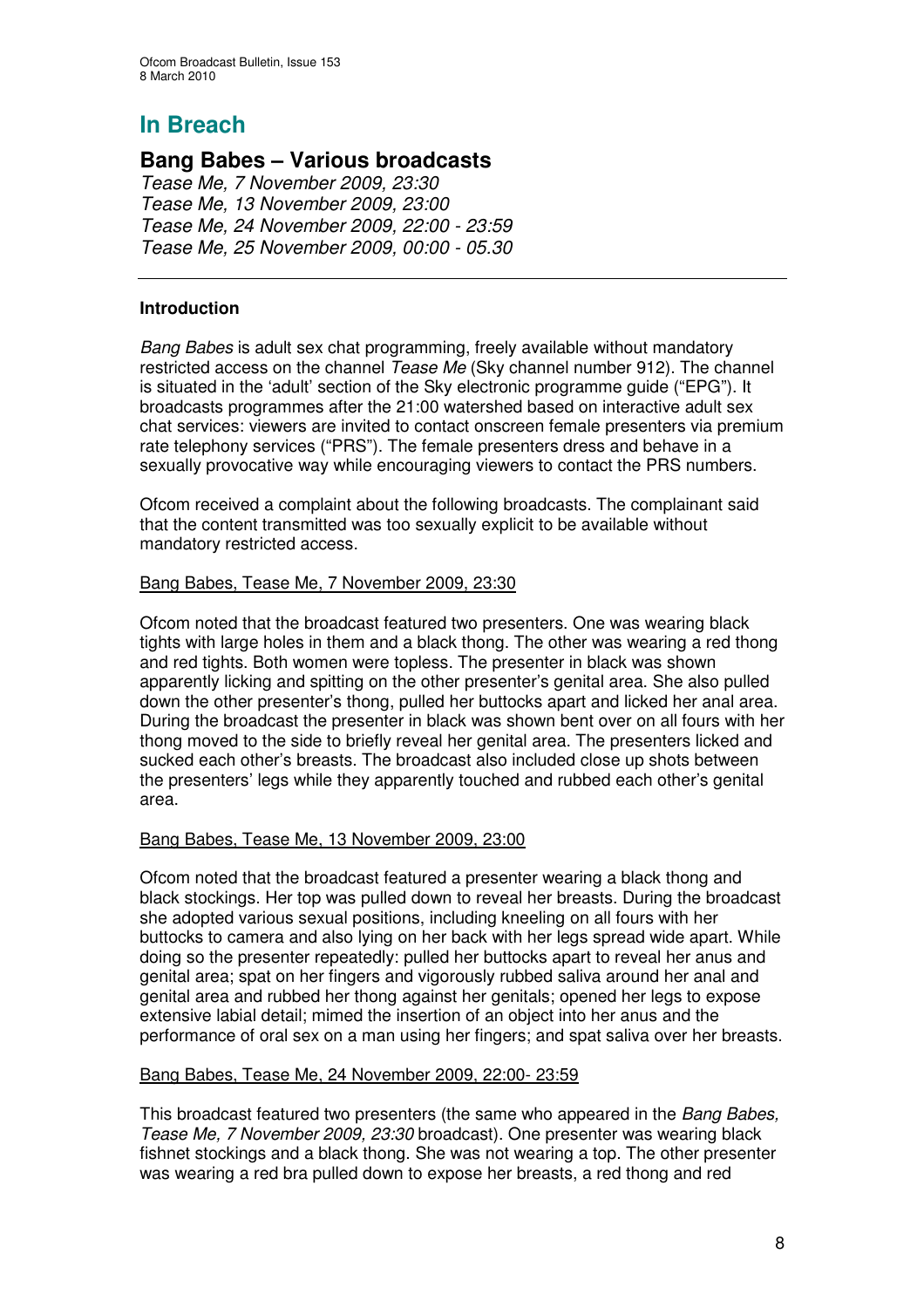stockings with large holes in them. During the broadcast the presenters were shown apparently licking each other's genital and anal area in a realistic way and on one occasion this act was carried out while one of the presenters had pulled her thong to the side. The presenters also licked each other's breasts, spat into each other's mouths and apparently simulated masturbation on each other in a realistic way by rubbing each other's genital area. The presenter in black was also shown miming oral sex using a phone and lightly slapping the other presenter across the face.

#### Bang Babes, Tease Me, 25 November 2009, 00:00 - 05.30

This broadcast also featured two presenters (the same who appeared in the *Tease Me, 7 November 2009, 23:30* and the *Tease Me, 24 November 2009, 22:00- 23:59* broadcasts).

One presenter was wearing a skimpy pink thong, pink socks and pink fingerless gloves. Her pink bra was pulled down to expose her breasts. The other presenter was wearing a skimpy red thong and black fishnet stockings. Her black fishnet top was pulled down to show her breasts. During the broadcast the presenter wearing pink pulled the other presenter's thong to the side and briefly but clearly inserted a lollypop into her vagina. The two presenters then sucked the lollypop. In addition, the presenters were shown bent over on all fours at various times, and due to the skimpy thongs they were wearing genital and anal detail was shown. The presenters touched and apparently licked each other's genital and anal areas in a realistic way. The presenters were also shown: miming the insertion of an object into their anus; miming oral sex using their fingers and a phone; spanking each other; and licking each other's breasts.

#### Promotion of the www.bangbabes.tv website address – for all broadcasts

In addition, after viewing the content complained of Ofcom noted that during all four broadcasts the website 'www.bangbabes.tv' was promoted. When accessed by Ofcom this website featured images of a strong sexual nature equivalent to BBFC R18-rated material ("R18-rated equivalent material") which could be readily viewed without appropriate protections. Although this R18-rated equivalent material was not broadcast on-air, Ofcom was concerned that it appeared on a website being promoted on Ofcom licensed services freely available without mandatory restricted access from 21.00.

#### Relevant Code rules

Ofcom requested comments from Bang Channels Limited ("Bang Channels" or "the Licensee") – which holds the licences for and complies the Tease Me channels - in relation to the following:

|  |  | Bang Babes, Tease Me, 7 November 2009, 23:30;       |  |  |
|--|--|-----------------------------------------------------|--|--|
|  |  | Bang Babes, Tease Me, 13 November 2009, 23:00; and  |  |  |
|  |  | Bang Babes, Tease Me, 24 November 2009, 22:00-23:59 |  |  |

- Rule 1.24<sup>1</sup> ('adult-sex' material is restricted to overnight services with mandatory restricted access);
- Rule 2.1 (generally accepted standards); and

<sup>&</sup>lt;sup>1</sup> Please note that on 16 December 2009, a revised version of the Code was issued. For programmes broadcast on or after 16 December 2009, Rule 1.18 will apply.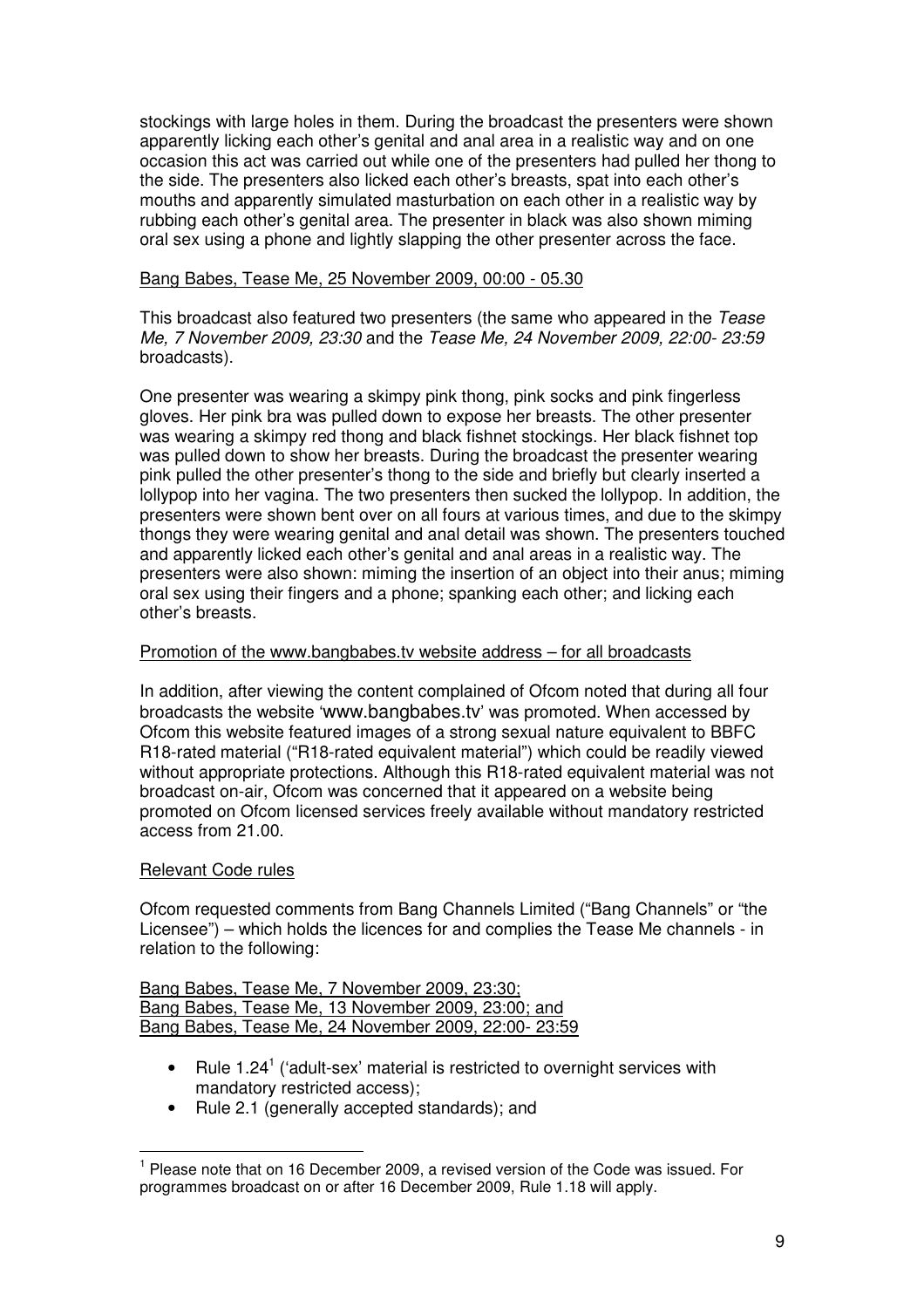• Rule 2.3 (material which may cause offence must be justified by context) of the Code.

Concerning Bang Babes, Tease Me, 25 November 2009, 00:00 - 05.30, Ofcom asked for comments under Rule 1.25 $^2$  ("BBFC R18-rated films or their equivalent must not be broadcast").

Ofcom sought comments in respect of the strong sexual nature of some of the content; and the promotion of a website featuring unrestricted R18-rated equivalent material.

#### **Response**

In relation to each broadcast the Licensee stated the following.

#### *Bang Babes*, Tease Me, 7 November 2009, 23:30

With regard to Rule 1.24, Bang Channels said it did not consider the material was of sufficient strength to constitute 'adult-sex' material and therefore there was no requirement for the service to have mandatory restricted access. With regard to Rules 2.1 and 2.3, the Licensee stated that the content would have conformed to the expectations of viewers of a channel of this nature and at this time of night. The Licensee continued that sufficient contextual justification was provided because of the nature and position of the channel in the EPG, clear signposting and a warning about the nature of the content (see infomercial referred to as regards Tease Me, 13 November 2009, 23:00 below). It therefore considered that generally accepted standards were applied.

#### *Bang Babes*, Tease Me, 13 November 2009, 23:00

With regard to Rule 1.24, the Licensee said that it did not consider the content broadcast to be 'adult-sex' material and therefore it did not "have a case to answer".

With reference to Rules 2.1 and 2.3, it did not accept that the material exceeded generally accepted standards. It said that the content was broadcast well after the watershed on an 'adult' TV channel in the 'adult' section of the EPG. It stated that an infomercial was broadcast at 21:00 (as it is every night) before the Bang Babes programming started, advising viewers that the upcoming programming was adult in nature and providing instructions on how to manually restrict the channel if viewers did not wish to see it in future. Bang Channels stated that it did not believe the transmission was offensive, given the context of the broadcast, and did not accept that the presenter simulated masturbation.

#### *Bang Babes*, Tease Me, 24 November 2009, 22:00- 23:59

With regard to Rule 1.24, the broadcaster stated that it did not consider the material was of sufficient strength to constitute 'adult-sex' material and therefore there was no requirement for the service to be restricted. With regard to Rules 2.1 and 2.3, the Licensee stated that the content would have conformed to the expectations of viewers of a channel of this nature and at this time of night. The Licensee continued that sufficient contextual justification was provided to the material because of the

 $^2$  Please note that on 16 December 2009, a revised version of the Code was issued. For programmes broadcast on or after 16 December 2009, Rule 1.17 will apply.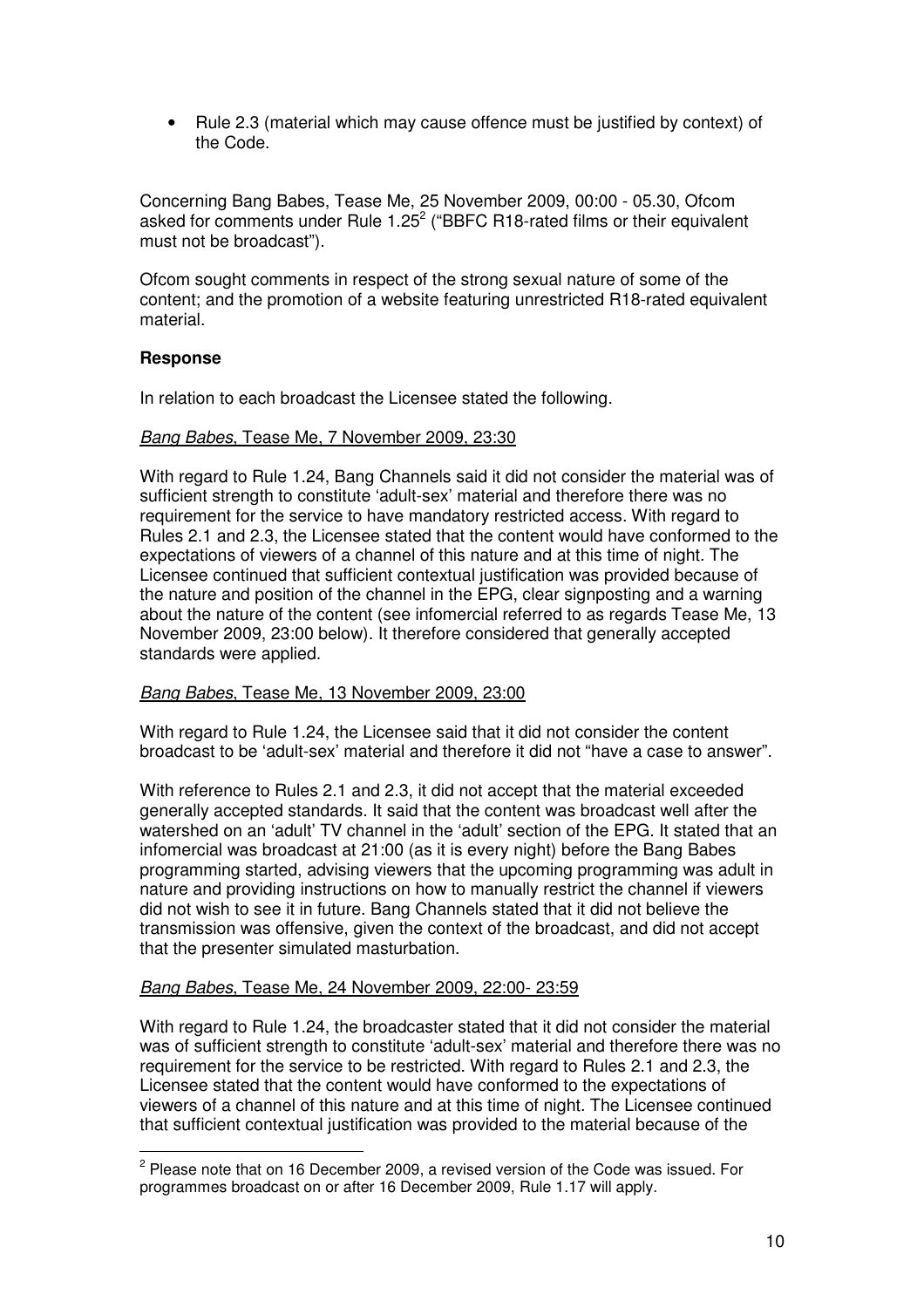nature and position of the channel, clear signposting and a warning about the nature of the content (the infomercial mentioned above). It therefore considered that generally accepted standards were applied.

#### *Bang Babes*, Tease Me, 25 November 2009, 00:00 - 05.30

With regard to Rule 1.25, Bang Channels did not accept that the broadcast contained R18-rated equivalent material. However, it accepted that the material which included the insertion of a lollypop into the presenter's vagina may have exceeded viewer expectations for a channel of this nature. The Licensee continued that the channel's internal compliance guidelines were ignored and this resulted in the transmission of content that was not suitable for broadcast. It said that the broadcast was a live transmission and that appropriate action was not taken to suspend the transmission. It stated that it has now terminated the contract of the producer who was in charge of the transmission. Bang Channels also stated that the presenters in this broadcast were suspended and returned to work a month later having undergone further compliance training. The broadcaster highlighted that these steps were taken before any complaint was made about the broadcast.

With regard to the rest of the material in the broadcast, the broadcaster stated that in respect of Rule 1.24, it did not consider the material was of sufficient strength to constitute 'adult-sex' material. With regard to Rules 2.1 and 2.3, it said that the material was broadcast well after the watershed in the adult section of the EPG, which was clearly labelled and had suitable access restrictions in place. Therefore it would have met audience expectations. The Licensee continued that sufficient contextual justification was provided for the material because of the nature and position of the channel, clear signposting and a warning about the nature of the content. It therefore considered that generally accepted standards were applied.

#### Promotion of the www.bangbabes.tv website address – for all broadcasts

With regard the promotion of the website www.bangbabes.tv for all three broadcasts, the broadcaster accepted that the website contained R18-rated equivalent material. It stated that the material in question was advertising a third party website and it was not aware of the kind of material the third party provider would be advertising when they sold them the advertising space. It said that as soon as the material was bought to its attention it removed the material and ordered a complete review of all its websites. The broadcaster continued that it was "disappointing" that Ofcom did not bring this to matter to its attention sooner so that it could have acted to remove the material faster.

#### **Decision**

Ofcom has a duty to ensure that generally accepted standards are applied to the content of radio and television services so as to provide adequate protection from the inclusion of harmful or offensive material. In relation to generally accepted standards, including those in relation to sexual material, Ofcom recognises that what is and is not generally accepted is subject to change over time. When deciding whether or not particular broadcast content is likely to fall within generally accepted standards it is necessary to assess the character of the content itself and the context in which it is provided.

In relation to the broadcast of material of a sexual nature this normally involves assessing the strength or explicitness of the content and balancing it against the particular editorial or contextual justification for broadcasting the content. Ofcom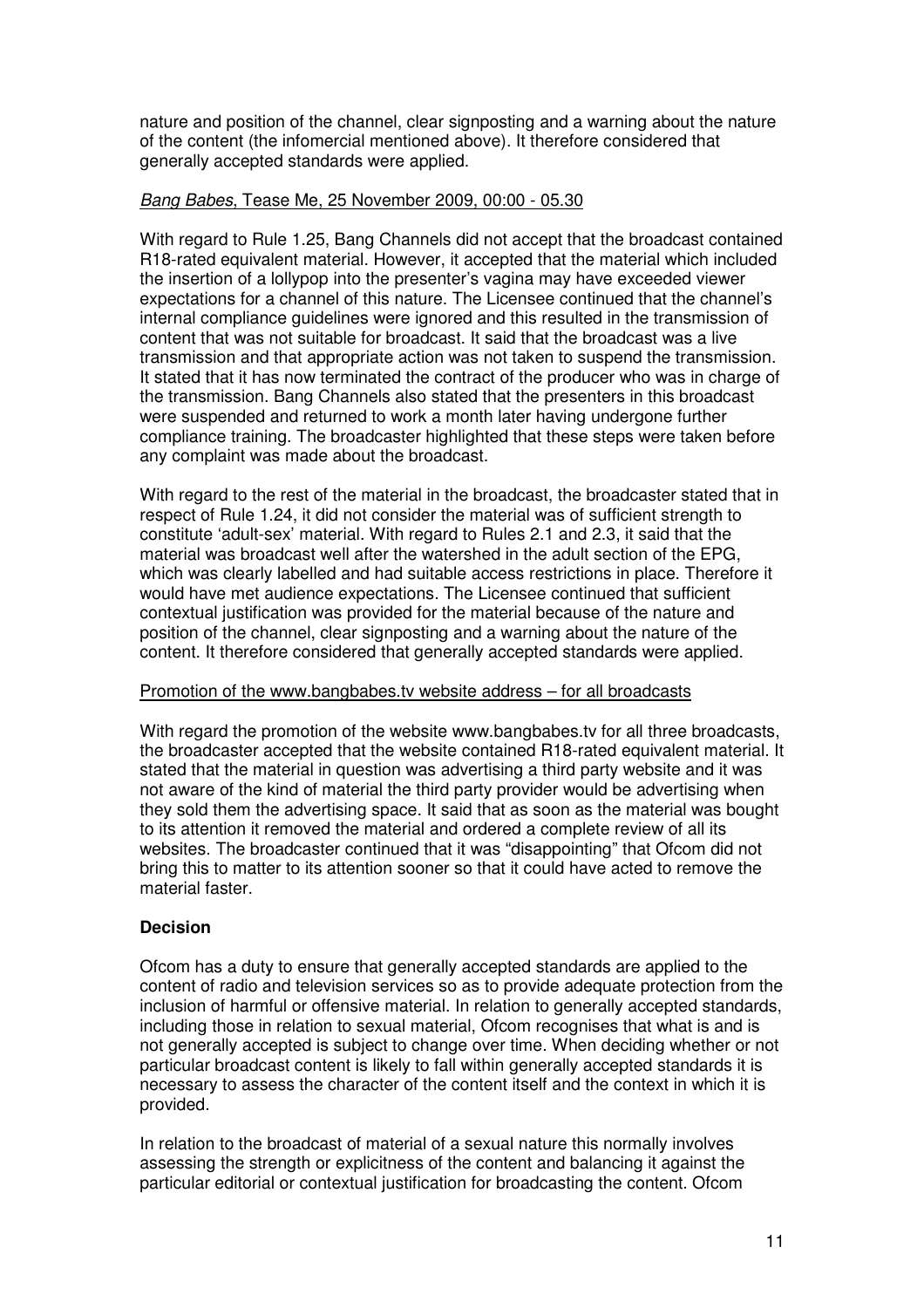seeks to ensure that material of a sexual nature, when broadcast, is editorially justified, appropriately scheduled and where necessary access is restricted to adults.

Broadcasters are allowed to broadcast after the watershed (and without other access restrictions) material which is of a strong sexual nature as long as it is justified by the context. However, this material must not be considered to be 'adult sex' material (i.e. it is not strong sexual images which are broadcast for the primary purpose of sexual arousal or stimulation), or BBFC R-18 rated films or their equivalent.

Rule 1.24 of the Code requires 'adult-sex' material to be broadcast only between 22:00 and 05:30, and then only if mandatory restricted access is in place. In judging whether material is 'adult sex material', and therefore is subject to this rule, broadcasters should be guided by the definitions used by the BBFC when referring to "sex-works at '18'". This has been supplemented by various decisions of Ofcom. Through a series of published findings, and published decisions of the Content Sanctions Committee, Ofcom has made clear what constitutes 'adult-sex' material<sup>3</sup>.

Rule 1.25 of the Code says that BBFC R18-rated films or equivalent material must not be broadcast. Ofcom guidance makes clear that broadcasters should be guided by the BBFC guidelines on 'R18' works in deciding what is equivalent to BBFC R18 rated material. The BBFC states that: "The 'R18' category is a special and legally restricted classification primarily for explicit works of consenting sex..." Various Ofcom decisions have clarified what Ofcom has regarded as content equivalent to R-18 rated material<sup>4</sup>.

- Breach Finding on Playboy One, Broadcast Bulletin 134, http://www.ofcom.org.uk/tv/obb/prog\_cb/obb134/;
- Breach Finding on Live 960, Broadcast Bulletin 149, http://www.ofcom.org.uk/tv/obb/prog\_cb/obb149/;
- Breach Finding on Bang Babes, Broadcast Bulletin 151, http://www.ofcom.org.uk/tv/obb/prog\_cb/obb151/; and
- Breach Finding on Bang Babes, Broadcast Bulletin 152, http://www.ofcom.org.uk/tv/obb/prog\_cb/obb152/Issue152.pdf
- <sup>4</sup> For example, decisions of the Ofcom Content Sanctions Committee in the following cases:
- RHF Productions Ltd dated 18 May 2009 (http://www.ofcom.org.uk/tv/obb/ocsc\_adjud/rhfportland.pdf): and
- Portland Enterprises (C.I.) Limited dated 23 July 2008 (http://www.ofcom.org.uk/tv/obb/ocsc\_adjud/portland.pdf)

<sup>3</sup> For example:

<sup>•</sup> Sanctions decision against Square 1 Management Limited concerning its channel Smile TV, dated 10 July 2008, http://www.ofcom.org.uk/tv/obb/ocsc\_adjud/SmileTV.pdf;

<sup>•</sup> Breach Finding on SportxxxBabes, Ofcom Broadcast Bulletin 115, dated 11 August 2008; http://www.ofcom.org.uk/tv/obb/prog\_cb/obb115/;

<sup>•</sup> Breach Finding on SportxxxBabes, Ofcom Broadcast Bulletin 119, dated 13 October 2008; http://www.ofcom.org.uk/tv/obb/prog\_cb/obb119/;

<sup>•</sup> Sanctions decision against Satellite Entertainment Limited concerning its channel SportxxxBabes, dated 26 August 2008, http://www.ofcom.org.uk/ty/obb/ocsc\_adjud/sportxxxbabes.pdf; and

<sup>•</sup> Sanctions decision against Satellite Entertainment Limited concerning its channel SportxxxBabes, dated 26 August 2008, http://www.ofcom.org.uk/tv/obb/ocsc\_adjud/sportxxxbabes.pdf;

<sup>•</sup> Sanction decision against Playboy TV UK/Benelux Limited concerning its channel Playboy One, dated 2 April 2009, http://www.ofcom.org.uk/tv/obb/ocsc\_adjud/playboytv.pdf;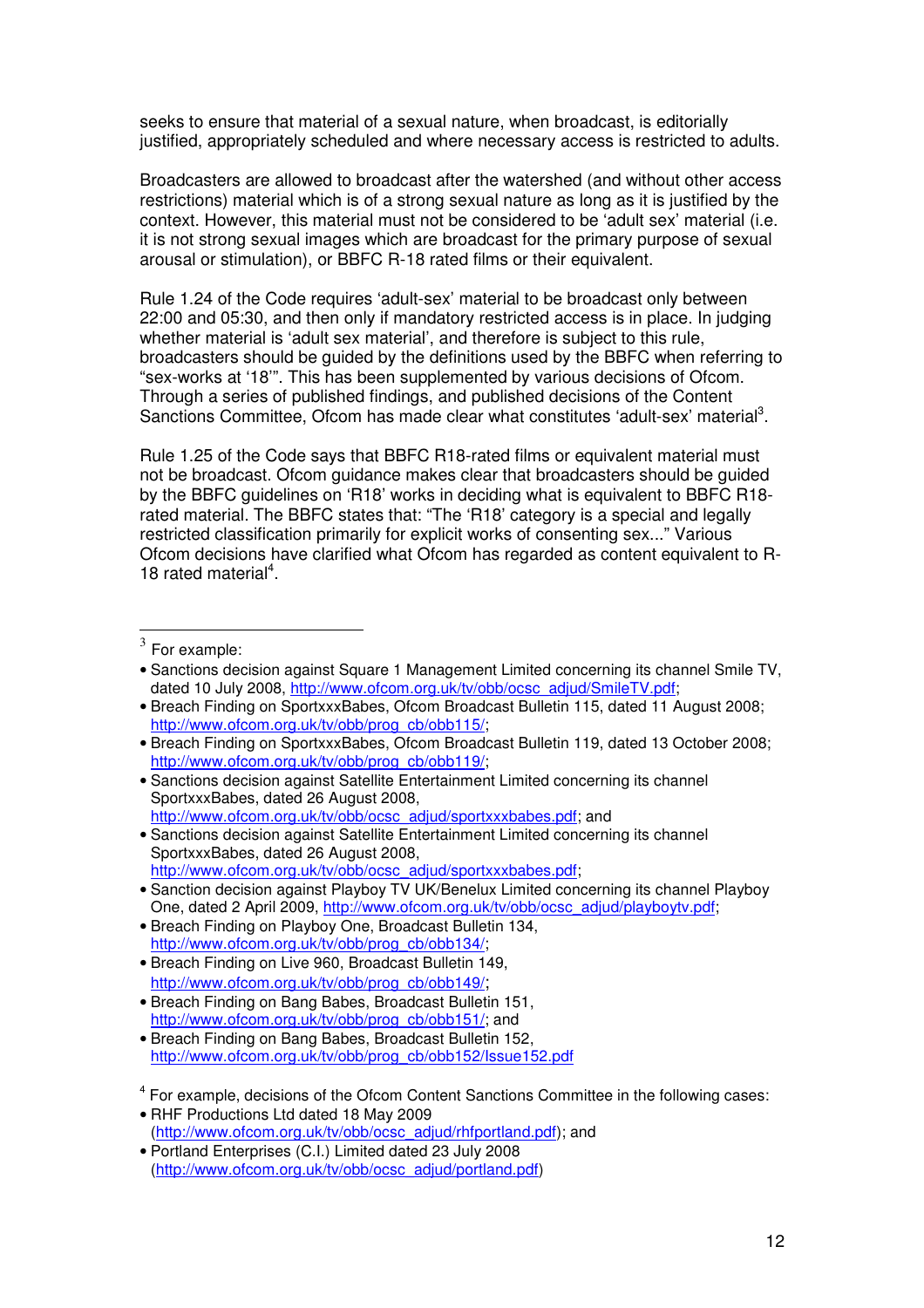In considering the contents of each of these programmes Ofcom asked itself three questions as relevant in each case:

- was the content of the programme equivalent to that in a BBFC R18-rated film;
- was the content of the programme 'adult-sex' material; and,
- did the broadcaster take appropriate steps to ensure that it was provided with sufficient contextual justification so as to ensure that it fell within generally accepted standards.

#### *Bang Babes*, Tease Me, 25 November 2009, 00:00 - 05.30

Rule 1.25 says that BBFC R18-rated films or equivalent material must not be broadcast. Ofcom notes that this broadcast included content that showed a presenter pull her co-presenter's thong to the side and briefly but clearly insert a lollypop into her vagina. Ofcom considered this particular content to be R18-rated equivalent material as it clearly showed – albeit briefly - images of vaginal penetration. This is consistent with 'R18' material, as defined by BBFC guidance. The broadcast was therefore in breach of Rule 1.25 of the Code.

#### *Bang Babes*, Tease Me, 7 November 2009, 23:30 *Bang Babes*, Tease Me, 24 November 2009, 22:00 - 23:59

Ofcom considered the above two broadcasts together in respect of Rules 1.24, 2.1 and 2.3 of the Code. Ofcom notes that both broadcasts complained of featured the same two presenters.

In relation to Rule 1.24, Ofcom examined the content of these broadcasts and considered that it was of a very strong sexual nature and on some occasions contained explicit images of genital and anal detail. For example, during these broadcasts the presenters were shown apparently performing masturbation and oral sex on each other in a realistic by: licking and spitting on each other's genital area; pulling each other's buttocks apart and licking their anal area; pulling their thongs to the side to briefly reveal genital area; touching and rubbing each other's genital area; lightly slapping each other across the face; and spitting into each other's mouths. In Ofcom's opinion, a viewer could reasonably have perceived these sexual acts as real. Ofcom took account of the fact that some of the sequences were several minutes each in duration, and in some cases, were repeated and shot in close-up. In Ofcom's view, the primary purpose of broadcasting this material was clearly sexual arousal. Further, given the above, the material was, in Ofcom's view, of a strong sexual nature. Having assessed the programmes' content and purpose, Ofcom considered that the material broadcast was of a strength that should be behind mandatory restricted access. It was however broadcast without mandatory restricted access, and was therefore in breach of Rule 1.24.

Ofcom is concerned that the Licensee considers material, such as simulated masturbation and oral sex in a sexual context such as this, to be acceptable for broadcast without mandatory restricted access.

These broadcasts were therefore in breach of Rule 1.24 of the Code.

Ofcom then went on to consider whether these broadcasts were also in breach of Rules 2.1 and 2.3 of the Code. In light of Ofcom's view that these programmes contained material that constituted 'adult sex' material and therefore unsuitable for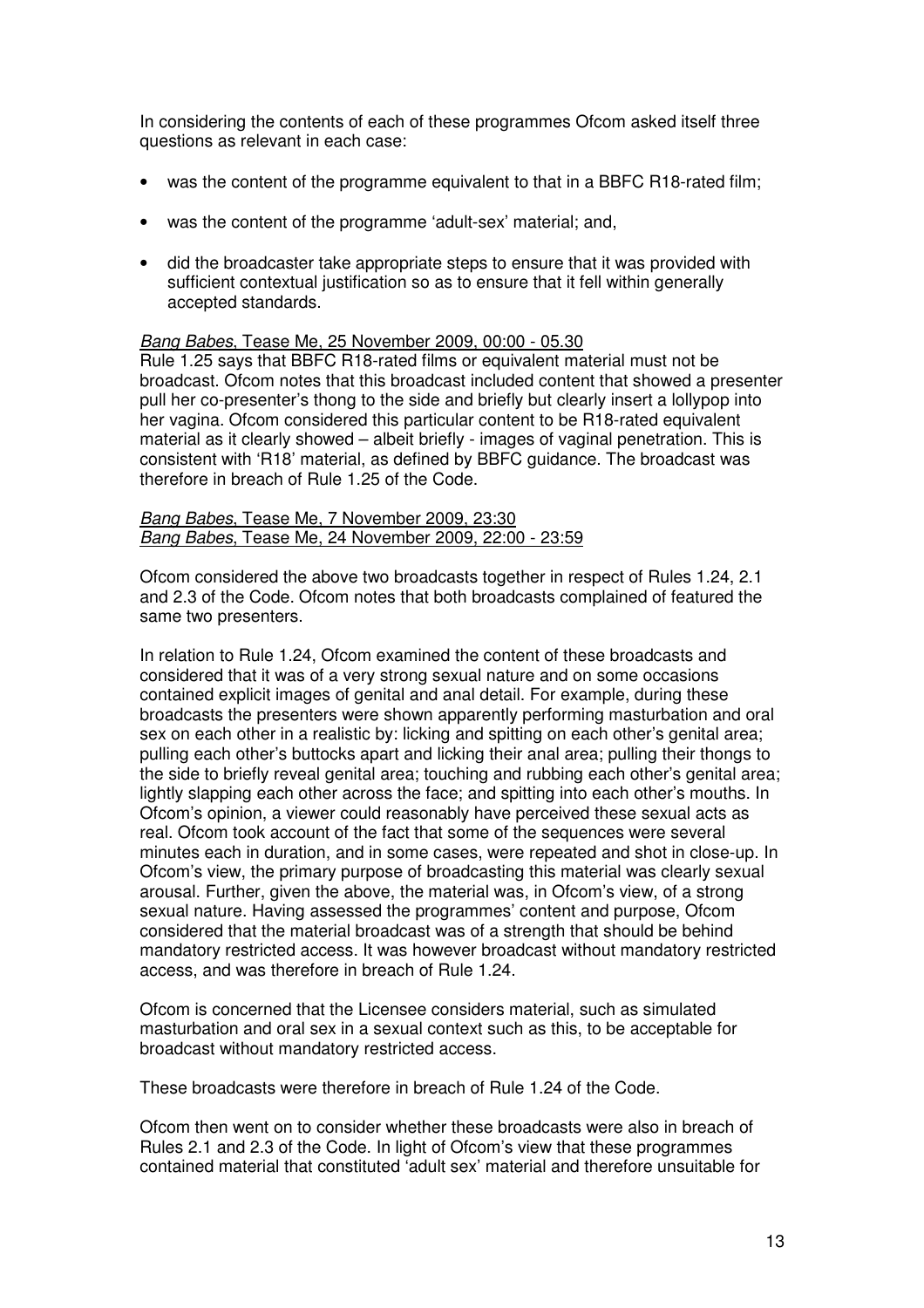broadcast without mandatory restricted access, the broadcasts were clearly capable of causing considerable offence. Ofcom therefore examined the extent to which there were any particular editorial or contextual factors that might have limited the potential for offence. Ofcom noted that the programmes were preceded at around 21:00 by some information giving advice to viewers about the nature of the content to follow. Ofcom also noted that the programmes were broadcast after the watershed and that viewers tend to expect stronger sexual material to be shown later at night. Ofcom also took account of the fact that the *Tease Me* channel was positioned in the 'adult' section of the Sky EPG and that viewers tend to expect the broadcast of stronger sexual material on channels in this section of the EPG than would be expected to be included on other channels.

However, in this case, given the prolonged and frequent scenes of a very strong sexual nature and the inclusion of strong images of genital detail (provided for the purpose of sexual arousal) the time of broadcast and location of the channel were not sufficient to justify the broadcast of the material. The material shown was so strongly sexual that it would have exceeded the likely expectation of the vast majority of the audience. Ofcom concluded that this content was clearly not justified by the context and was in breach of generally accepted standards.

These broadcasts were also therefore in breach of Rules 2.1 and 2.3 of the Code.

#### *Bang Babes*, Tease Me, 13 November 2009, 23:00

Ofcom considered this broadcast in respect of Rules 1.24, 2.1 and 2.3 of the Code.

In relation to Rule 1.24, Ofcom examined the content of this broadcast and considered that it was of a very strong sexual nature and on some occasions contained explicit images of genital and anal detail. For example, during these broadcasts the presenter was shown apparently performing masturbation on herself by spitting on her fingers and repeatedly rubbing saliva on her genital area and rubbing her thong against her genitals. In Ofcom's opinion, a viewer could reasonably have perceived these sexual acts as real. The presenter was also shown pulling her buttocks apart to reveal her anus and extensive labial detail. Ofcom took account of the fact that the sequences were several minutes each in duration, and in some cases, were repeated. In Ofcom's view, the primary purpose of broadcasting this material was clearly sexual arousal. Further given the above, the material was, in Ofcom's view, of a strong sexual nature. Having assessed the programmes' content and purpose, Ofcom considered that the material broadcast constituted 'adult-sex' material. Its broadcast, without mandatory restricted access, was therefore in breach of Rule 1.24.

Ofcom is concerned that the Licensee considers material, such as extensive genital and anal detail and simulated masturbation in a sexual context such as this, to be acceptable for broadcast without mandatory restricted access.

This broadcast was therefore in breach of Rule 1.24 of the Code.

Ofcom then went on to consider whether this broadcast was also in breach of Rules 2.1 and 2.3 of the Code. In light of Ofcom's view that the programme contained material that constituted 'adult sex' material and was therefore unsuitable for broadcast without mandatory restricted access, the broadcast was clearly capable of causing considerable offence. Ofcom therefore examined the extent to which there were any particular editorial or contextual factors that might have limited the potential for offence. Ofcom noted that the programmes were preceded at around 21:00 by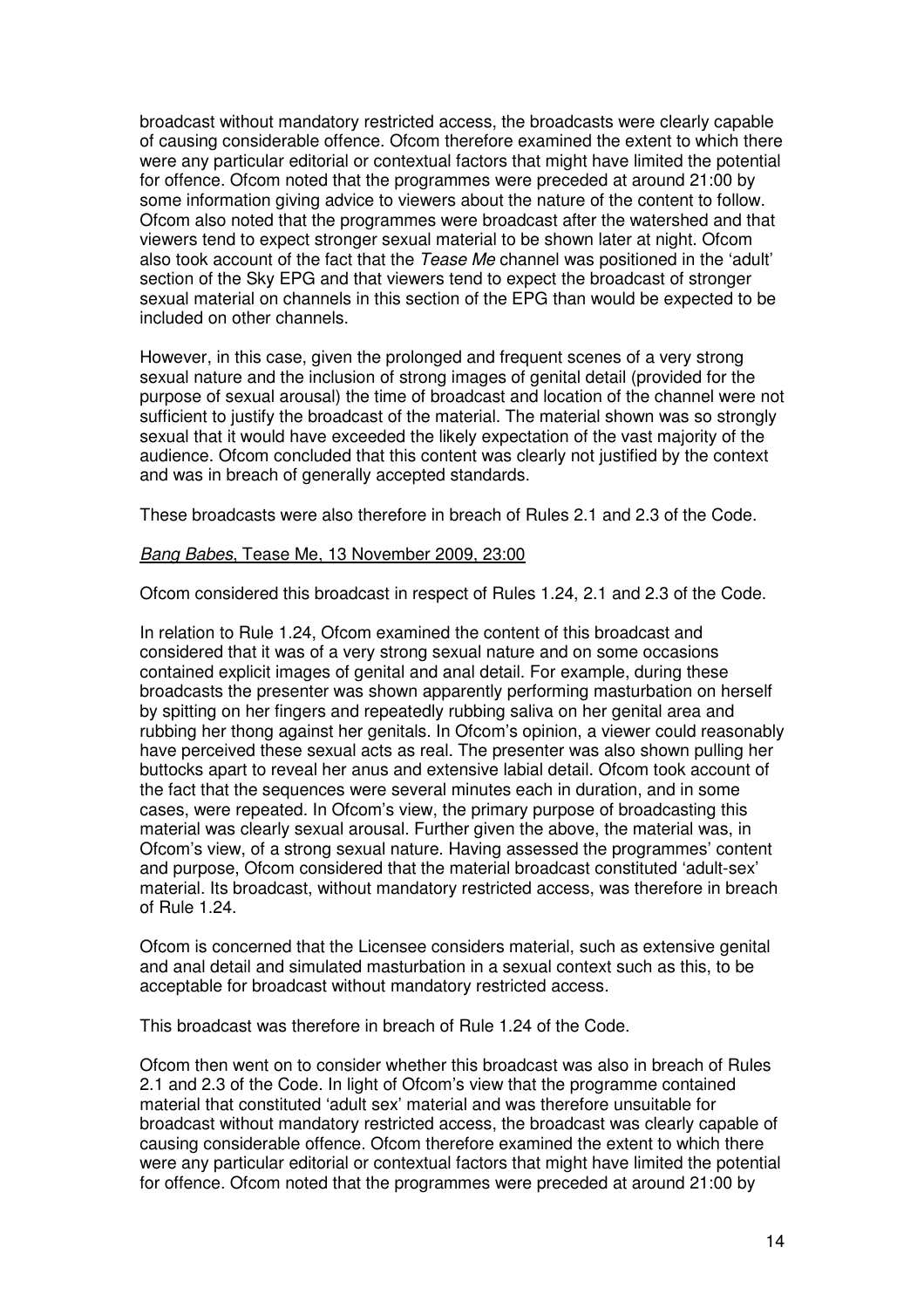some information giving advice to viewers about the nature of the content to follow. Ofcom also noted that the programmes were broadcast quite a long time after the watershed and that viewers also tend to expect stronger sexual material to be shown later at night. Ofcom also took account of the fact that the Tease Me channel was positioned in the 'adult' section of the Sky EPG and that viewers tend to expect the broadcast of stronger sexual material on channels in this section of the EPG than would be expected to be included on other channels.

However, in this case, given the prolonged and frequent scenes of a very strong sexual nature and the inclusion of strong images of genital and anal detail (provided for the purpose of sexual arousal) the time of broadcast and location of the channel were not sufficient to justify the broadcast of the material. The material shown was so strongly sexual that it would have exceeded the likely expectation of the vast majority of the audience. Ofcom concluded that this content was clearly not justified by the context and was in breach of generally accepted standards.

This broadcast was also therefore in breach of Rules 2.1 and 2.3 of the Code.

#### Promotion of the www.bangbabes.tv website address – for all broadcasts

The content of websites is not broadcast material, and therefore not subject to the requirements of the Code. However, any promotional references to websites made on air are broadcast content. Ofcom therefore has the duty and the power to regulate such references under the Communications Act 2003. Ofcom licensed services should in no circumstances promote 'adult' websites which provide unrestricted R18 rated equivalent material if such material can be accessed without appropriate restrictions in place. Ofcom is able to request that references to such websites are removed.

On the day that Ofcom was made aware of the broadcast promotions to the www.bangbabes.tv website, and that it contained R18-rated equivalent material, it immediately spoke to the broadcaster to ask it to remove the website link from all future programming.

Code Rules 2.1 and 2.3 apply to promotional references to websites made on air because they are broadcast content. The issue in this case was whether the website was suitable to be promoted on a licensed television service and so complied with these rules. When accessed – merely by clicking a button to confirm that the user was over 18 – the www.bangbabes.tv website contained clips of R18-rated equivalent material. This included video images of a woman performing oral sex on two men simultaneously. This website did not require prior registration to view and its promotion on television was therefore of serious concern to Ofcom. The promotional references to the www.bangbabes.tv website on air therefore breached generally accepted standards. They were offensive because of the unprotected and explicit sexual material they led to and were not in Ofcom's opinion justified by the context, such as only being broadcast after 21:00 on a service in the 'adult' section of the Sky EPG. Ofcom therefore concluded that the promotional references to the website as broadcast on the three programmes were in breach of Rules 2.1 and 2.3 of the Code.

Ofcom notes the broadcaster's response that it was "disappointing" that Ofcom did not bring this to matter to its attention sooner so that it could have acted to remove the material quicker. As stated above, Ofcom immediately spoke to the broadcaster after becoming aware that it was broadcasting a promotion for its website which contained R18-rated equivalent material. Ofcom reminds all broadcasters that it is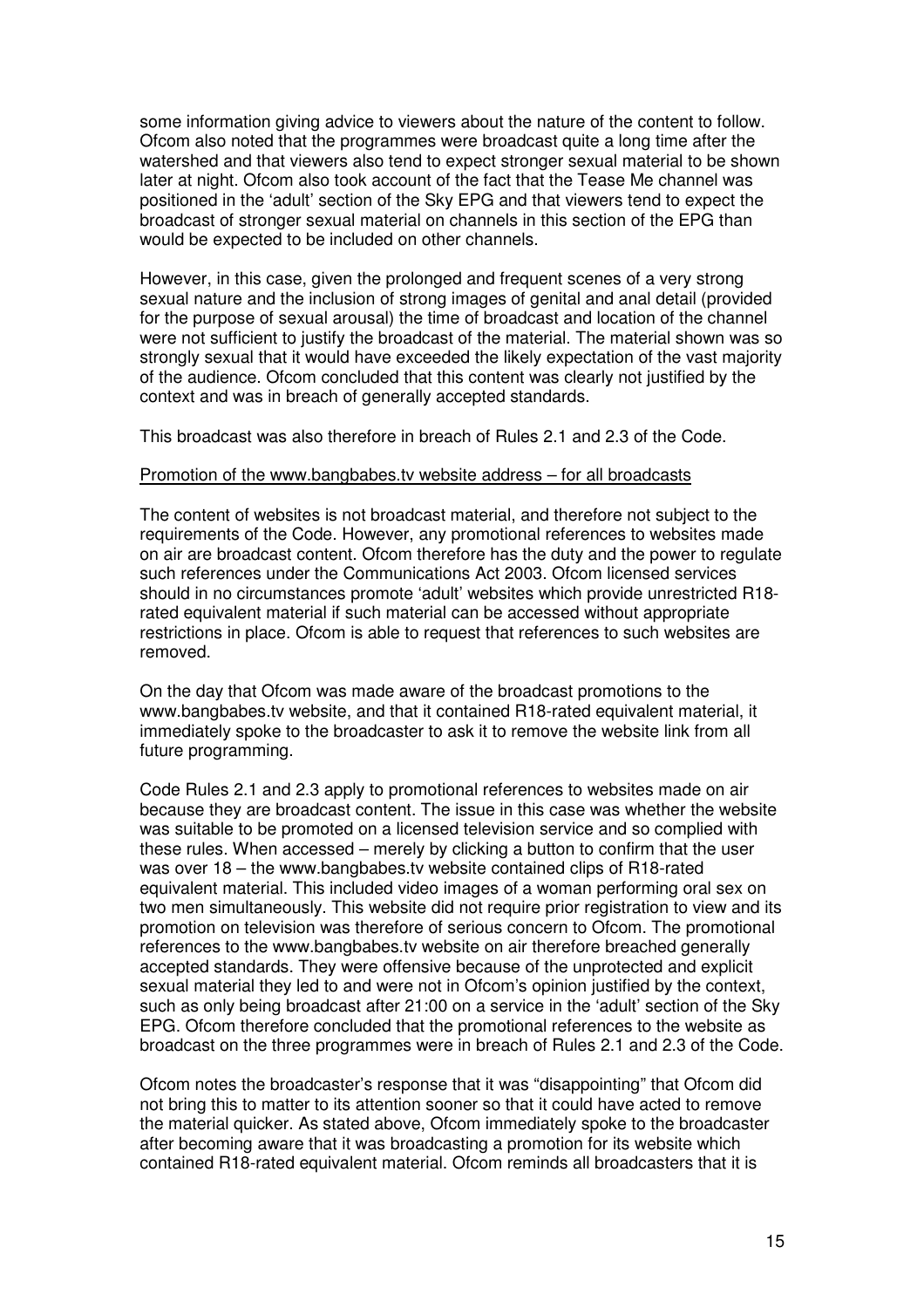the responsibility of the Licensee to ensure on an ongoing basis that all broadcast output meets the requirements of the Code.

Ofcom has formally notified the Licensee that it is considering these contraventions of the Code for statutory sanction in light of their seriousness and/or repeated nature.

Please see note on page 26 of this Bulletin about Bang Media and Bang Channels.

**Bang Babes, Tease Me, 7 November 2009, 23:30: Breach of Rules 1.24, 2.1 and 2.3**

**Bang Babes, Tease Me, 13 November 2009, 23:00: Breach of Rules 1.24, 2.1 and 2.3**

**Bang Babes, Tease Me, 24 November 2009, 22:00 - 23:59: Breach of Rules 1.24, 2.1 and 2.3**

**Bang Babes, Tease Me, 25 November 2009, 00:00 - 05.30: Breach of Rule 1.25**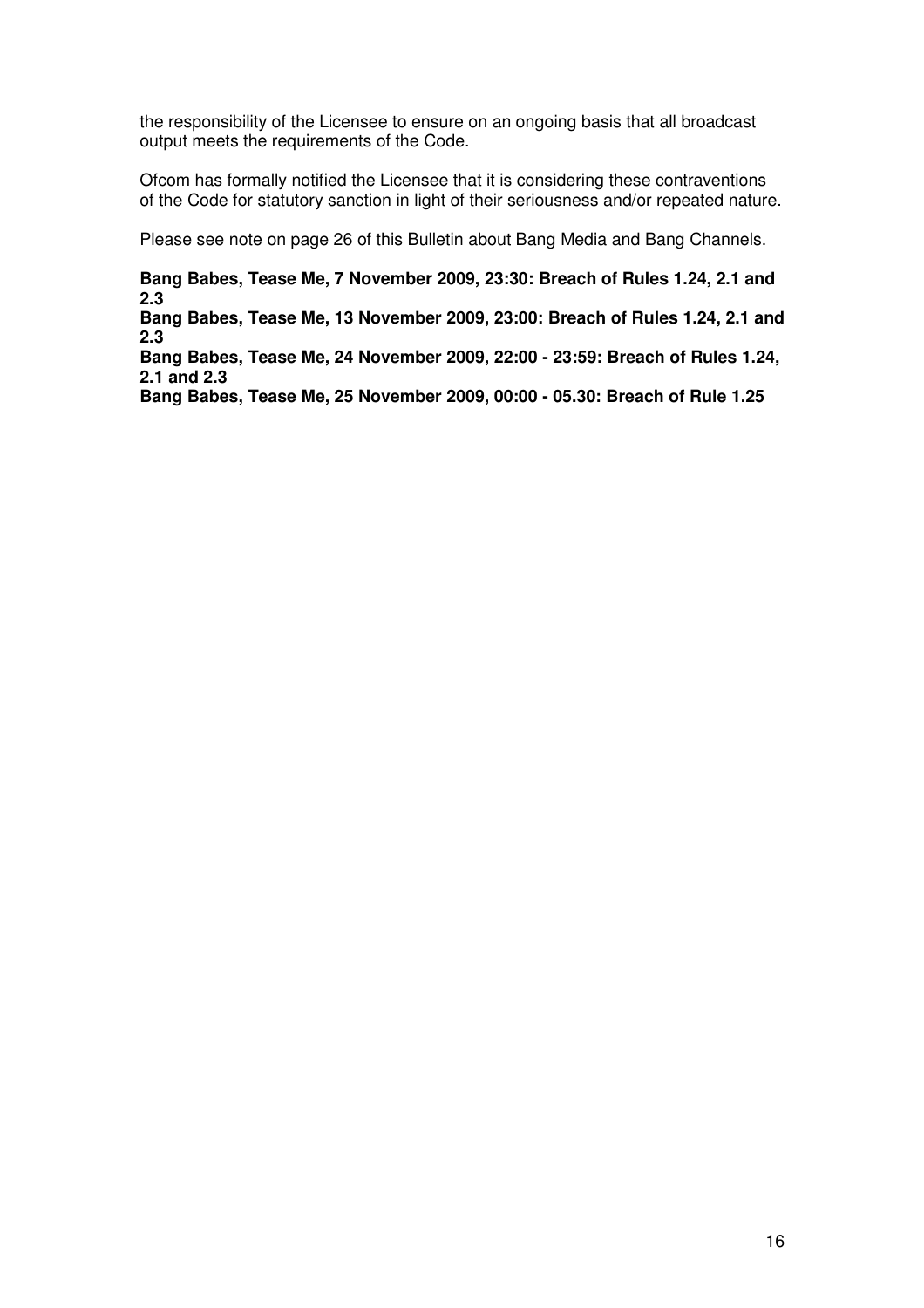## **Bang Babes – Various broadcasts**

*Tease Me, 31 October 2009, 00:00-05.30 Tease Me 3, 31 October 2009, 00:00-05.30 Tease Me, 5 November 2009, 00:00-05.30 Tease Me, 15 November 2009, 22:00- 23:59 Tease Me 2, 24 November 2009, 23:24-23:59*

#### **Introduction**

*Bang Babes* is adult sex chat programming, freely available without mandatory restricted access on the channels *Tease Me, Tease Me 2 and Tease Me 3* (Sky channel numbers 912, 948 and 959). All the channels are situated in the 'adult' section of the Sky electronic programme guide ("EPG"). The licences for Tease Me, Tease Me 2 and Tease Me 3 are held by Bang Channels Limited ("Bang Channels" or "the Licensee"). These channels broadcast programmes after the 21:00 watershed based on interactive adult sex chat services: viewers are invited to contact onscreen female presenters via premium rate telephony services ("PRS"). The female presenters dress and behave in a sexually provocative way while encouraging viewers to contact the PRS numbers.

Ofcom received a complaint about inappropriate adult content allegedly shown on Tease Me, Tease Me 2 and Tease Me 3 at the date and times outlined above. The complainant said that the content transmitted was too sexually explicit to be available without mandatory restricted access. The complainant provided Ofcom with extracts, each lasting a few minutes, of each of the programmes complained about to demonstrate the sort of material being transmitted. After viewing the extracts provided by the complainant Ofcom had concerns about the material allegedly broadcast during the dates and times complained of. It therefore asked Bang Channels to provide recordings of the output broadcast during the channels, dates and times outlined above.

#### Licence Condition 11

#### *Background*

Ofcom first wrote to the Licensee on 30 November 2009 requesting recordings of the five programmes complained about. The request was sent well within the 60 day period after transmission when the Licensee was required to keep recordings of this output. The programmes were:

- Bang Babes, Tease Me, 31 October 2009, 00:00-05.30
- Bang Babes, Tease Me 3, 31 October 2009, 00:00-05.30
- Bang Babes, Tease Me, 5 November 2009, 00:00-05.30
- Bang Babes, Tease Me, 15 November 2009, 22:00- 23:59
- Bang Babes, Tease Me 2, 24 November 2009, 22:00- 23:59

Bang Channels stated on 3 December 2009 that the provision of all this material would be disproportionate, due to the amount of content complained of. In response to this Ofcom sought to assist the Licensee. It therefore wrote to Bang Channels on 9 December 2009 and provided copies of the alleged extracts from the above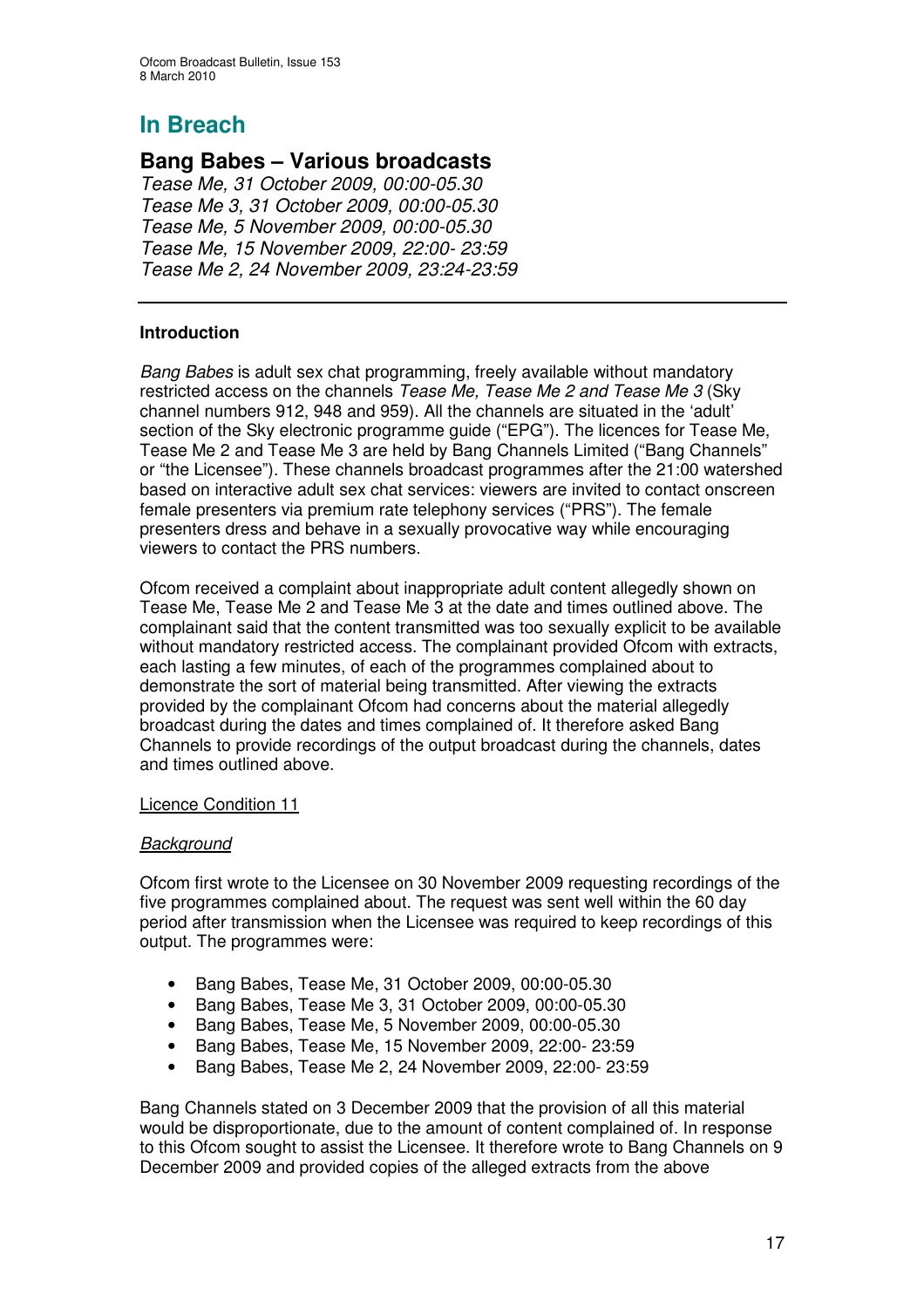broadcasts, as provided by the complainant. The Licensee was asked to confirm that the material supplied by the complainant was transmitted on its licence during the dates and times outlined by the complainant. This correspondence was also sent to Bang Channels within 60 days of the dates of transmission of the programmes. The deadline for providing this information was 18 December 2009.

On the 14 December 2009 the Licensee requested an extension to respond to Ofcom. On 15 December 2009 (again, within 60 days of the dates of transmission) Ofcom agreed an extension to 8 January 2010. Ofcom's correspondence of 15 December 2009 also made clear that if the Licensee could not confirm the broadcast details of the extracts provided by the complainant then full time-coded recordings of all the broadcasts complained of should be provided instead.

In its response of 8 January 2010 the Licensee did not confirm the exact dates and time-codes for the extracts provided by the complainant. It did however provide details of the channels that some of the material was broadcast on<sup>1</sup>. Between the 18 and 22 January 2010 the Licensee did provide the following recordings to Ofcom:

- Bang Babes, Tease Me, 31 October 2009, 00:00-00:30
- Bang Babes, Tease Me 3, 30/31 October 2009, 23:20-00:20
- Bang Babes, Tease Me, 5 November 2009, 05:00-05:05
- Bang Babes, Tease Me, 15 November 2009, 22:29-22:35
- Bang Babes, Tease Me 2, 24 November 2009, 22:00- 23:59

Therefore the Licensee provided to Ofcom all but one of the requested broadcasts incomplete or they did not match the time codes requested by Ofcom. Only *Bang Babes, Tease Me 2, 24 November 2009, 22:00- 23:59* was provided in full. Bang Channels explained that it was unable to provide the material in full as it only retains recordings for 60 days.

Condition 11 of Bang Channel's licence states that the Licensee must make and retain a recording of all its programmes for a period of 60 days from broadcast, and at Ofcom's request must produce a recording "forthwith". Ofcom has made clear that recordings "must be of a standard and in a format which allows Ofcom to view the material as broadcast." (See Ofcom's Guidance notes for applicants for Television Licensable Content Services, paragraph 71.)

Ofcom asked the Licensee to provide formal comments in relation to its failure to retain recordings of its output, and its inability to meet Ofcom's request for these recordings "forthwith".

#### Rules 1.24, 2.1 and 2.3

Ofcom viewed the recordings provided by the Licensee (both complete and incomplete) and noted that some of the content raised possible issues under the Code.

#### *Bang Babes, Tease Me, 15 November 2009, 22:29-22:35*

<sup>&</sup>lt;sup>1</sup> The Licensee did confirm the channel details of Bang Babes, Tease Me, 31 October 2009, 00:00-00:30; Bang Babes, Tease Me 3, 31 October 2009, 00:00-05.30; and Bang Babes, Tease Me, 5 November 2009, 00:00-05.30. However, it could not confirm the date and time of these broadcasts.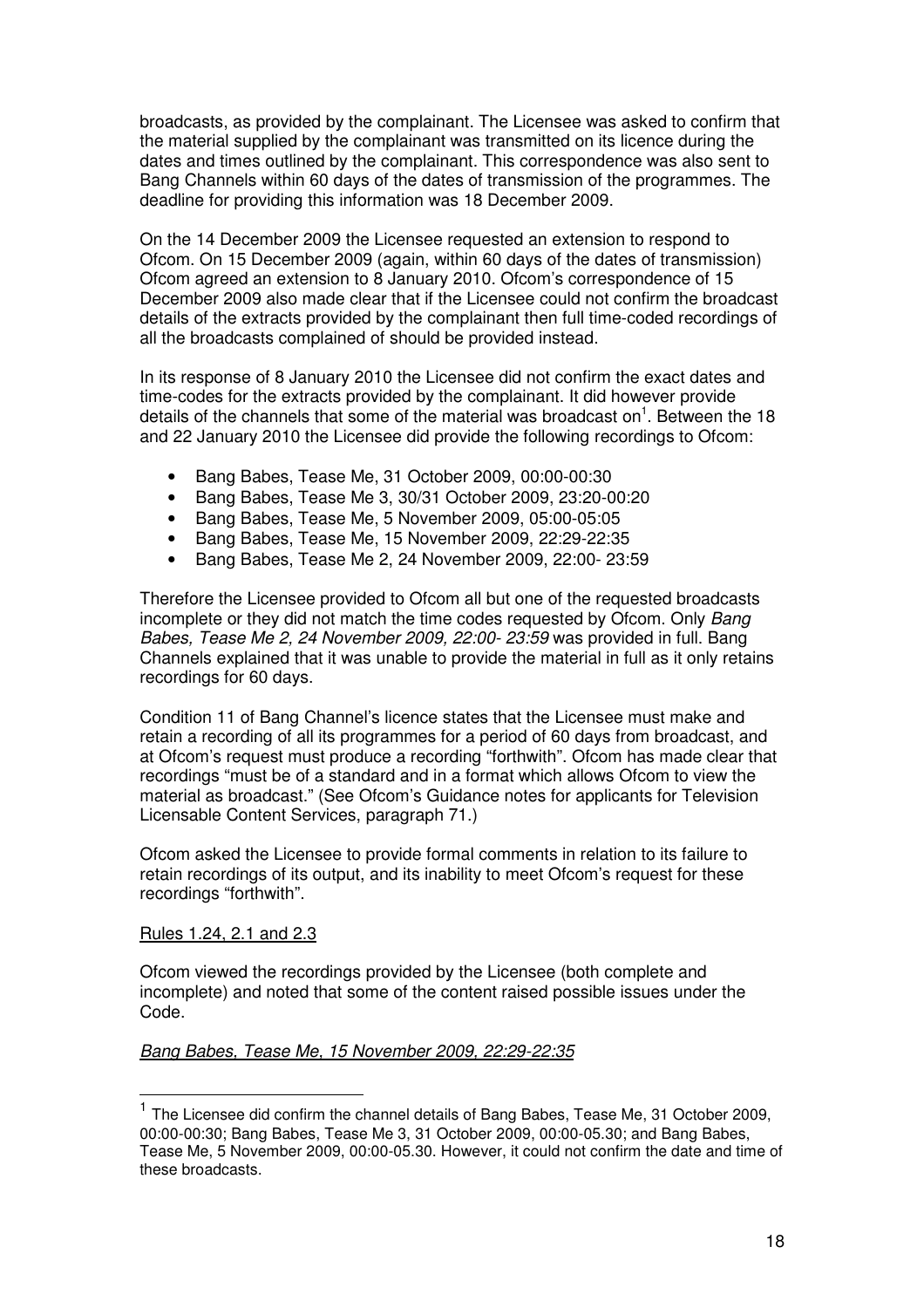This broadcast included a female presenter wearing a skimpy black thong and black stockings. She was topless. The presenter was shown bending over on all fours with her bottom positioned to camera for relatively prolonged periods of time. While doing do she repeatedly pulled her buttocks apart and showed labial and anal detail at close range. She was also shown simulating masturbation in a realistic way by: touching and rubbing her thong against her genital area; spitting on her fingers and rubbing salvia on her genital area; and rubbing her anal area.

#### *Bang Babes, Tease Me 2, 24 November 2009, 23:24-23:59*

The broadcast featured two presenters. One was wearing a blue thong and blue fingerless gloves. Her blue top was pulled down to reveal her breasts. The other was wearing a black fishnet see-through top (which she pulled down at various points in the broadcast), black fishnet tights and a red thong. The presenters were shown at various times with their legs wide open to camera, carrying out a number of sexual acts. For example, the presenters: simulated masturbation in a realistic way by repeatedly touching and rubbing each other's thongs on their genital and anal area; apparently licked each other's genital and anal area in a realistic way; mimed the insertion of an object into their anal or vaginal area; spanked each other's buttocks; and sucked and licked each other's breasts.

#### *Promotion of the www.bangbabes.tv website address*

In addition, after viewing the content complained of Ofcom noted that during *Bang Babes, Tease Me*, 15 November 2009, 22:29-22:35 and *Bang Babes*, Tease Me 2, 24 November 2009, 23:24-23:59, the website 'www.bangbabes.tv' was promoted. When accessed by Ofcom this website featured images of a strong sexual nature equivalent to BBFC R18-rated material ("R18-rated equivalent material") which could be readily viewed without appropriate protections. Although this R18-rated equivalent material was not broadcast on-air, Ofcom was concerned that it appeared on a website being promoted on Ofcom licensed services freely available without mandatory restricted access from 21.00.

Ofcom asked Bang Channels for its comments on the above broadcasts in respect of Rules 1.24<sup>2</sup> ('adult-sex' material is restricted to overnight services with mandatory restricted access); 2.1 (generally accepted standards) and 2.3 (material which may cause offence must be justified by context) of the Code. Ofcom sought comments in respect of the strong sexual nature of some of the content; and the promotion of the website featuring unrestricted access to R18-rated equivalent material.

#### **Response**

#### Licence Condition 11

The Licensee said that on 30 November 2009 Ofcom requested recordings of five separate transmissions representing over twenty hours of broadcast footage. It added that it has invested heavily in developing off-air recording technology, which would facilitate the making of recordings. However, it stated that even the most advanced and robust of systems would have huge difficulty downloading over twenty hours of video footage.

 $^2$  Please note that on 16 December 2009, a revised version of the Code was issued. For programmes broadcast on or after 16 December 2009, Rule 1.18 is relevant.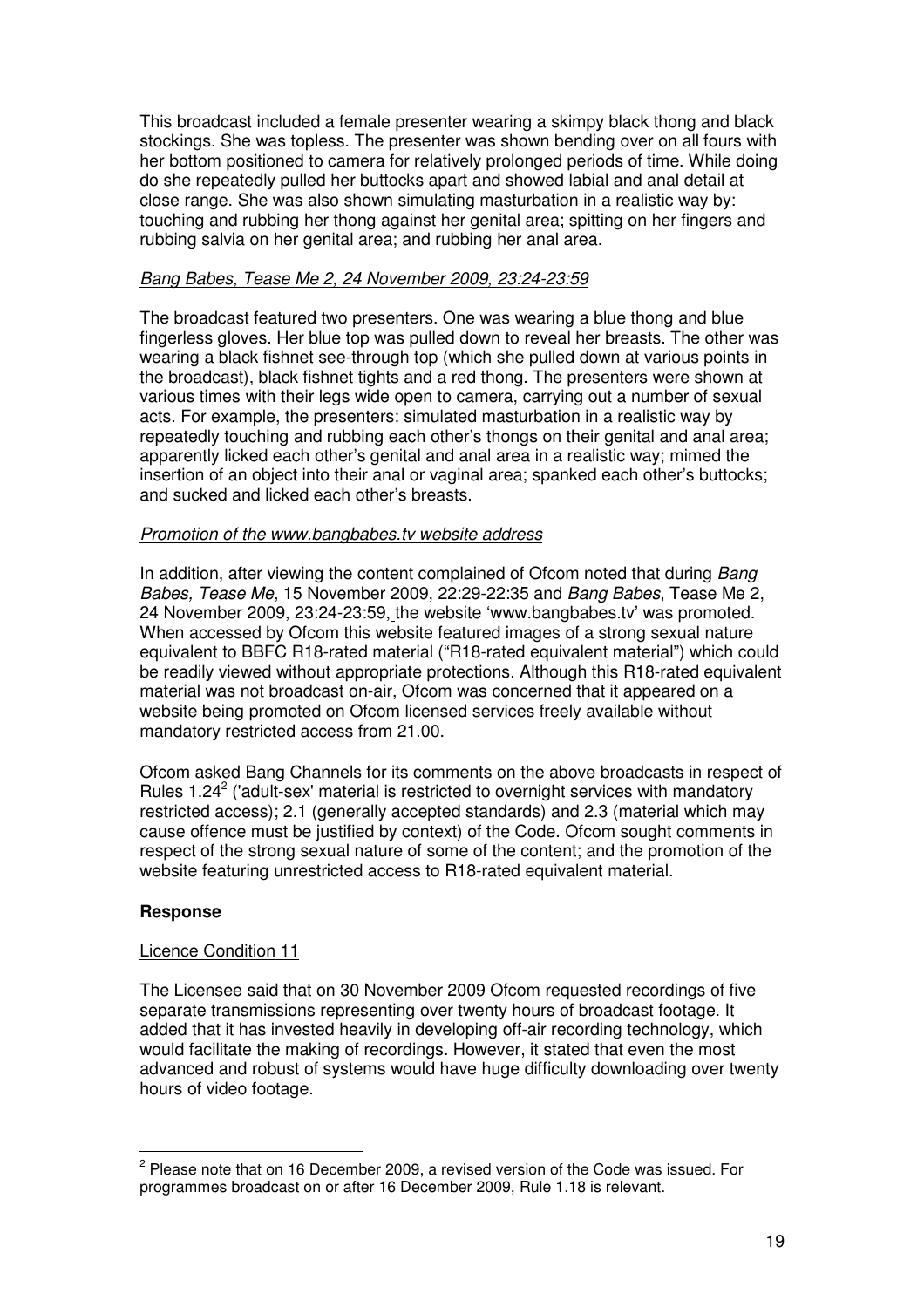It stated that while it welcomed Ofcom's alternative option to confirm the broadcast details of the material complained of, as provided by the complainant, on an operational level this modified request made little difference. This is because the footage still had to be downloaded in order to view. It estimated that Ofcom's request cost its compliance team "over eighty man hours or two working weeks".

Bang Channels stated that it is a small broadcaster and the amount of broadcast footage requested, combined with the Christmas holidays, meant that it did not have the time or resources to confirm all the details requested by Ofcom. It said that by the time the compliance team returned from holidays the footage had been deleted from the system, which only retains recordings for 60 days.

It continued that as the complainant provided recordings of the material complained of, this should have been sufficient to proceed with the investigation. It stated that it has "co-operated fully with Ofcom with respect to confirming the details of the recordings as best [it] could" (for example by providing confirmation of the channel in some cases), given the amount of material requested. Therefore it does not consider that Condition 11 of its licence was breached.

#### Rules 1.24, 2.1 and 2.3

#### *Bang Babes, Tease Me, 15 November 2009, 22:29-22:35*

With regard to Rule 1.24, Bang Channels said that it did not accept that the material broadcast was 'adult-sex' material. This content was in line with audience expectations for a channel of this nature post-watershed. It therefore did not consider the material in breach of Rule 1.24.

With regard to Rules 2.1 and 2.3, the Licensee stated that generally accepted standards were applied. It said that most viewers would expect to see content of a similar nature across the 'adult' section of the EPG at this time of night. It continued that the nature and position of the channel provided sufficient contextual justification for the content to be transmitted.

#### *Bang Babes, Tease Me 2, 24 November 2009, 23:24-23:59*

With regard to Rule 1.24, Bang Channels said that it did not accept that the material broadcast was 'adult-sex' material and was in line with audience expectations for a channel of this nature post-watershed. It therefore did not consider the material in breach of Rule 1.24.

With reference to Rules 2.1 and 2.3, the Licensee stated that the material was consistent with other programming broadcast in the 'adult' section of the EPG at the time of broadcast. The Licensee has previously stated to Ofcom that an 'infomercial' is broadcast at 21:00 every night before the Bang Babes programming starts, advising viewers that the upcoming programming is adult in nature and provides instructions on how to manually restrict access to the channel if viewers did not wish to see it in future. With regard to this particular broadcast, the Licensee stated in its response that the nature and location of the channel, along with clear warnings and instructions about how to restrict access to the channel, sufficiently informed viewer expectations. Bang Channels continued that the nature and position of the channel provided sufficient contextual justification for the content to be transmitted. Therefore it did not consider the broadcast to be in breach of Rules 2.1 and 2.3 of the Code.

Promotion of the www.bangbabes.tv website address – same two broadcasts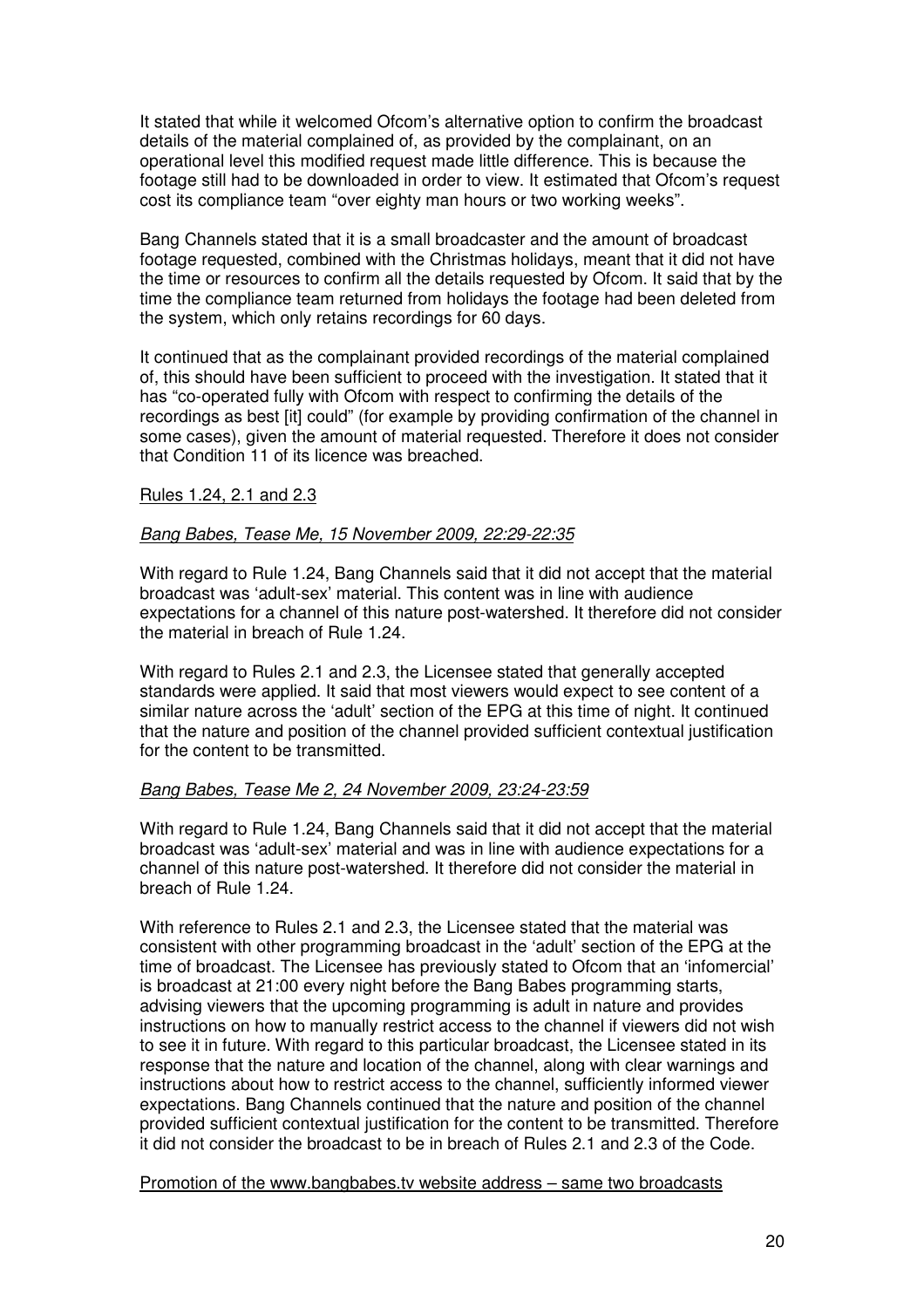With regard the promotion of the website www.bangbabes.tv for both broadcasts, the broadcaster accepted that the website contained R18-rated equivalent material. It stated that the material in question was advertising a third party website and it was not aware of the kind of material the third party provider would be advertising when they sold them the advertising space. It said that as soon as the material was brought to its attention it removed the material and ordered a complete review of all its websites.

#### **Decision**

#### Licence Condition 11

It is a condition of all broadcast licences that the Licensee adopts acceptable procedures for the retention of, and production of recordings to, Ofcom; that recordings should be 'as broadcast' (i.e. the same quality in terms of both sound and picture as when originally transmitted); and that on request by Ofcom a licensee provides the recordings "forthwith".

In this case, the Licensee failed to provide Ofcom with the time-coded programme recordings we requested "forthwith". In addition, although the Licensee did confirm the channel details of some of the broadcasts complained of, it was unable to confirm either the date or time that the extract material, provided by the complainant, had been broadcast. This was despite repeated requests for the material made by Ofcom within 60 days of the dates of transmission, and Ofcom's agreement to an extension to allow for the Christmas holiday period. Ofcom is particularly concerned that the Licensee did not take the necessary measures to ensure the recordings requested by Ofcom were retained beyond the 60 day period, despite being put on notice by Ofcom on 15 December 2009 that it required recordings of the material.

It is essential that all licensees have procedures in place that ensure all their output is recorded in sufficient quality, retained, and can be retrieved quickly so that all recordings requested by Ofcom can be provided "forthwith." Failure to comply with these licence requirements is always regarded seriously by Ofcom because, without access to a recording of broadcast material complained about, Ofcom cannot investigate any potential breaches of the Code.

Ofcom has therefore found Bang Channels in breach of its licence.

#### **Breach of Licence Condition 11 (Retention and production of recordings)**

#### Rules 1.24, 2.1 and 2.3 of the Code

Ofcom has a duty to ensure that generally accepted standards are applied to the content of radio and television services so as to provide adequate protection from the inclusion of harmful or offensive material. In relation to generally accepted standards, including those in relation to sexual material, Ofcom recognises that what is and is not generally accepted is subject to change over time. When deciding whether or not particular broadcast content is likely to fall within generally accepted standards, it is necessary to assess the character of the content itself and the context in which it is provided.

In relation to the broadcast of material of a sexual nature this normally involves assessing the strength or explicitness of the content and balancing it against the particular editorial or contextual justification for broadcasting the content. Ofcom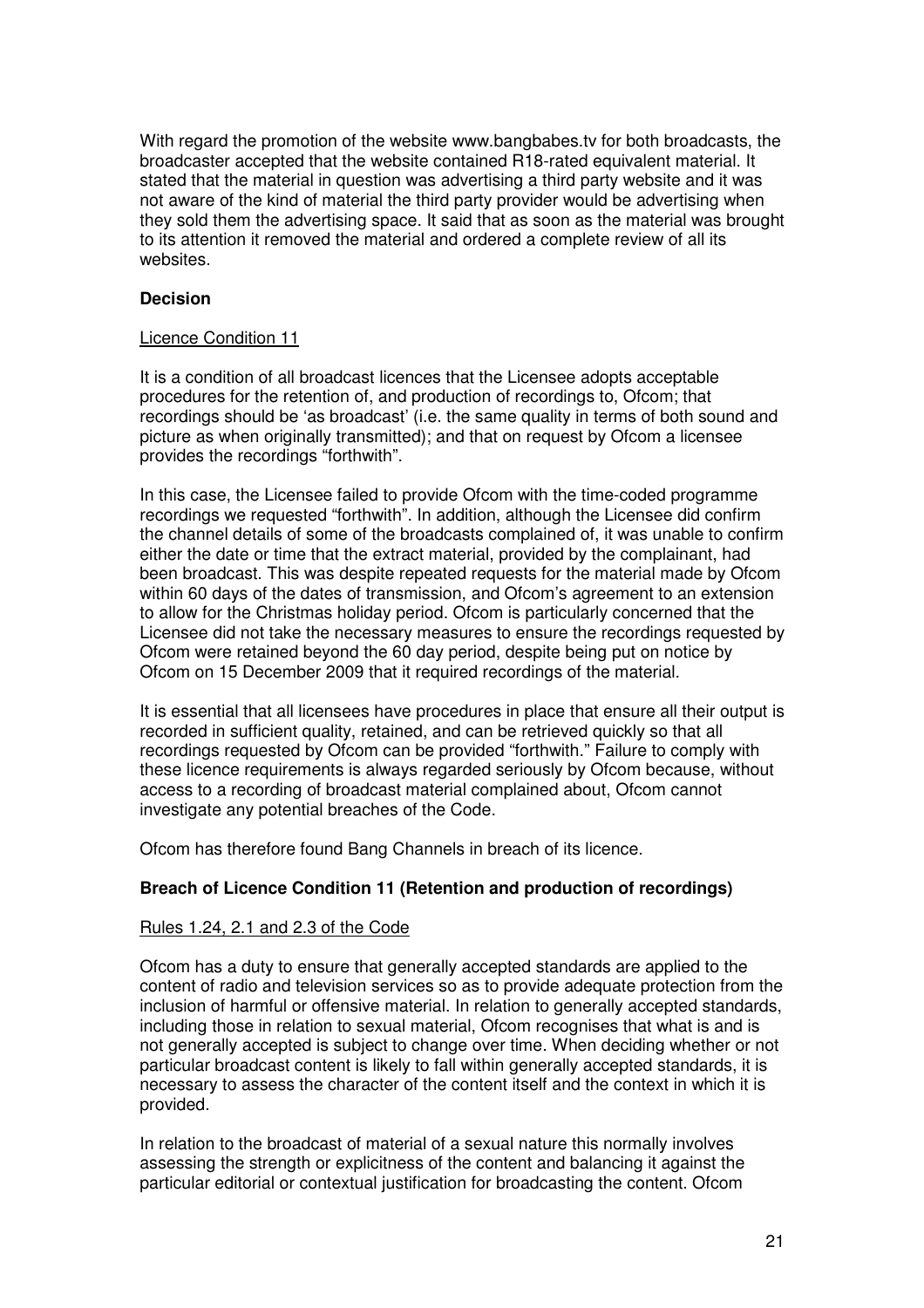seeks to ensure that material of a sexual nature, when broadcast, is editorially justified, appropriately scheduled and where necessary access is restricted to adults.

Broadcasters are allowed to broadcast after the watershed (and without other access restrictions) material which is of a strong sexual nature as long as it is justified by the context. However, this material must not be considered to be adult sex material (i.e. it is not strong sexual images which are broadcast for the primary purpose of sexual arousal or stimulation).

Rule 1.24 of the Code requires 'adult-sex' material to be broadcast only between 22:00 and 05:30, and then only if mandatory restricted access is in place. Through a series of published findings, and published decisions of the Content Sanctions Committee, Ofcom has made clear what constitutes 'adult-sex' material<sup>3</sup>.

In considering the contents of the programmes broadcast on Tease Me on 15 November 2009 and Tease Me 2 on 24 November 2009 Ofcom asked itself two questions:

- was the content of the programme 'adult-sex' material; and,
- did the broadcaster take appropriate steps to ensure that the content was provided with sufficient contextual justification so as to ensure that it fell within generally accepted standards.

#### *Bang Babes,* Tease Me, 15 November 2009, 22:29-22:35

In relation to Rule 1.24, Ofcom examined the content of this broadcast and considered that it was of a very strong sexual nature and on some occasions contained explicit images of genital and anal detail. For example, during the broadcast the presenter was shown apparently performing masturbation on herself by touching and rubbing her thong against her genital area; spitting on her fingers and rubbing saliva on her genital area; and rubbing her anal area. In Ofcom's opinion, a viewer could reasonably have perceived these sexual acts as real. The

• Breach Finding on SportxxxBabes, Ofcom Broadcast Bulletin 115, dated 11 August 2008; http://www.ofcom.org.uk/ty/obb/prog\_cb/obb115/;

http://www.ofcom.org.uk/ty/obb/ocsc\_adjud/sportxxxbabes.pdf;

- Sanctions decision against Satellite Entertainment Limited concerning its channel SportxxxBabes, dated 26 August 2008, http://www.ofcom.org.uk/tv/obb/ocsc\_adjud/sportxxxbabes.pdf;
- Sanction decision against Playboy TV UK/Benelux Limited concerning its channel Playboy One, dated 2 April 2009, http://www.ofcom.org.uk/tv/obb/ocsc\_adjud/playboytv.pdf;
- Breach Finding on Playboy One, Broadcast Bulletin 134, http://www.ofcom.org.uk/tv/obb/prog\_cb/obb134/; Breach Finding on Live 960, Broadcast Bulletin 149, http://www.ofcom.org.uk/tv/obb/prog\_cb/obb149/;
- Breach Finding on Bang Babes, Broadcast Bulletin 151, http://www.ofcom.org.uk/tv/obb/prog\_cb/obb151/; and
- Breach Finding on Bang Babes, Broadcast Bulletin 152, http://www.ofcom.org.uk/tv/obb/prog\_cb/obb152/Issue152.pdf

 $^3$  For example:

<sup>•</sup> Sanctions decision against Square 1 Management Limited concerning its channel Smile TV, dated 10 July 2008, http://www.ofcom.org.uk/tv/obb/ocsc\_adjud/SmileTV.pdf;

<sup>•</sup> Breach Finding on SportxxxBabes, Ofcom Broadcast Bulletin 119, dated 13 October 2008; http://www.ofcom.org.uk/tv/obb/prog\_cb/obb119/;

<sup>•</sup> Sanctions decision against Satellite Entertainment Limited concerning its channel SportxxxBabes, dated 26 August 2008,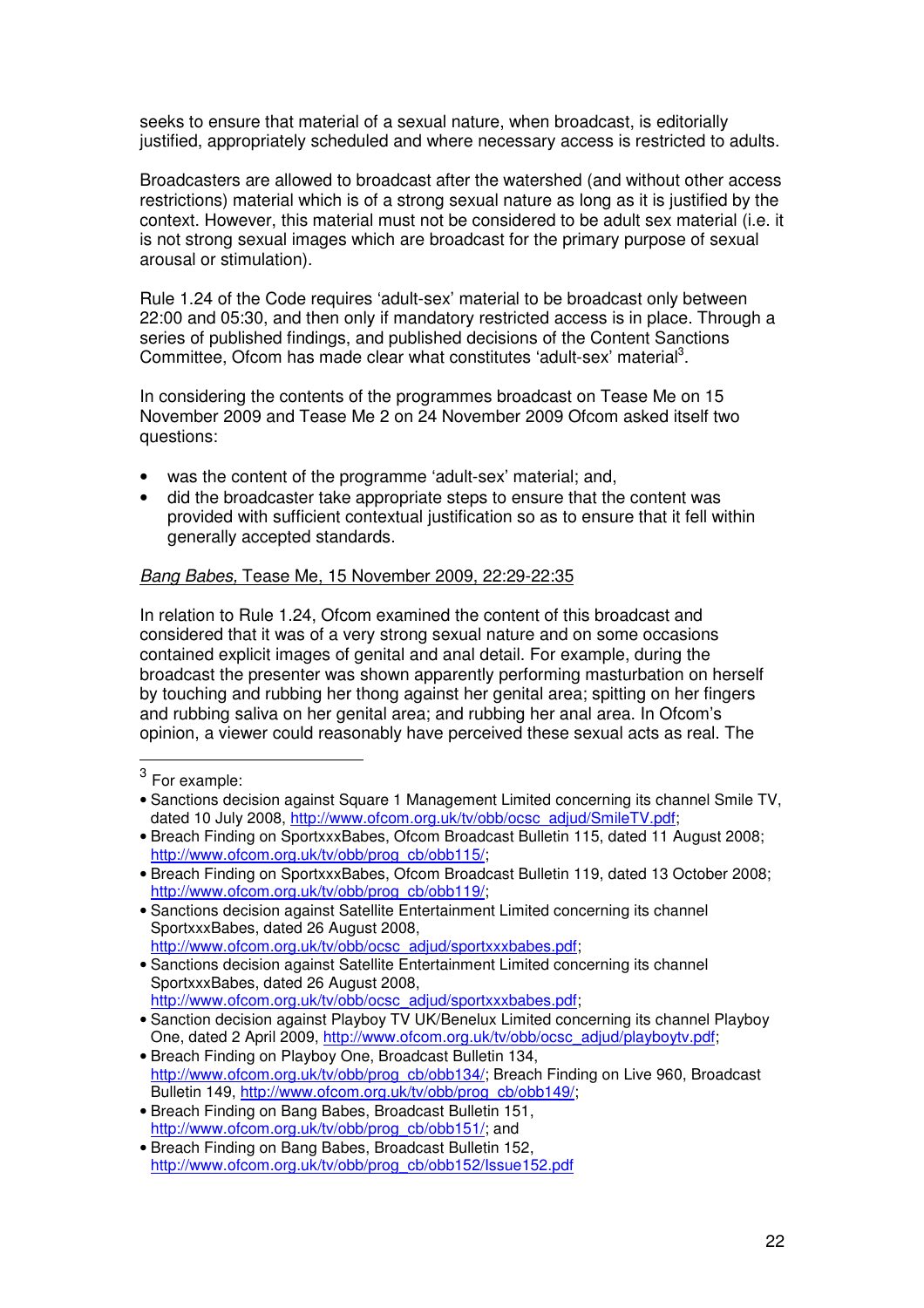presenter was also shown pulling her buttocks apart to show labial and anal detail at close range. Ofcom took account of the fact that these images were both repeated and shown for relatively prolonged periods of time. In Ofcom's view, the primary purpose of broadcasting this material was clearly sexual arousal. Having assessed the programme's content and purpose, Ofcom considered that the material broadcast constituted 'adult-sex'material. Its broadcast, without mandatory restricted access, was therefore in breach of Rule 1.24.

Ofcom is concerned that the Licensee considers material, such as genital and anal detail and simulated masturbation in a sexual context such as this, to be acceptable for broadcast without mandatory restricted access.

Ofcom then went on to consider whether the broadcast was also in breach of Rules 2.1 and 2.3 of the Code. In light of Ofcom's view that this material constituted 'adultsex'material and was therefore unsuitable for broadcast without mandatory restricted access, the broadcast was clearly capable of causing considerable offence. Ofcom therefore examined the extent to which there were any particular editorial or contextual factors that might have limited the potential for offence. Ofcom noted that the programme was broadcast some time after the watershed, that viewers tend to expect stronger sexual material to be shown later at night and that it the Licensee stated that it was preceded at around 21:00 by some information giving advice to viewers. Ofcom also took account of the fact that the channel Tease Me was positioned in the 'adult' section of the EPG and that viewers tend to expect the broadcast of stronger sexual material on channels in this section of the EPG than would be expected to be included on other channels.

However, in this case, given the relatively prolonged and frequent scenes of a very strong sexual nature and the inclusion of graphic images of genital and anal detail (provided for the purpose of sexual arousal), the time of broadcast and location of the channel were not sufficient to justify the broadcast of the material. The material shown was of a nature that it would have exceeded the likely expectation of the vast majority of the audience. Ofcom concluded that this content was clearly not justified by the context and was in breach of generally accepted standards.

This broadcast was also therefore in breach of Rules 2.1 and 2.3 of the Code.

#### *Bang Babes,* Tease Me 2, 24 November 2009, 23:24-23:59

In relation to Rule 1.24, Ofcom examined the content of this broadcast and considered that it was of a very strong sexual nature. Ofcom was particularly concerned that the two presenters were shown simulating masturbation in a realistic way by touching and rubbing each other's thongs on their genital and anal area. It was also concerned by the presenters apparently licking each other's genital and anal area in a realistic way. In Ofcom's opinion, a viewer could reasonably have concluded that some of these sexual acts were real. The presenters were also shown miming the insertion of an object into their anus or vagina, spanking each other's buttocks and licking each other's breasts. Ofcom took account of the fact that these sequences were repeated throughout the broadcast. In Ofcom's view, the primary purpose of broadcasting this material was clearly sexual arousal. Having assessed the programme's content and purpose, Ofcom considered that the material broadcast constituted 'adult-sex'material. Its broadcast, without mandatory restricted access, was therefore in breach of Rule 1.24.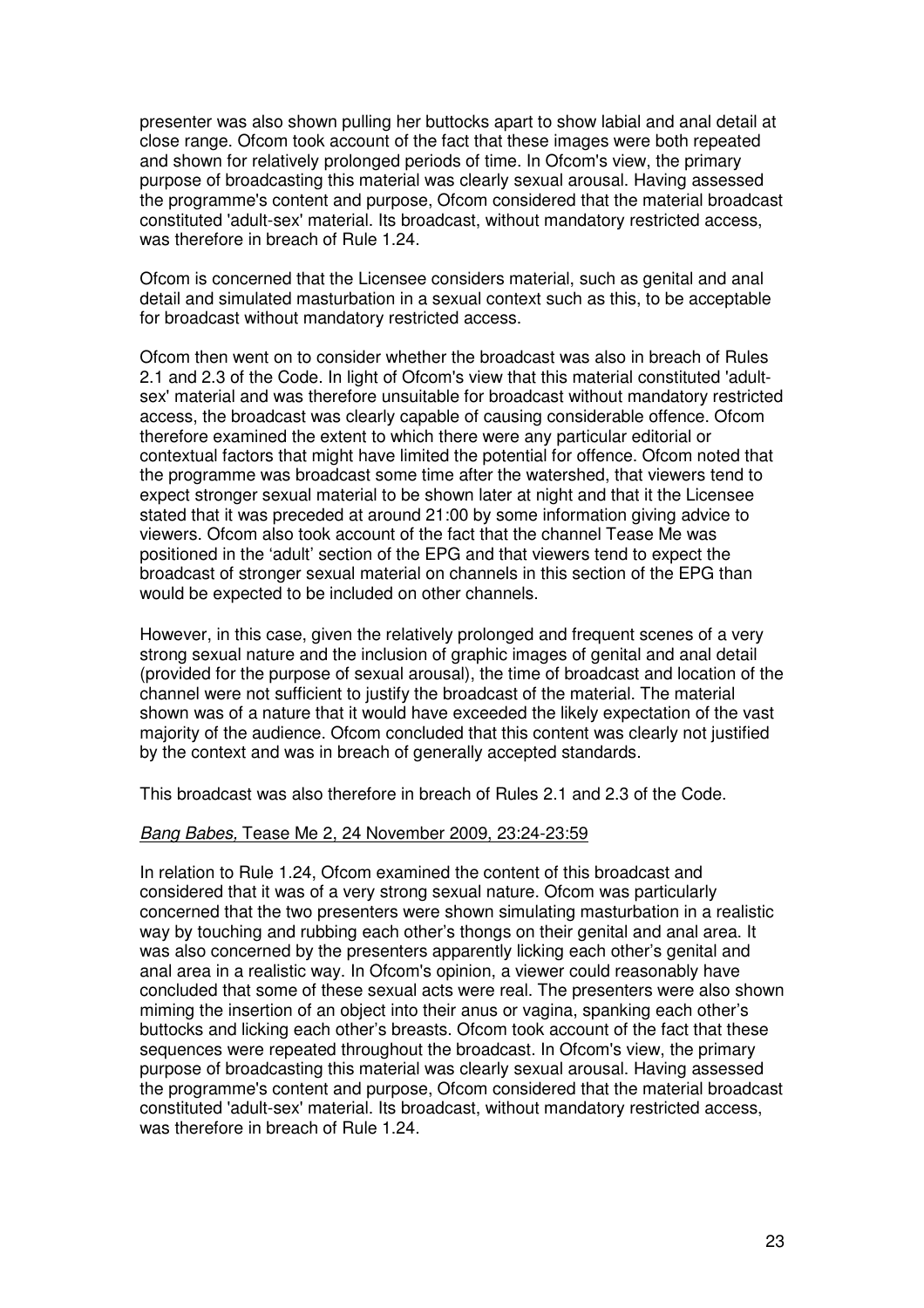Ofcom is concerned that the Licensee considers material, such as presenters apparently simulating masturbation in a sexual context such as this, to be acceptable for broadcast without mandatory restricted access.

Ofcom then went on to consider whether this broadcast was also in breach of Rules 2.1 and 2.3 of the Code. In light of Ofcom's view that this material constituted 'adultsex' material and was therefore unsuitable for broadcast without mandatory restricted access, the broadcasts were clearly capable of causing offence. Ofcom therefore examined the extent to which there were any particular editorial or contextual factors that might have limited the potential for offence. Ofcom noted that the programme was broadcast a considerable time after the watershed, that viewers tend to expect stronger sexual material to be shown later at night, and that it was preceded at around 21:00 by some information giving advice to viewers. Ofcom also took account of the fact that the channel Tease Me 2 was positioned in the 'adult' section of the EPG and that viewers tend to expect the broadcast of stronger sexual material on channels in this section of the EPG than would be expected to be included on other channels.

However, in this case, given the frequent images of a strong sexual nature (provided for the purpose of sexual arousal), the time of broadcast, location of the channel and broadcast of a warning were not sufficient to justify the broadcast of the material. The material shown was of a nature that it would have exceeded the likely expectation of the vast majority of the audience. Ofcom concluded that this content was clearly not justified by the context and was in breach of generally accepted standards.

This broadcast was also therefore in breach of Rules 2.1 and 2.3 of the Code.

#### Promotion of the www.bangbabes.tv website address – same two broadcasts

The content of websites is not broadcast material, and therefore not subject to the requirements of the Code. However, any promotional references to websites made on air are broadcast content. Ofcom therefore has the duty and the power to regulate such references under the Communications Act 2003. Ofcom licensed services should in no circumstances promote 'adult' websites which provide unrestricted R18 rated equivalent material if such material can be accessed without appropriate restrictions in place. Ofcom is able to request that references to such websites are removed. On the day that Ofcom was made aware of the broadcast promotions to the www.bangbabes.tv website, and that it contained R18-rated equivalent material, it immediately spoke to the broadcaster to ask it to remove the website link from all future programming.

Code Rules 2.1 and 2.3 apply to promotional references to websites made on air because they are broadcast content. The issue in this case was whether the website was suitable to be promoted on a licensed television service and so complied with these rules. When accessed – merely by clicking a button to confirm that the user was over 18 – the www.bangbabes.tv website contained clips of R18-rated equivalent material. This included video images of a woman performing oral sex on two men simultaneously. This website did not require prior registration to view and its promotion on television was therefore of serious concern to Ofcom. The promotional references to the www.bangbabes.tv website on air therefore breached generally accepted standards. They were offensive because of the unprotected and explicit sexual material they led to and were not in Ofcom's opinion justified by the context, such as only being broadcast after 21:00 on a service in the 'adult' section of the Sky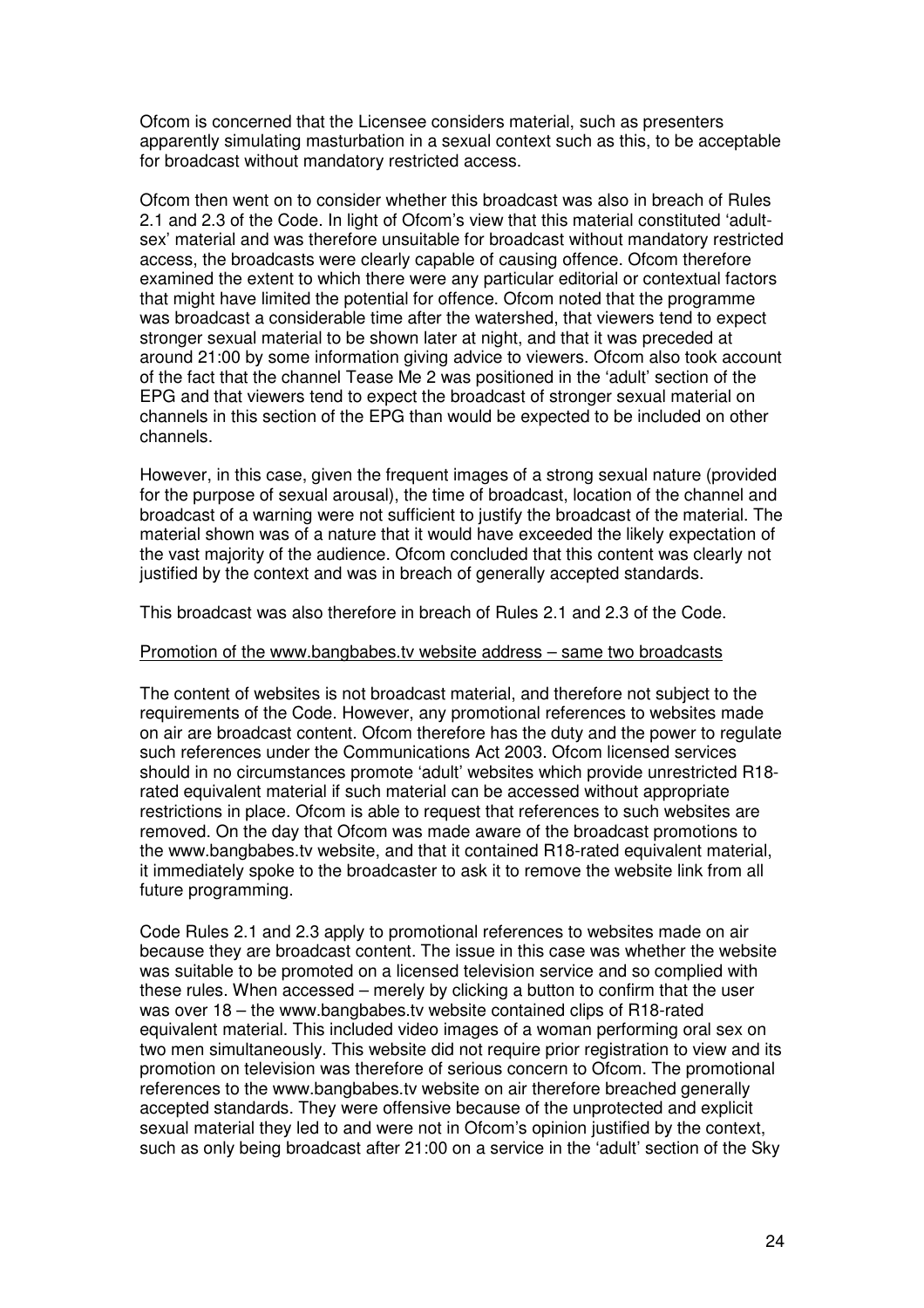EPG. Ofcom therefore concluded that the promotional references to the website as broadcast on the three programmes were in breach of Rules 2.1 and 2.3 of the Code.

Ofcom has notified the Licensee that it is considering these contraventions of the Code, and of condition 11 of its licences, for statutory sanction in light of their seriousness and/or repeated nature.

Please see note on page 26 of this Bulletin about Bang Media and Bang Channels.

#### **Breach of Licence Condition 11 (Retention and production of recordings)**

**Bang Babes, Tease Me, 15 November 2009, 22:29-22:35: Breach of Rules 1.24, 2.1 and 2.3**

**Bang Babes, Tease Me 2, 24 November 2009, 23:24-23:59: Breach of Rules 1.24, 2.1 and 2.3**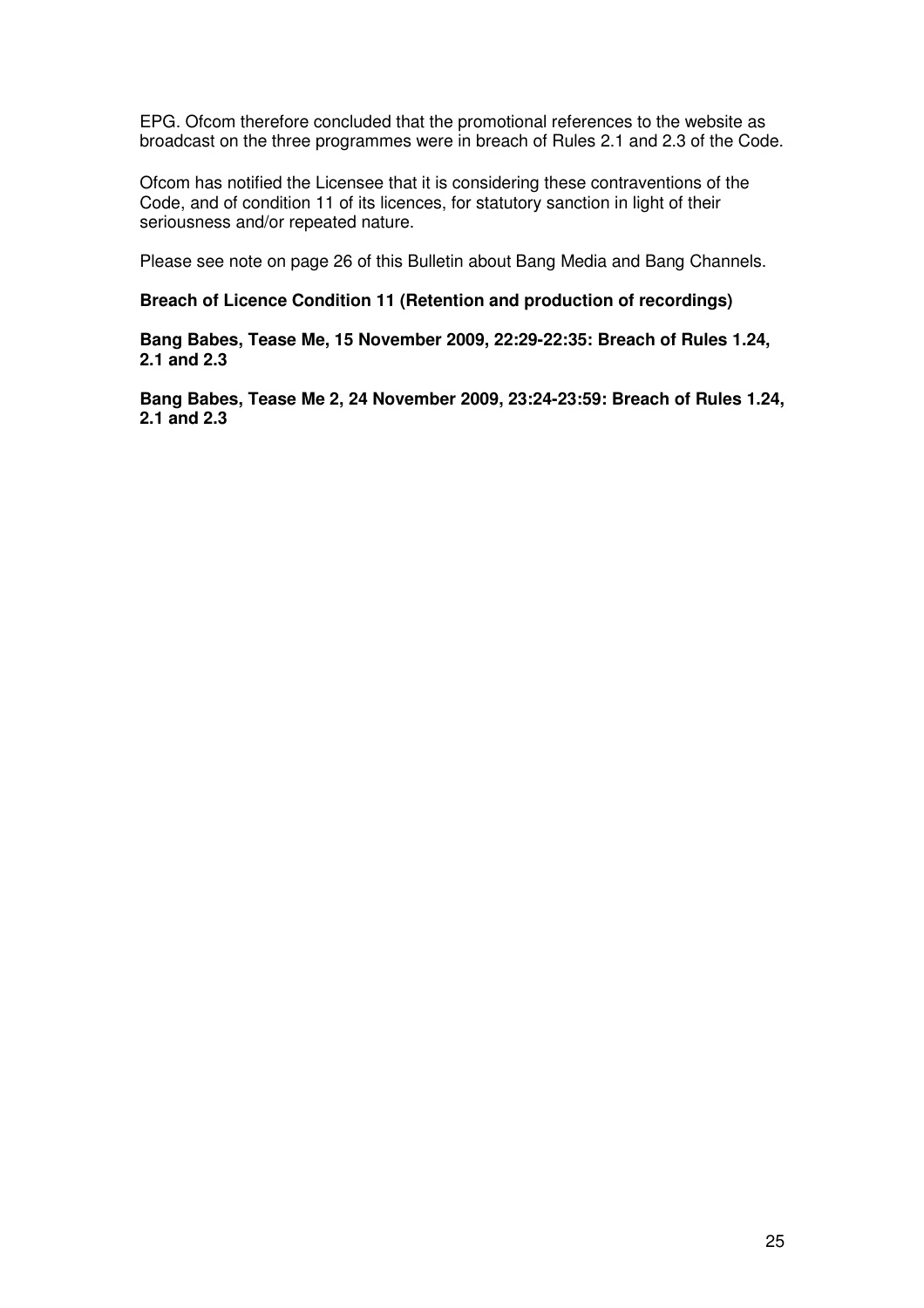#### **Note: Bang Channels Limited and Bang Media (London) Limited**

On 8 February 2010 in Broadcast Bulletin 151 Ofcom published a number of breaches of the Code against Bang Channels Limited ("Bang Channels"): see http://www.ofcom.org.uk/ty/obb/prog\_cb/obb151/Issue151.pdf

These breaches concerned the Tease Me adult sex chat service, for which Bang Channels holds the licence. Ofcom explained in Broadcast Bulletin 151 that as a result of these breaches, it was notifying the licensee that it was considering the imposition of statutory sanctions.

On 22 February 2010 in Broadcast Bulletin 152, Ofcom published further breaches of the Code as regards services for which Bang Channels holds the licences, Tease Me and Tease Me 3. Ofcom considers these breaches to be both serious and repeated.

Broadcast Bulletin 152 also contained breach findings recorded against another Licensee, Bang Media (London) Limited ("Bang Media"). These decisions relate to Bang Media's channel on Freeview, Tease Me TV.

In the current Broadcast Bulletin (153) Ofcom has published further breaches of the Code as regards services for which Bang Channels holds the licences, Tease Me, Tease Me 2, Tease 3. Ofcom considers these breaches to be both serious and repeated.

As is made clear in Broadcast Bulletins 151, 152 and 153 these breaches are serious and/or repeated and are therefore being considered by Ofcom for statutory sanction.

Bang Media and Bang Channels are controlled by the same person and all editorial compliance decisions regarding both Bang Media and Bang Channels are taken by one compliance team. For these reasons Ofcom will consider for sanction together all serious and/or repeated Code or licence breaches for which Bang Media and Bang Channels are responsible.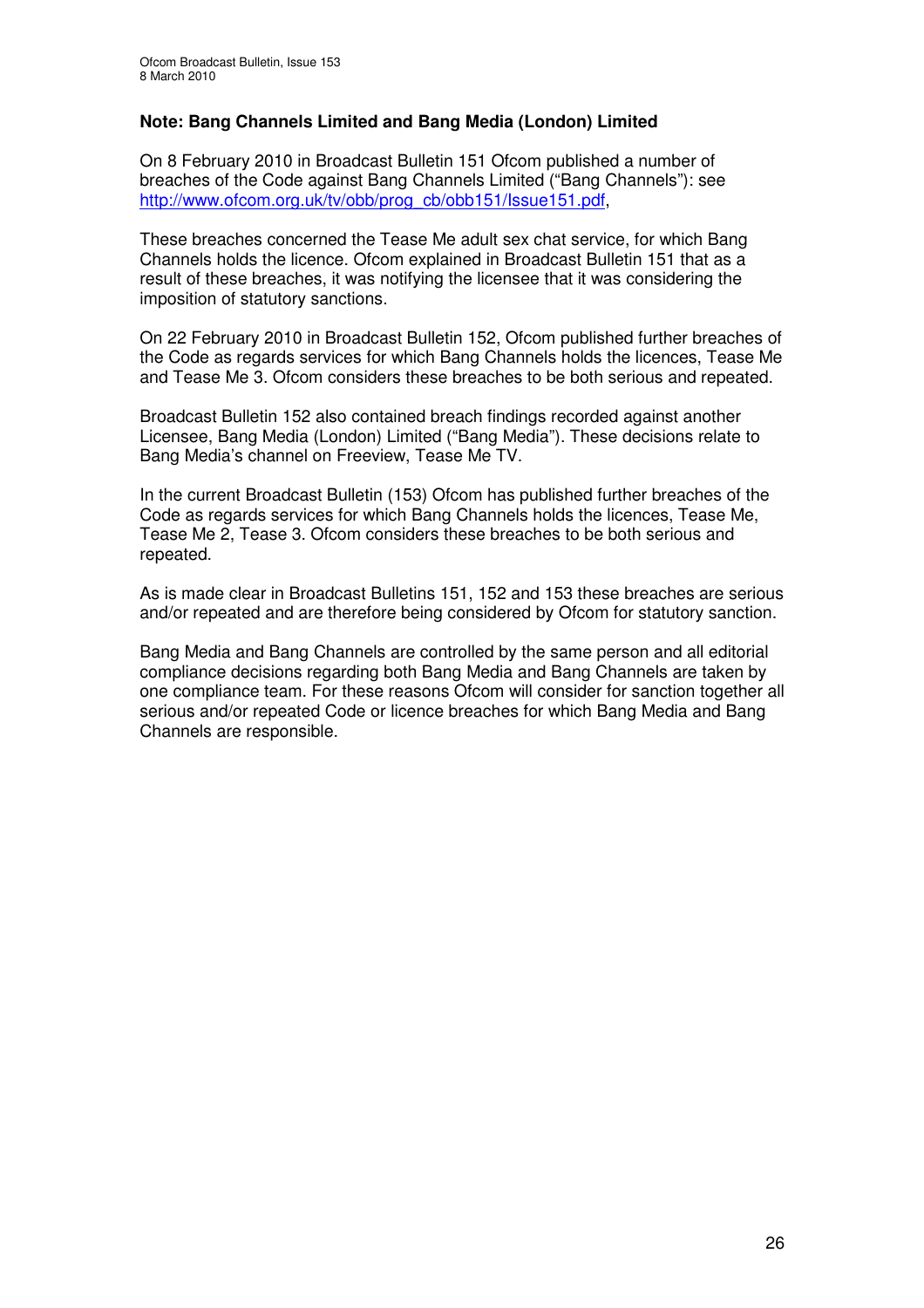## **Asar Azan** *ATN Bangla, 27 August 2009, 17:47*

### **Iftar Clock; Magrib Asan**

*ATN Bangla, 27 August 2009, 19:59*

#### **Introduction**

ATN Bangla provides a general entertainment service from the Indian sub-continent for Asian communities in the UK and other countries across Europe. It broadcasts predominantly in Tamil, Bengali, English, Hindi and Punjabi.

As part of a routine monitoring exercise, Ofcom noted two issues in ATN Bangla's output about which it contacted the broadcaster.

#### *Asar Azan* and *Magrib Asan*

These two short programmes were calls to prayer. Ofcom noted that each programme was preceded by material that appeared to be a sponsorship credit. The credit informed viewers that the following programme was sponsored by a company called Simple Call.

Throughout both programmes a spatially separated credit appeared on screen in a split screen caption, which stated: *"brought to you by: Simple Call* [logo]*."*

Each of the two programmes were followed by:

- an advertisement for Simple Call;
- an ATN Bangla (channel) ident; and
- a commercial break.

ATN Bangla informed us that none of the broadcast references to Simple Call before or during the broadcasts were paid for and it did not therefore consider them advertising or sponsorship.

#### *Iftar Clock*

This 30 second programme was a countdown to the breaking of the fast during Ramadan. A commercial break preceded *Iftar Clock*, with the final advertisement in the break being for Icon College.

Throughout the programme, a spatially separated credit appeared on screen, which stated: *"sponsored by Icon College* [logo]*."*

ATN Bangla informed us that the broadcast reference to Icon College in the broadcast was not paid for and was not therefore sponsorship.

In each of the above cases we sought the broadcaster's comments, with regard to the following rules:

- 10.2 Broadcasters must ensure that the advertising and programme elements of a service are kept separate;
- 10.3 Products and services must not be promoted in programmes…; and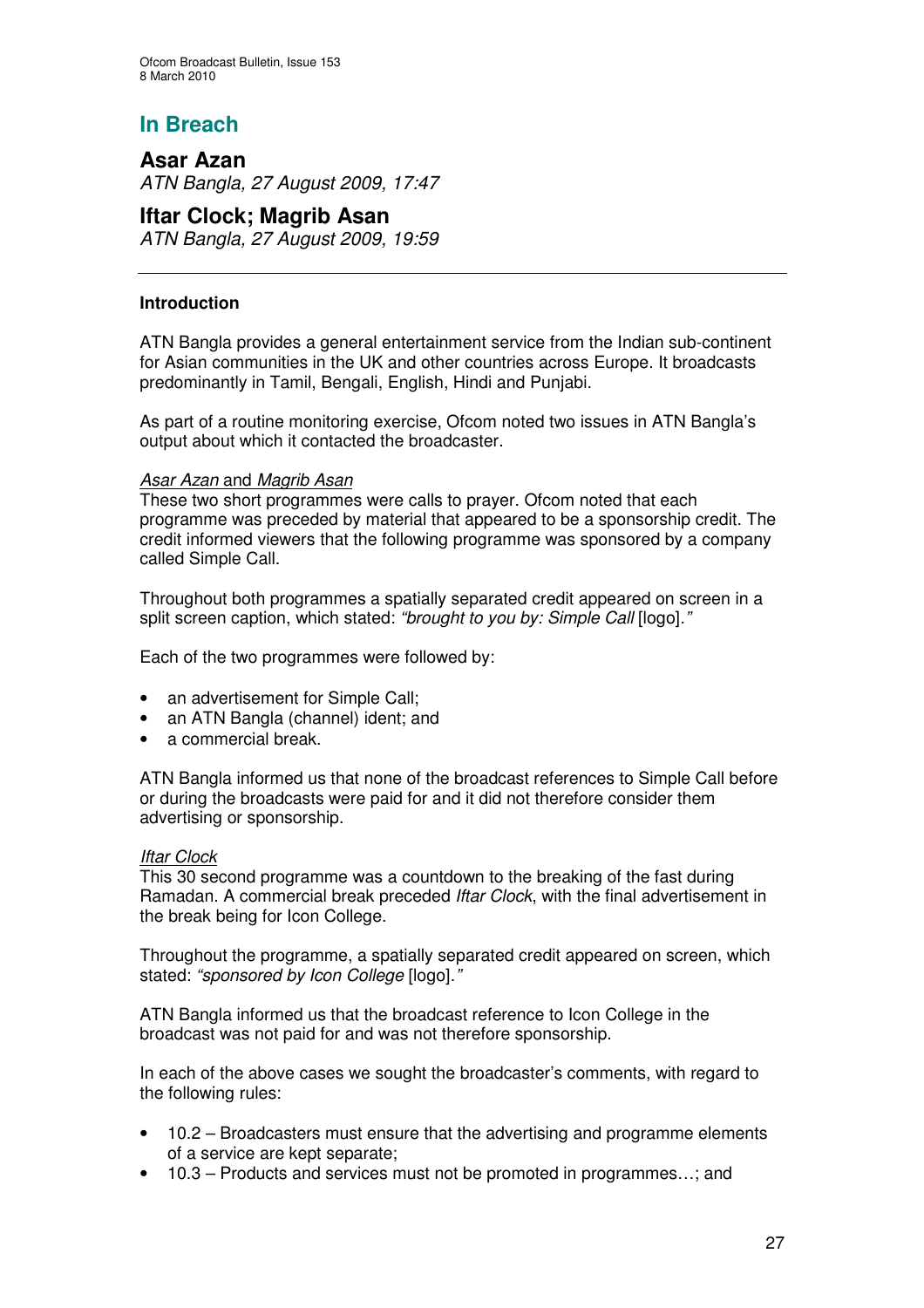• 10.4 – No undue prominence may be given in any programme to a product or service.

#### **Response**

#### *Asar Azan* and *Magrib Asan*

The broadcaster said that it considered neither *Asar Azan* or *Magrib Asan* to be programmes as they were calls to prayer. It added that references to Simple Call were made in return for its charitable donation to one of the appeals broadcast during Ramadan by ATN Bangla. The broadcaster provided a copy of its agreement with Simple Call.

ATN Bangla added that, not only were broadcast references to the company "merely intended as an acknowledgement of Simple Call's donation to charity", but "any reference to Simple Call would have been seen by viewers as an acknowledgement of a donation to charity due to it being referred to in the [call to prayer] and also because it was not forming part of the advertisement being run on the television station."

#### *Iftar Clock*

ATN Bangla said that references to Icon College were made in the broadcast in return for its charitable donation to one of the appeals it broadcast during Ramadan. It added that: "Given that the Iftar Clock [was] a countdown to the breaking of fast during Ramadan, it would have been clear to the viewer that [it] was not an advertisement given the nature of the broadcast." ATN Bangla therefore believed it had been adequately separated from the advertisements that had preceded it.

The broadcaster added that it "gave reference to Icon College as it had made donations to charity and it was felt … that the viewer would have drawn this conclusion by its inclusion in an item which was so closely related to the Ramadan celebrations and therefore a period of charitable giving." ATN Bangla therefore considered that reference to Icon College was editorially justified and products/services were not promoted.

#### **Decision**

Rule 10.2 requires that programmes and advertisements are kept separate. Rule 10.3 maintains this distinction by prohibiting the promotion of products and services within programmes. While there is no prohibition on the appearance of, or reference to, products and services within programmes, Rule 10.4 requires that they are not given undue prominence in such circumstances. References to products and services in programmes must therefore have editorial justification and, generally, they should be brief.

#### *Asar Azan* and *Magrib Asan*

European legislation states that content on television is either programming (editorial) or advertising. The Audio Visual Media Services ("AVMS") Directive defines both of these<sup>1</sup>. Given that the broadcaster had confirmed that the calls to prayer were not broadcast in return for payment, as advertising, they were therefore programmes (editorial).

While ATN Bangla confirmed that the programmes were not sponsored, each was preceded by what appeared to Ofcom to be a sponsorship credit, informing viewers

<sup>&</sup>lt;sup>1</sup> See Article 1 of the AVMS Directive.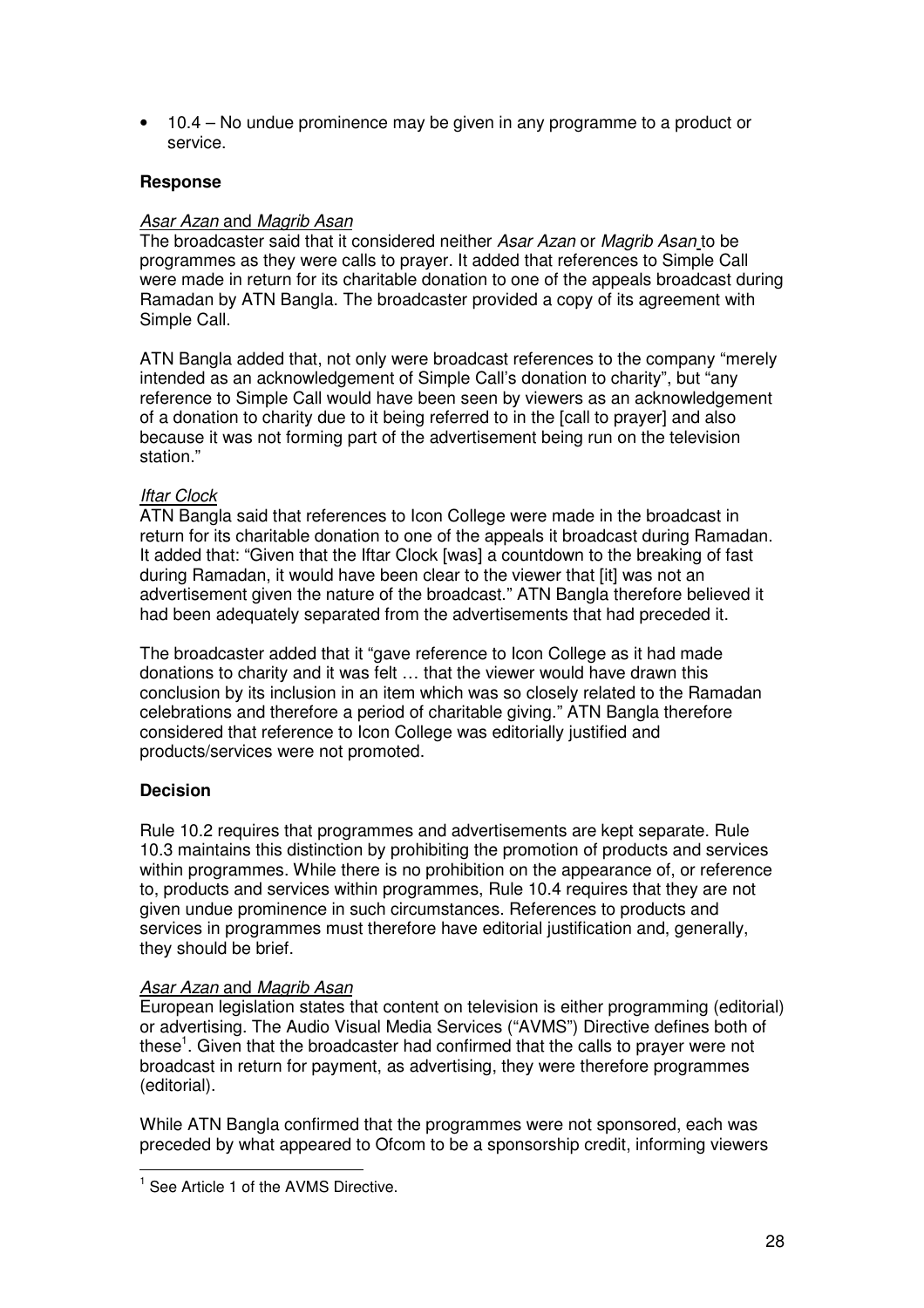that it was sponsored by Simple Call. In addition, throughout each programme viewers saw on screen, *"brought to you by* (which is common broadcast terminology meaning, 'sponsored by') *Simple Call."* Ofcom notes the broadcaster's opinion that viewers would consider such references to Simple Call, in each case, to be an acknowledgement of a donation to charity, given also that they were not conveyed during the Simple Call advertisements that followed. Whatever the validity of this, Ofcom considers that viewers would also recognise these as sponsorship messages broadcast before and during each programme as an indication that the programmes were sponsored.

A broadcast sponsor meets some or all of the costs of a programme "with a view to promoting its own or another's name, trademark, image, activities, services, products or any other direct or indirect interest."<sup>2</sup> Ofcom notes that ATN Bangla confirmed that neither programme in this instance was sponsored.

However, Ofcom considered that the sponsorship messages broadcast before and during the programmes were likely to have indicated to viewers a commercial arrangement between the broadcaster and Simple Call. Reference to Simple Call in a screened 'sponsorship' message throughout each broadcast therefore promoted Simple Call in programmes, in breach of Rule 10.3 of the Code.

Ofcom notes that ATN Bangla's references to Simple Call in the calls to prayer were intended to acknowledge the company's donation to a broadcast appeal. Broadcasters may choose to acknowledge briefly by name an organisations' donations to a broadcast appeal, without necessarily raising Code issues by doing so. However, any such acknowledgement would generally be editorially justified only when made in passing and with reference to a specific appeal. The screened references to Simple Call were in unrelated programmes, *Asar Azan* and *Magrib Asan,* and were prolonged and made no reference to any broadcast appeal. Ofcom considers these references were not editorially justified and were in breach of Rule 10.4 of the Code.

In relation to the advertisement for Simple Call that followed each programme, Ofcom noted in each case, the programme ended, followed immediately by the advertisement for Simple Call, then an ATN Bangla channel ident, followed by a commercial break. The use of the ATN Bangla channel ident separated the Simple Call advertisement from the subsequent advertisements in the commercial break.

Ofcom noted that the Simple Call advertisement that followed each programme:

- was not separated from the programme, for instance by the use of a channel ident;
- promoted the same brand as the apparent sponsor of that programme;
- promoted the same brand that had been featured on screen throughout the programme; and
- was clearly separated (by a channel ident) from the commercial break that followed it.

While the Simple Call advertisements had been separated from advertisements that comprised commercial breaks, they were not kept separate from the programmes they followed, in breach of Rule 10.2 of the Code.

<sup>2</sup> See '**Meaning of "sponsored programme"…' in Section 9 of the Code, at:** http://www.ofcom.org.uk/tv/ifi/codes/bcode/sponsorship/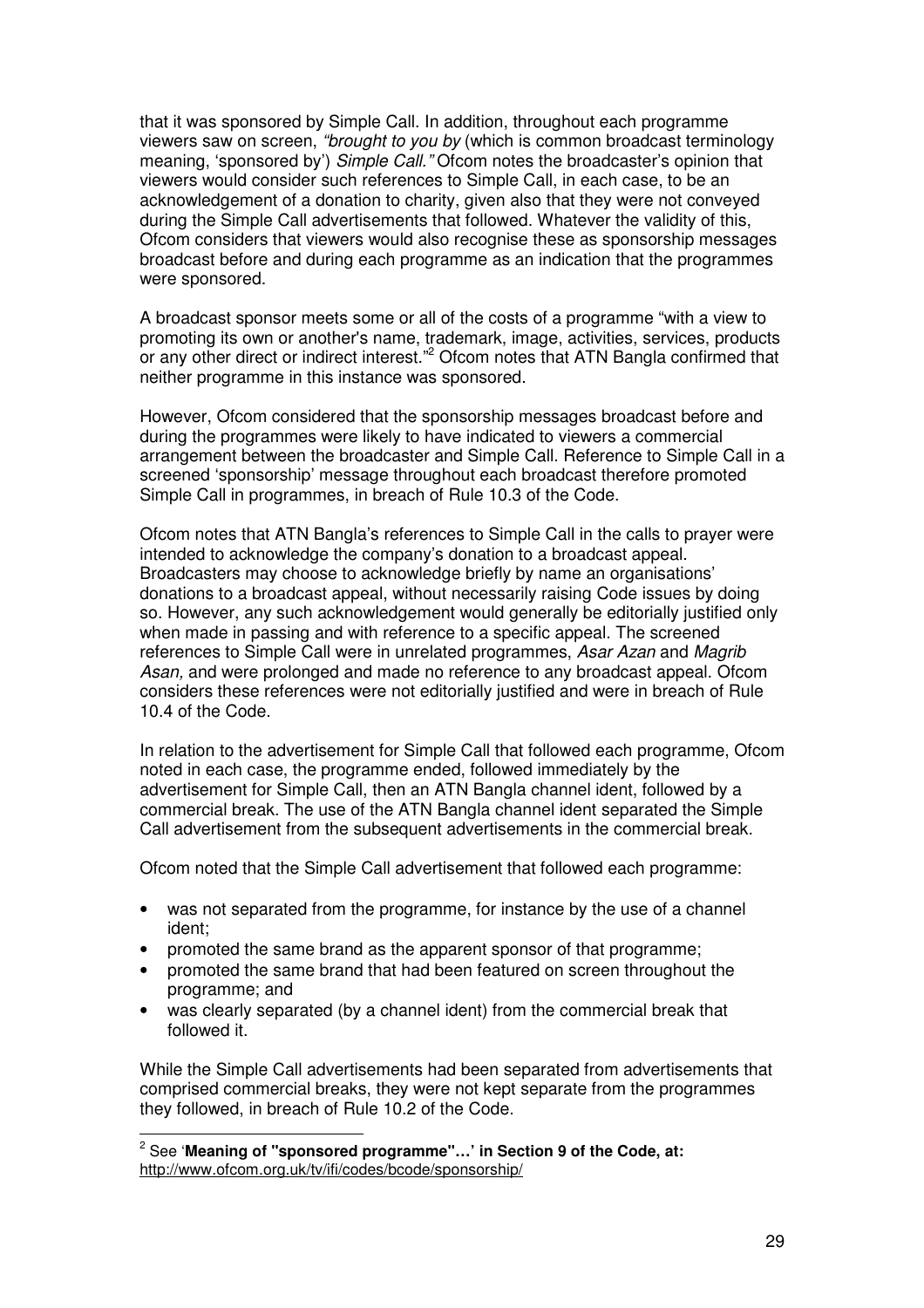#### *Iftar Clock*

In relation to the advertisement for Icon College that immediately preceded the *Iftar Clock* programme, Ofcom noted that the advertisement:

- was not separated from the programme that followed, for instance by the use of a channel ident;
- promoted the same brand (Icon College) as the apparent sponsor of the following programme; and
- promoted the same brand that had been featured on screen throughout the programme.

The Icon College advertisement was not kept separate from the programme that followed, in breach of Rule 10.2 of the Code.

In addition, as in the case above, Ofcom considered that the 'sponsorship' message (i.e. *"sponsored by Icon College"*) broadcast throughout the programme was likely to have indicated to viewers a commercial arrangement between the broadcaster and Icon College (further to that concerning the broadcast of advertisements for Icon College). Reference to Icon College in a screened 'sponsorship' message throughout the broadcast therefore promoted Simple Call in programmes, in breach of Rule 10.3 of the Code.

Ofcom notes that ATN Bangla's reference to Icon College in the countdown to the breaking of fast (*Iftar Clock*) was intended to acknowledge the establishment's philanthropy with regard to a broadcast appeal. However, the screened reference to Icon College was broadcast throughout the programme and made no reference to any broadcast appeal. As in the case of *Asar Azan* and *Magrib Asan*, discussed above, Ofcom considers this reference to Icon College was not editorially justified and was in breach of Rule 10.4 of the Code.

#### **Breaches of Rules 10.2, 10.3 and 10.4**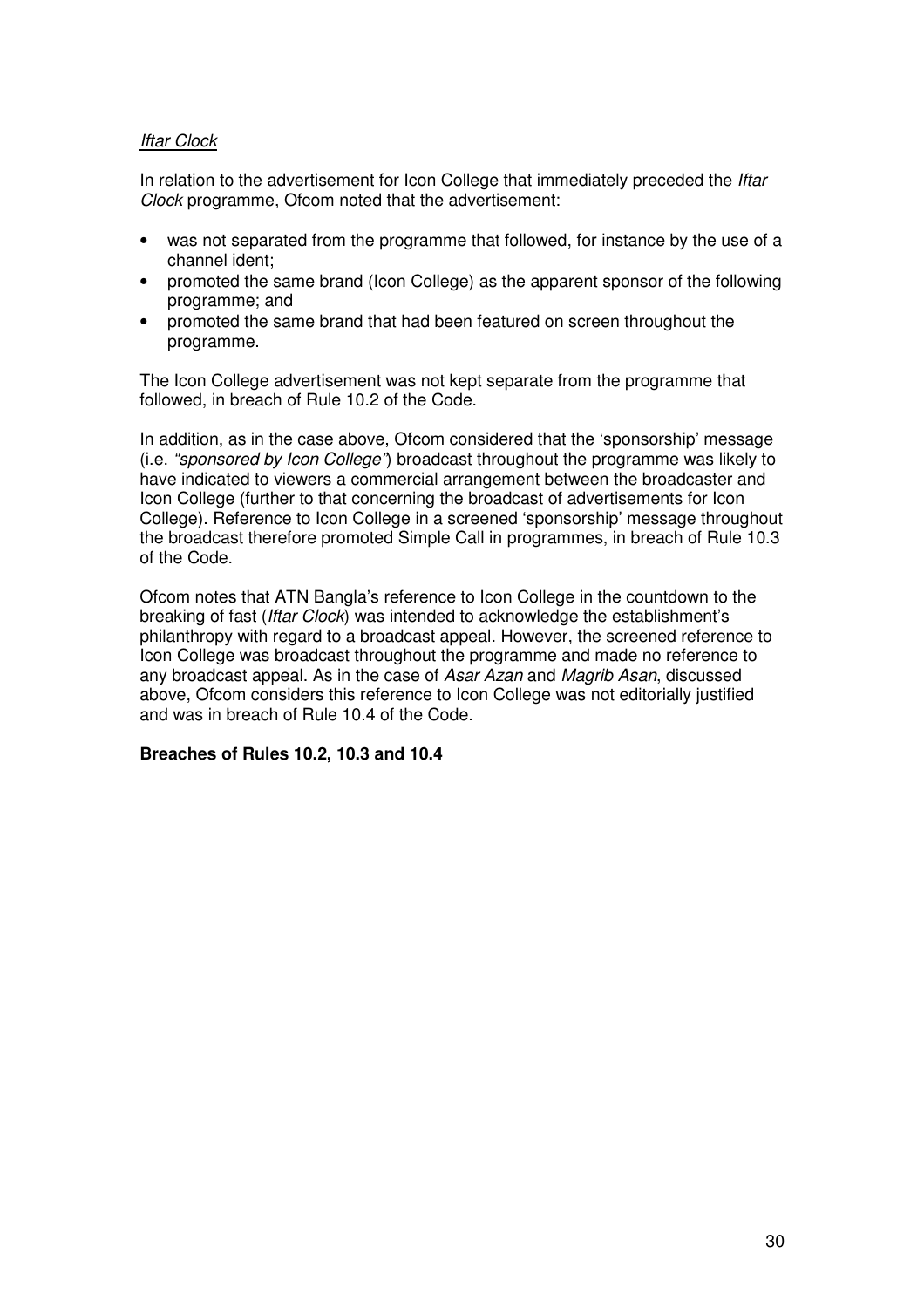## **Appeal for Loughborough Mosque Extension Project**

*Channel S, 27 August 2009, 17:00*

#### **Introduction**

Channel S provides a general entertainment service for Asian communities from the Indian sub-continent in the UK and other countries across Europe. It broadcasts in Bengali, English, Hindi and Urdu, and its programmes include locally produced material and those from the Indian sub-continent.

As part of a routine monitoring exercise, Ofcom noted that, throughout a 50 minute appeal broadcast on Channel S, the following two messages were scrolled continuously across the screen, in separate banners:

- *"…Please donate generously to Loughborough Mosques last appeal … Sponsored by Islamic Bank of Britain. Barrister Rizwan Hussain specially requests all organisations past and present to make a contribution to his childhood mosque tonight…"*; and
- *"…Supported by: Euro Asia Groceries, Loughborough,* [contact telephone number]*; Miah & Co. Money Transfer and Travel, Loughborough,* [contact telephone number]*; …* [plus four other businesses]*"*.

Channel S stated that the messages were not programme sponsorship credits, advertising or paid-for.

We sought the broadcaster's comments with regard to the following Code rules:

- 10.3 Products and services must not be promoted in programmes; and
- 10.4 No undue prominence may be given in any programme to a product or service.

#### **Response**

Channel S said that Islamic Bank of Britain was a sponsor of the Loughborough Mosque extension project itself, not the editorial coverage of the appeal. It believed, "from this and previous publications that the public were well aware of Islamic Bank of Britain's involvement in the charitable appeal" and added that Barrister Rizwan Hussain and the other six businesses in question were also supporters of the Loughborough Mosque project.

The broadcaster said it "did not feel that undue prominence was given to the parties … as they were clearly involved in the fundraising aspect which justifiably included [them] as part of the programming relating to the charity", adding that it "felt ... the public would have understood that the sponsorships were relating to the charitable appeals" and "there would be difficulty in drawing any other contextual conclusion from the broadcasts."

#### **Decision**

Broadcasters may choose to transmit charity appeals free of charge, and generally,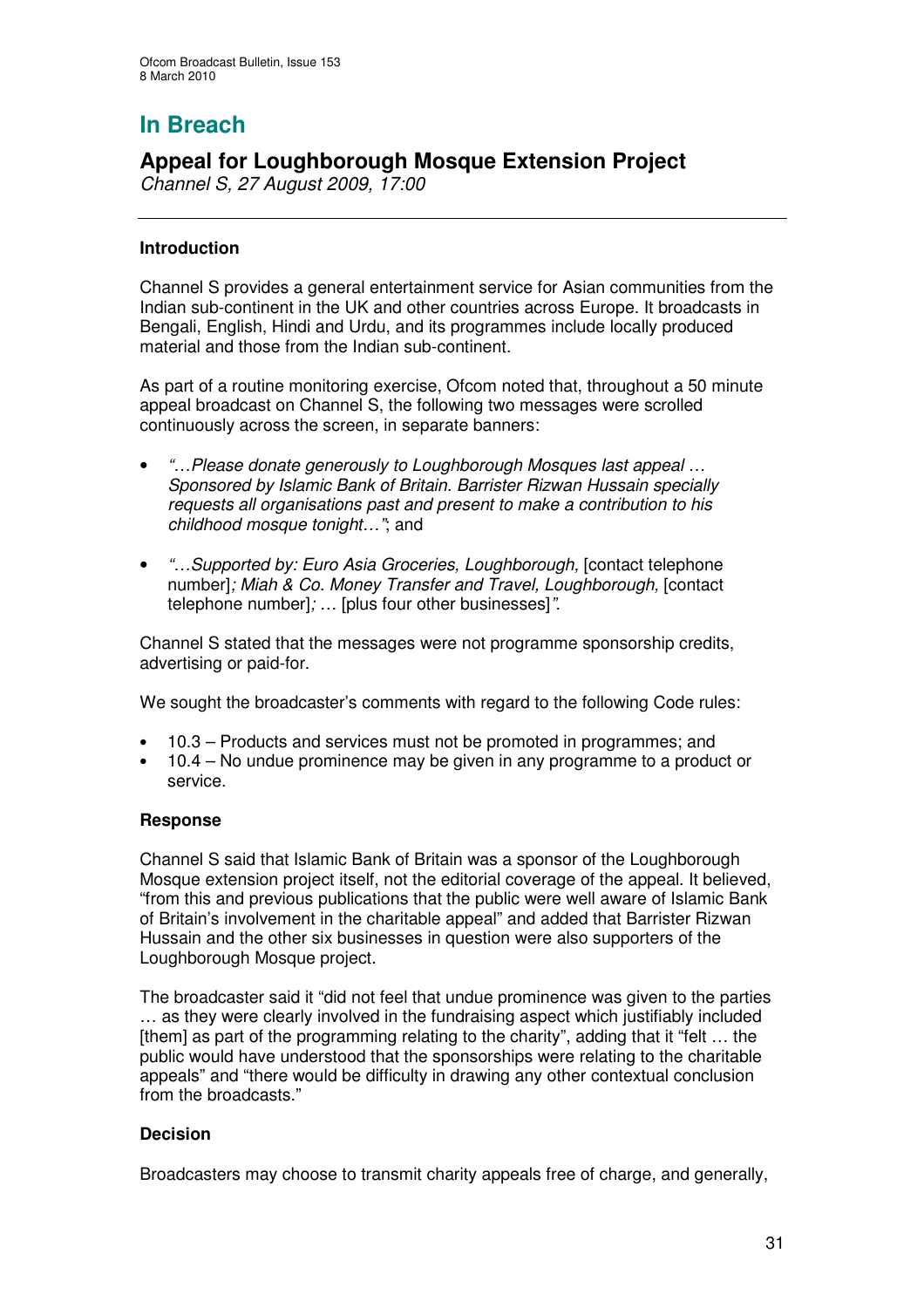in such circumstances, they may acknowledge briefly by name individuals' or organisations' donations to a broadcast appeal, and/or support for the relevant cause (where editorially justified), without raising Code issues by doing so.

However, broadcasters should note that the provision of such brief acknowledgements should not be a condition of making a donation, and any acknowledgements remain subject to relevant Code rules – in particular, Rules 10.3 and 10.4.

In this case, Channel S' acknowledgements to businesses (and a barrister) who supported the Loughborough Mosque extension project, were repeated throughout a 50 minute broadcast. They were not therefore brief.

Ofcom notes that it is not uncommon for the sponsor or supporter of an event also to sponsor its broadcast coverage. In this case, the broadcaster chose to broadcast the message, *"Sponsored by Islamic Bank of Britain."* While viewers local to Loughborough Mosque may have been aware of Islamic Bank of Britain's involvement in its extension project, Ofcom considers that, generally, viewers were likely to consider the message as a broadcast sponsorship credit referring to broadcast coverage of the appeal.

A broadcast sponsor meets some or all of the costs of a programme "with a view to promoting its own or another's name, trademark, image, activities, services, products or any other direct or indirect interest." <sup>1</sup> Ofcom notes that Channel S confirmed that the appeal programme was not sponsored. However, it is Ofcom's opinion, for the reasons described above, that viewers would have been likely to consider the broadcast as a sponsored programme and, in our view the Bank was therefore repeatedly promoted throughout, in breach of Rule 10.3 of the Code.

In addition, there appeared to be no editorial justification for screening the contact details of six businesses that were acknowledged on screen as supporting the Loughborough Mosque extension project. In Ofcom's view, this promoted the businesses in the appeal programme, in breach of Rule 10.3 of the Code.

Ofcom considers that by including references to the six businesses and the Islamic Bank of Britain in this manner (i.e. in banners that appeared continuously throughout the 50 minute broadcast), they were also given undue prominence, in breach of Rule 10.4 of the Code.

#### **Breaches of Rules 10.3 and 10.4**

<sup>1</sup> See '**Meaning of "sponsored programme"…' in Section 9 of the Code, at:** http://www.ofcom.org.uk/tv/ifi/codes/bcode/sponsorship/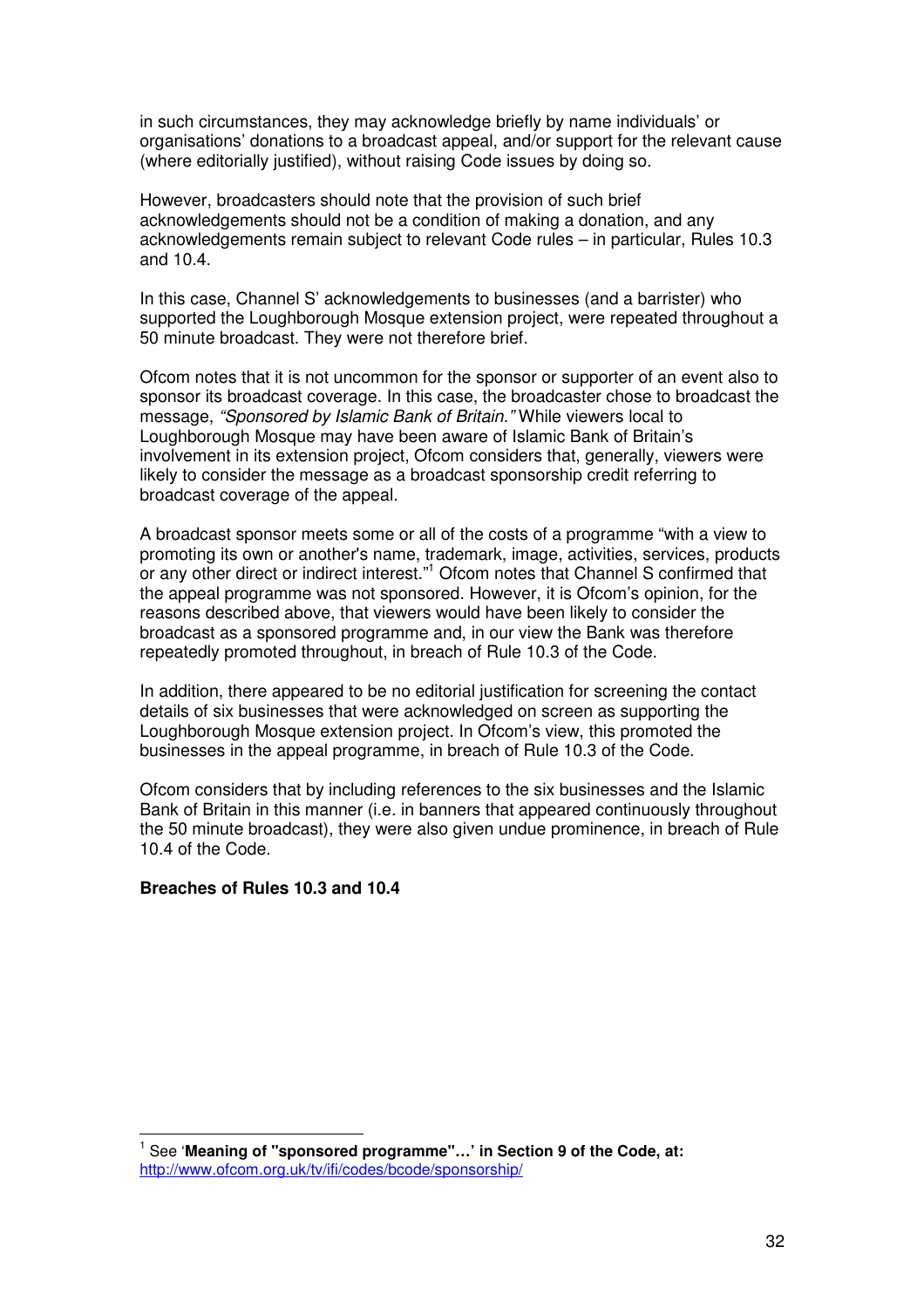## **Saturday Kitchen Live**

*BBC1, 10:00, 5 December 2009*

#### **Introduction**

*Saturday Kitchen Live* is a weekly cookery programme. Most editions feature a segment known as 'The Omelette Challenge' where two guest chefs compete to make a three egg omelette in the quickest time possible. When he realised that his omelette was sticking to the frying pan, chef Tom Kime said "*fucking hell*" under his breath.

Ofcom received one complaint from a viewer who considered this language was inappropriate given the programme's weekend morning scheduling. It therefore asked the BBC for its comments under Rule 1.14 of the Code (the most offensive language should not be broadcast before the watershed).

#### **Response**

The BBC said that prior to broadcast, all contributors are given very clear instructions about appropriate behaviour given the live nature of the show. These are repeated just before going to air and often during the programme when archive footage is shown.

The BBC explained that, owing to its indistinct nature, Mr Kime's remark went undetected by the production team and presenter, James Martin, and consequently no apology was made. It was not until after the programme, when another guest was asked about the incident, that the BBC became aware of the matter. The production team immediately contacted staff at BBC iPlayer and requested the programme be withheld until an edited version was available.

Following the incident, the BBC decided that Mr Kime would not be returning to the programme and apologised to the complainants who had contacted it to express their concern.

#### **Decision**

Ofcom research indicates that the word "fuck" and its derivatives are an example of the most offensive language. Rule 1.14 states that the most offensive language should not be broadcast before the watershed.

Ofcom noted that this was a live show and the production team acted responsibly by giving repeated reminders about acceptable behaviour to its participants. In Bulletin 138, however, Ofcom resolved a similar incident in another edition of the *Saturday* Kitchen series<sup>1</sup>. As a result of the fact that this current example of the use of the most offensive language was not noted during the live broadcast, Ofcom has decided to record a breach of Rule 1.14 on this occasion.

#### **Breach of Rule 1.14**

<sup>1</sup> 20 July 2009: http://www.ofcom.org.uk/tv/obb/prog\_cb/obb138/Issue138.pdf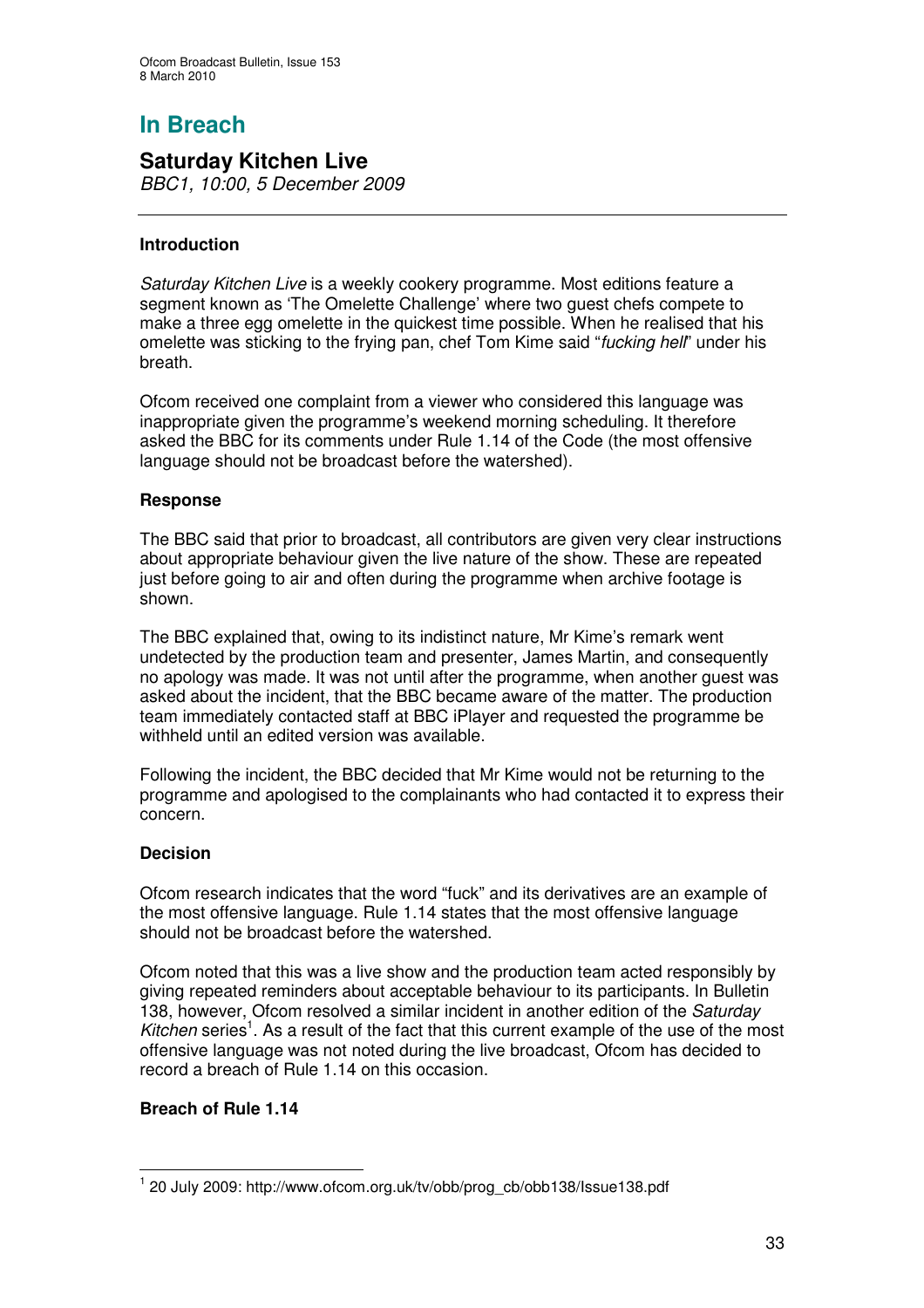**Bang Babes** *Friendly TV, 14 October 2009, 23:45*

#### **Introduction**

*Bang Babes* is programming based on interactive adult-sex chat services: viewers are invited to contact on-screen female presenters via premium rate services ("PRS"). This programme was broadcast free-to-air and unencrypted.

A viewer complained that the programme contained offensive and explicit adult content.

Ofcom sought a recording of the programme from Springdoo Media Ltd ("Springdoo") which holds the licence for Friendly TV, and is responsible for compliance of the channel.

#### **Response**

Springdoo said it was unable to provide a recording of the programme. It forwarded comments from Big River, the company it had contracted to make studio recordings for compliance purposes. This explained that due to a hardware error, while files had been recorded for the period complained of, it was not possible to create video clips from the data.

Big River explained the problem had been rectified as the entire channel has since been moved to a new platform with a total replacement of every component part, and is no longer using the same hardware or software.

#### **Decision**

It is a condition of each Television Licensable Content Service licence that recordings of all output are retained for 60 days after transmission and that Ofcom is provided "forthwith" with any material on request. The failure by Springdoo to supply the recording in this instance is a serious and significant breach of Condition 11 (Retention and production of recordings) of its licence to broadcast. This breach will be held on record.

#### **Breach of Licence Condition 11**

Please see the Notice of Sanction concerning Friendly TV on page 5 of this Bulletin. In considering that sanctions case, the Content Sanctions Committee took account of this breach of Condition 11 by Springdoo.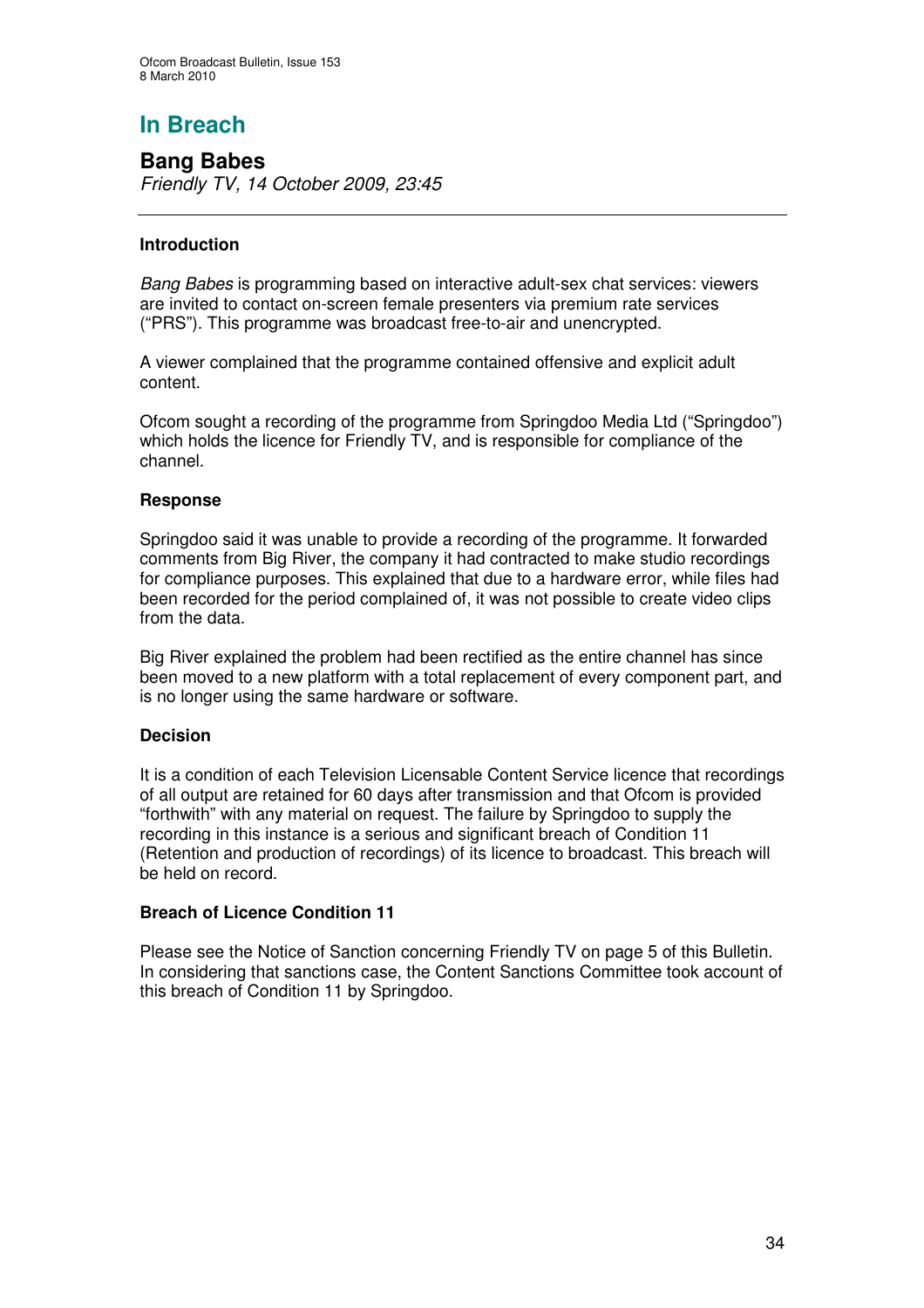## **Fast TV**

*Fast TV, 12 November 2009, 14:35 & 15 November 2009, 20:00*

#### **Introduction**

Fast TV provides a general entertainment television service broadcast in Urdu and English.

Two viewers contacted Ofcom about the content of scrolled promotional messages during programmes on 12 and 15 November 2009. The complainants were respectively concerned about promotions advertising commercial services during unrelated programming, and attempting to exploit viewers to make donations to the channel.

On 17 November 2009 Ofcom sought a recording of the programmes complained of from Harmony TV, which is the licence holder for Fast TV.

#### **Response**

On 21 November 2009 Harmony TV requested an extension to provide the recordings, due to the theft of recording equipment from their offices on 14 November 2009. Ofcom granted an extension for these to be provided no later than 8 December 2009.

Harmony TV failed to provide the recordings. On 9 December 2009 Ofcom wrote to Harmony TV to advise the recordings were outstanding, and that in addition to still requiring this material, it was considering whether to find Harmony TV in breach of Condition 11 of its licence for failure to meet this deadline. Ofcom requested any formal comments Harmony TV wished to provide by 23 December 2009.

Harmony TV did not provide comments.

#### **Decision**

It is a condition of each Television Licensable Content Service licence that recordings of all output are retained for 60 days after transmission and that Ofcom is provided "forthwith" with any material on request. The failure by Harmony TV to supply the recording within the agreed deadline in this instance is a serious and significant breach of Condition 11 (Retention and production of recordings) of its licence to broadcast.

In Bulletin 141, Ofcom registered a breach of Licence Condition 11 against this service (named as "AT" at that time). Ofcom is concerned that this is the second occasion on which Harmony TV has failed to provide recordings. It should be noted that Ofcom has recently fined a broadcaster for failure to provide recordings (see http://www.ofcom.org.uk/tv/obb/ocsc\_adjud/springdoo.pdf). Ofcom may consider further regulatory action (which could include the imposition of a financial penalty) if this problem recurs.

This breach will be held on record.

#### **Breach of Licence Condition 11 (Retention and production of recordings)**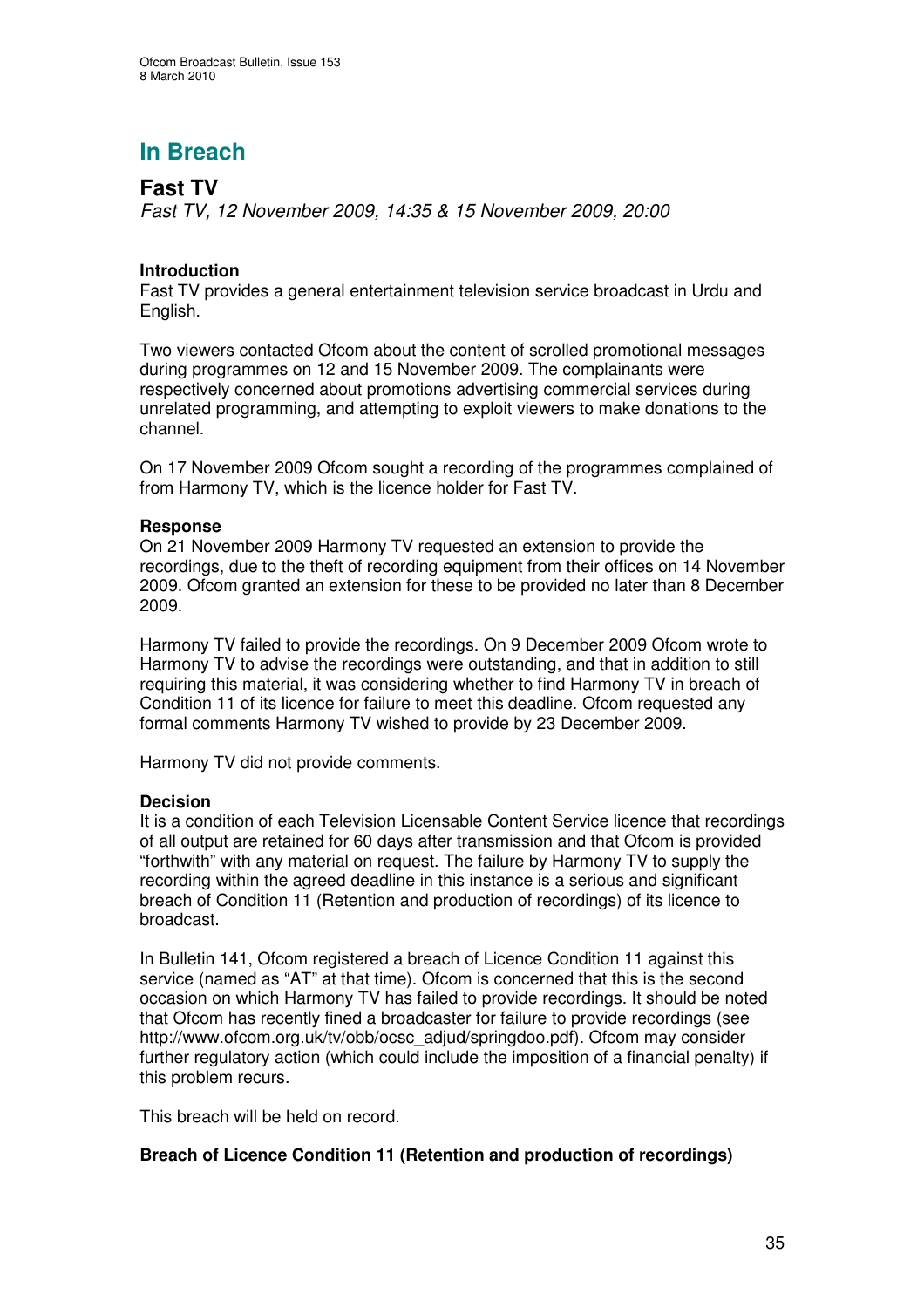# **Resolved**

## **Sponsorship of Stabbed: The Truth About Knife Crime**

*Bravo, 12 January 2010, 21:00*

#### **Introduction**

From 11 to 18 January 2010, a strand of programmes on Bravo called "Thrilling Entertainment" was sponsored by a forthcoming feature film *Ninja Assassin*. The film, rated '18' by the British Board of Film Classification*,* chronicles a martial artist's bloody quest for revenge. This ten second sponsor credit comprised brief clips of some of the film's fight sequences. The sponsored programme in this case was *Stabbed:The Truth About Knife Crime,* a documentary about the prevalence and effects of knife attacks.

Ofcom received a complaint from a viewer who said that the film's association with knife violence made it an insensitive and inappropriate sponsor for a documentary addressing this subject.

Ofcom asked the broadcaster for its comments under Rule 9.3 of the Code and Rule 4.1.1 of the Broadcast Committee of Advertising Practice ("BCAP") Rules on the Scheduling of Television Advertising.

Rule 9.3 of the Code states that "Sponsorship on radio and television must comply with both the advertising content and scheduling rules that apply to that medium."

Rule 4.1.1 of the BCAP Rules on the Scheduling of Television Advertising states that: "BCAP expects licensees to exercise responsible judgement on the scheduling of advertising and in particular to operate internal systems capable of identifying in advance, and avoiding, inappropriate juxtapositions between advertising material and programmes, particularly those which could cause distress or offence to viewers."

#### **Response**

Virgin Media Television, the owner of Bravo, explained that the sponsor arrangement was originally due to run between 1 and 9 January 2010 to coincide with the cinematic release of the *Ninja Assassin*. However, the release of the film was delayed until 22 January 2010 and subsequently, the dates of the sponsorship deal were moved to coincide with this.

The broadcaster said that when the deal was first approved, it was satisfied that *Ninja Assassin* was a suitable sponsor for the programmes scheduled on the original dates. Unfortunately, further checks to ensure its suitability for programmes on the revised dates were not performed and so the inappropriateness of the film being the sponsor of the documentary *Stabbed: The Truth About Knife Crime* was missed.

Virgin Media Television said it had itself received two complaints about the suitability of the sponsor credit the following morning. Upon being made aware of the error, it conducted an immediate review of programmes being sponsored by *Ninja Assassin*.

The broadcaster apologised unreservedly for what it considered to be a serious scheduling error. To ensure this did not happen again, it reminded its compliance staff of the importance of performing extra checks if late changes are made.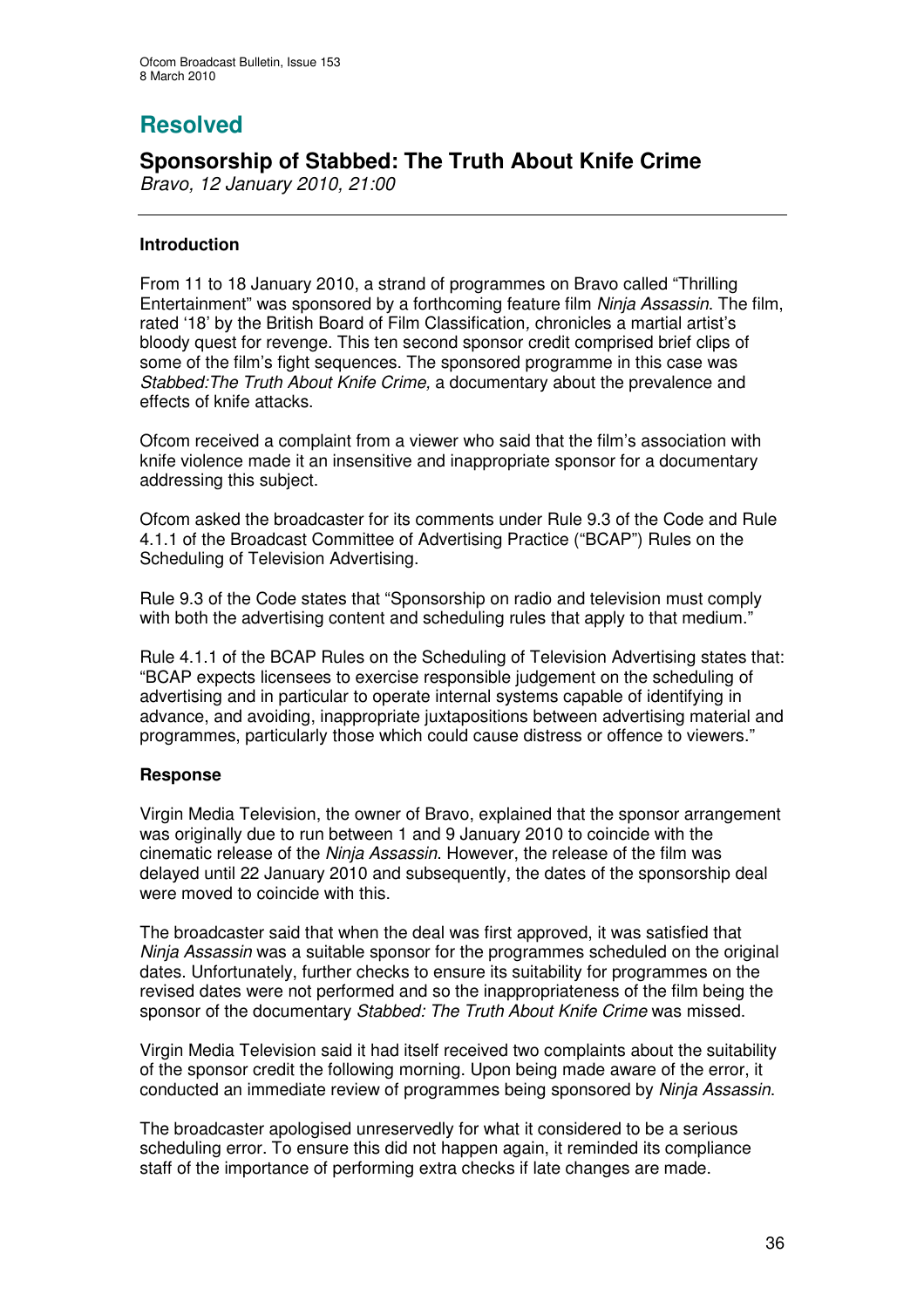However, it stressed that this was isolated incident resulting from human error rather than a fundamental flaw in its compliance processes.

#### **Decision**

The content of the credit itself did not raise any issues under the Code. However, Ofcom considered that, given the prevalence of knife-related violence in *Ninja Assassin*, the themes reflected in the credit were not suitable when juxtaposed with a programme that addressed such a sensitive and potentially upsetting subject as knife crime. Nevertheless, we accepted that owing to an unexpected sequence of events, this situation arose as a result of a one-off error.

Ofcom also recognised the swift action taken by the broadcaster upon receipt of its complaints and the reminders it issued to its staff to avoid a repeat incident. In the circumstances, Ofcom therefore considered the matter resolved.

#### **Resolved**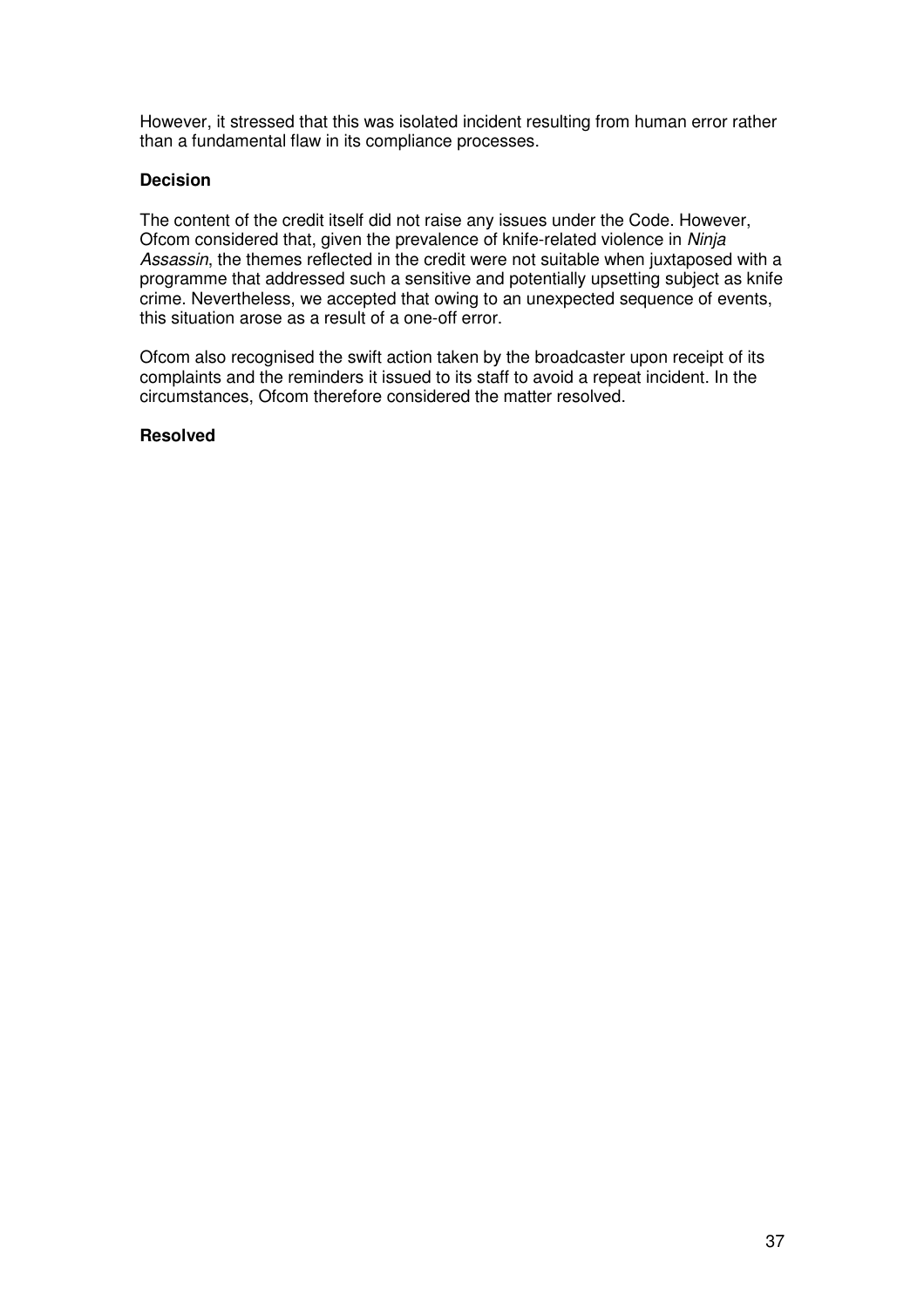# **Other Cases**

## **In Breach**

## **Club Asia (London) Limited**

*17 August 2009 to 22 October 2009 (inclusive)*

#### **Introduction**

Ofcom has a general statutory duty to ensure "a wide range of television and radio services which (taken as a whole) are both of high quality and calculated to appeal to a variety of tastes and interests." For local commercial radio we also have a specific duty to secure a range and diversity of services and to ensure that each station maintains a specific character. One way Ofcom attempts to secure these benefits to listeners is to require our radio licensees to broadcast in accordance with their published Format. Each station's Format includes a description of the output that the licensee must provide, based on the promises made in its original application to win the licence. Formats may be varied over time, but only with the approval of Ofcom.

This finding concerns a licence that was held by Club Asia (London) Ltd ("Club Asia") and later transferred to Buzz Asia on 23 October 2009. Between 2002 and 2009 Club Asia held a local AM commercial radio licence for London, and provided a radio station for young Asian listeners in the capital. The Format for this licence required Club Asia to deliver:

"A music-led, full service for London Asians primarily targeting those aged 15 to 34 with a mix of Asian music and other more mainstream music where appropriate."

The Format also required Club Asia to broadcast local news bulletins at least each hour during "peaktime"<sup>1</sup>

On 17 August 2009 Club Asia entered into administration. Following this the station ceased to broadcast its regular output, replacing it instead with continuous music. In light of the station's decision to replace its regular programming with continuous music (with no speech content or local news), Ofcom wrote to Club Asia to ask how it was complying with two conditions in its licence relating to Format delivery.

The first is condition 2(1) contained in Part 2 of the Schedule to its licence, which states that:

"The Licensee shall provide the Licensed Service specified in the Annex for the licence period and shall secure that the Licensed Service serves so much of the licensed area as is for the time being reasonably practicable." (Section 106(2) of the Broadcasting Act 1990)."

The second is licence condition 2(4), contained in Part 2 of the Schedule to the licence, which states that:

"The Licensee shall ensure that the Licensed Service accords with the proposals set out in the Annex so as to maintain the character of the Licensed Service throughout the licence period." (Section 106(1) of the Broadcasting Act 1990)."

 $<sup>1</sup>$  "peaktime" is defined as weekday breakfast and afternoon drivetime, and weekend late</sup> breakfast.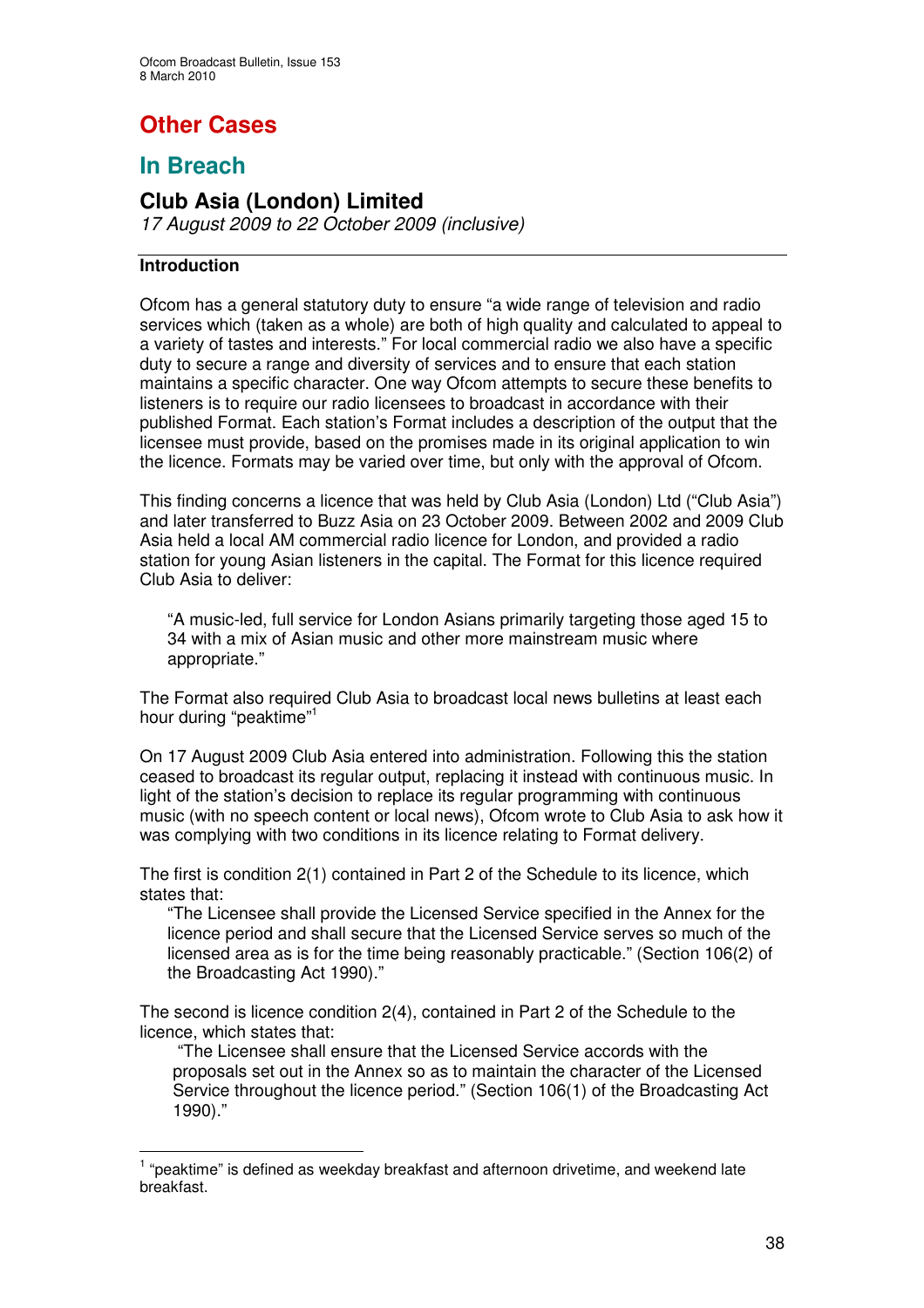#### **Response**

The administrator of Club Asia (acting on Club Asia's behalf) confirmed that the company was "currently operating a reduced service" and that therefore the station was, on a temporary basis, breaching its licence. The administrator also advised that it planned to sell Club Asia's broadcast licence to a new company called Buzz Asia Ltd ("Buzz Asia"), owned by Litt Corporation Ltd, which was keen to re-launch the station and return it to Format compliance as soon as practicable.

Ofcom can only agree to transfer a local radio licence from one party to another if it is satisfied that the potential new licensee would be in a position to comply with all of the conditions of the licence, including the Format, from the date the licence is transferred until it expires. In order to satisfy this criterion Ofcom requested from the administrator of Club Asia and Buzz Asia:

- a specific date by which the station would return to compliance with its Format obligations (i.e. broadcast speech content and local news, as well as appropriate music); and
- other information that we require in order to make decisions on a licence transfer, such as evidence of a company's ability to maintain its service.

Having received further representations, including a timetable for the resumption of broadcasting in full compliance with its published Format, Ofcom decided to consent to the transfer of the licence to Buzz Asia with effect from 23 October 2009, on the understanding that the service would re-launch (under the name of "Buzz Asia") at 12.00 noon on that date in accordance with the station's published Format and other licence conditions.

Monitoring carried out by Ofcom confirmed that Buzz Asia was compliant with the requirements set out in its Format<sup>2</sup>.

#### **Decision**

By broadcasting a reduced service of continuous music from 17 August 2009, Club Asia clearly breached two conditions in its licence requiring it to comply with the requirements of its Format: licence conditions 2(1) and 2(4) contained in Part 2 of the Schedule to its licence. Ofcom has therefore formally recorded this breach against Club Asia.

However, because Club Asia is now in liquidation (and no longer holds the licence), Ofcom believes it is not appropriate in this case to consider further regulatory action (such as a sanction) against Club Asia in respect of the relevant breaches (although they may be taken into account in any future regulatory matters concerning the company and those associated with it).

#### **Breaches of Licence Conditions 2(1) and 2(4) in Part 2 of the Schedule to the London commercial radio licence AL175 by Club Asia (London) Ltd.**

 $2$  The full Content Sampling Report for Buzz Asia can be found at: http://www.ofcom.org.uk/radio/ifi/contentsampling/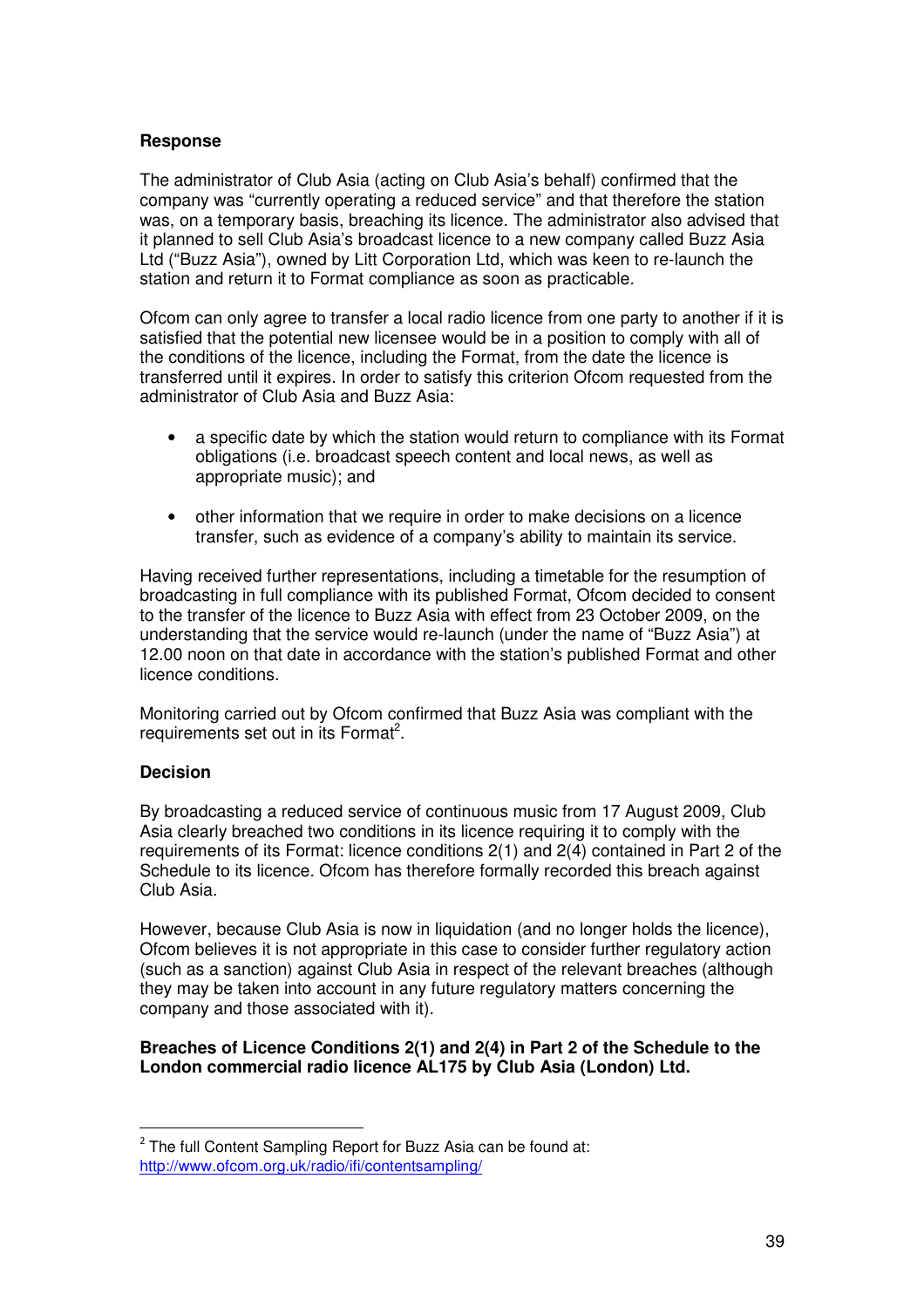# **Fairness and Privacy Cases**

## **Not Upheld**

## **Complaint by Ms Emma Makey**

*Dispatches: MPs, Planes and Gravy Trains, Channel 4, 28 September 2009*

**Summary:** Ofcom has not upheld this complaint of unwarranted infringement of privacy made by Ms Makey.

In a programme that investigated the cost of travel expenses of parliamentarians to the UK taxpayer, Ms Makey's work contact details were incidentally disclosed in a document included in the programme that advertised notices for parliamentarian delegates to take part in various fact finding trips abroad (the "All Party Whip"). Ms Makey complained that disclosure of her work contact details was superfluous to the argument being made in the programme and that her privacy was infringed by disclosure of these details.

In summary Ofcom found that the information disclosed, i.e. Ms Makey's work contact details, were already in the public domain and hence not private and that nothing of a personal or sensitive nature was revealed in the programme. Ofcom, therefore, considered that Ms Makey had no legitimate expectation of privacy with regard to the incidental broadcast of those details.

#### **Introduction**

On 28 September 2009, Channel 4 broadcast an episode of its investigative series *Dispatches*. This particular programme, entitled *MPs, Planes and Gravy Trains*, focused on travel expenses claimed by MPs for trips to foreign countries, in light of revelations about their expense claims in general.

As part of its investigation, the programme revealed that notices published in the All Party Whip, the weekly newsletter circulated to all MPs, advertised for interested MPs to form part of fact finding delegations to various countries around the world. One such notice in the July edition asked MPs to make contact by email or telephone should they be interested in forming part of a delegation to Senegal. The contact details published in the newsletter were those of Ms Emma Makey, an Assistant Secretary of the Inter-Parliamentary Union ("IPU")<sup>16</sup>, whose email address at the IPU and telephone extension number were broadcast as part of images in the programme of the All Party Whip.

Ms Makey complained that her privacy was unwarrantably infringed by the broadcast of the programme.

#### **The Complaint**

In summary, Ms Makey complained that her privacy was unwarrantably infringed in the broadcast of the programme in that her personal work contact details were broadcast, including her email address and work telephone extension number.

<sup>&</sup>lt;sup>16</sup> The IPU is an organisation of parliamentarians from around the world that aims to establish co-operation between member parliaments. Membership of the British group comprises members of all parties from the House of Commons and Lords.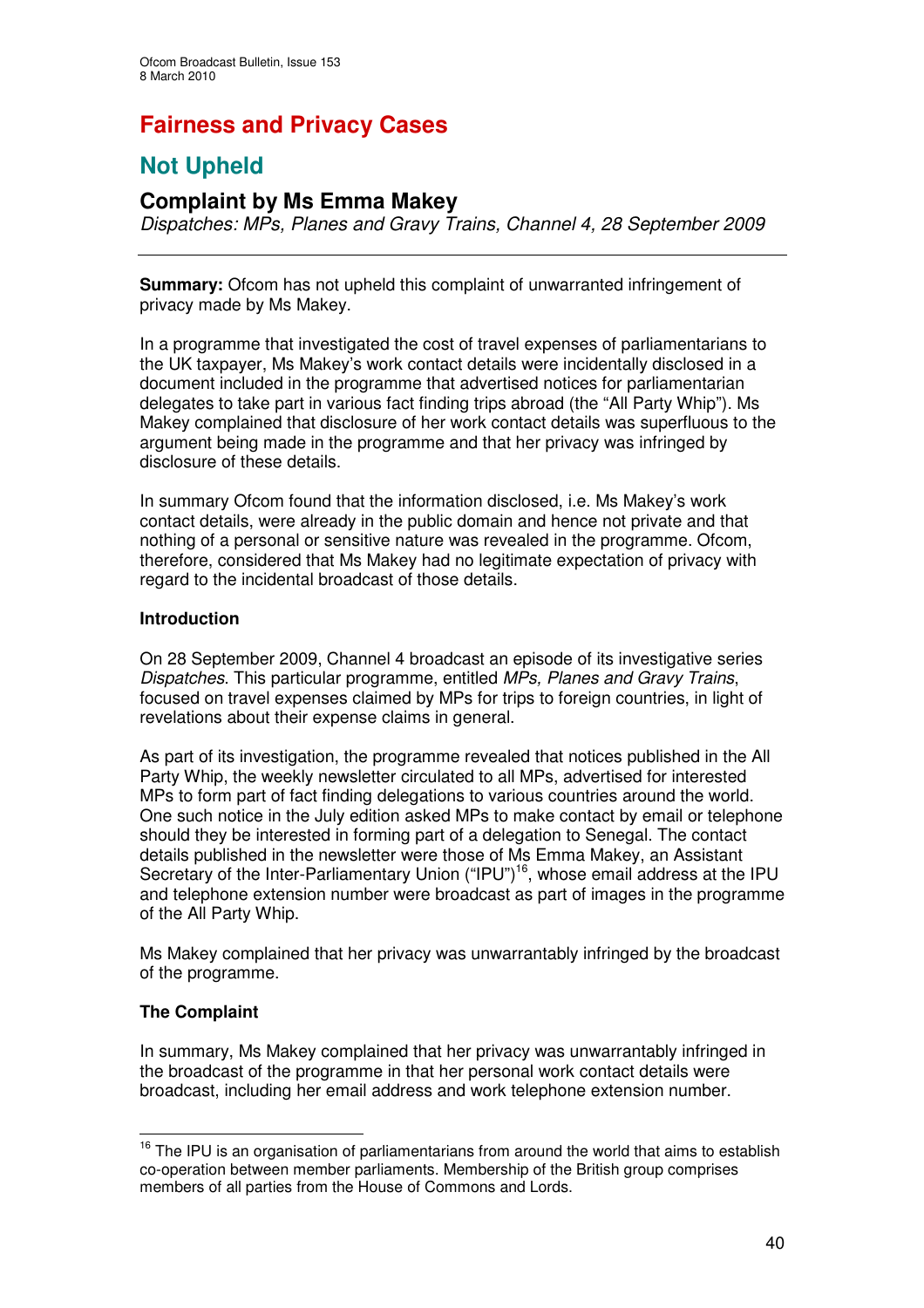Ms Makey said that the All Party Whip was a Parliamentary publication intended for internal use only and that the broadcast of her details was superfluous to the argument being made in the programme and therefore not in the public interest. Even if broadcast of the newsletter had been in the public interest, she said that she should have received prior warning of its inclusion in the programme or her details should have been obscured.

By way of background, Ms Makey said that Parliamentary staff emails are not divulged to the public and that only a central email address is available for public enquiries. Had she received prior warning that her details were to be broadcast, she would not have left her personal mobile number on her out of office message.

#### **Channel 4's statement**

By way of background, Channel 4 said that the IPU website confirmed that it was funded by the Houses of Parliament and previously the Treasury. Channel 4 said that, according to publicly available sources, in 2007/08 this funding figure was over £1 million. Channel 4 therefore argued that the expenditure incurred and the activities of the IPU were a matter of public interest.

In response to the complaint that Ms Makey's privacy was unwarrantably infringed in the broadcast of the programme in that her personal work contact details were revealed, Channel 4 said the telephone extension number broadcast in the programme was a publicly available switchboard number for a publicly funded organisation and appeared on the contact section of the main IPU secretariat website. Channel 4 argued that broadcast of that number could not therefore be an infringement of privacy.

With regard to the broadcast of Ms Makey's work email address, Channel 4 said that it was an email address used by Ms Makey for her duties for the IPU, a publicly funded organisation, and was not a private email account address. Channel 4 said the email address was available on a website freely available not only in this country but across the world in connection with Ms Makey's duties.

With regard to broadcast of the All Party Whip which included Ms Makey's work contact details, Channel 4 said that the publication is available widely to those who work in the Houses of Parliament and was referred to on numerous occasions in Hansard and by numerous organisations that interact with parliament and parliamentarians. Channel 4 also said that the publication is used as a conduit for communication by parliamentary groups as they carry out work funded by the public and which they contend is of use to the public. Channel 4 said it could not, therefore, be said to be a private publication.

Channel 4 said that there was no evidence that anyone obtained Ms Makey's out of office message that contained her mobile number following broadcast of the programme. Channel 4 also said that the out of office message was a message from a parliamentary office funded by the public, working for the public, and that, if Ms Makey chose to leave a mobile number on her message, it suggested that she used the number, which would have been available to anyone emailing that address, including internet spammers, for work purposes. With regard to Ms Makey's suggestion that she should have been given prior notice that the advert in the All Party Whip was to be broadcast, Channel 4 said that there was no disclosure of home or family details and that there was no requirement in Ofcom's Code or in law that suggested that prior notice be given of broadcast of work details of an organisation and individual working at the public expense.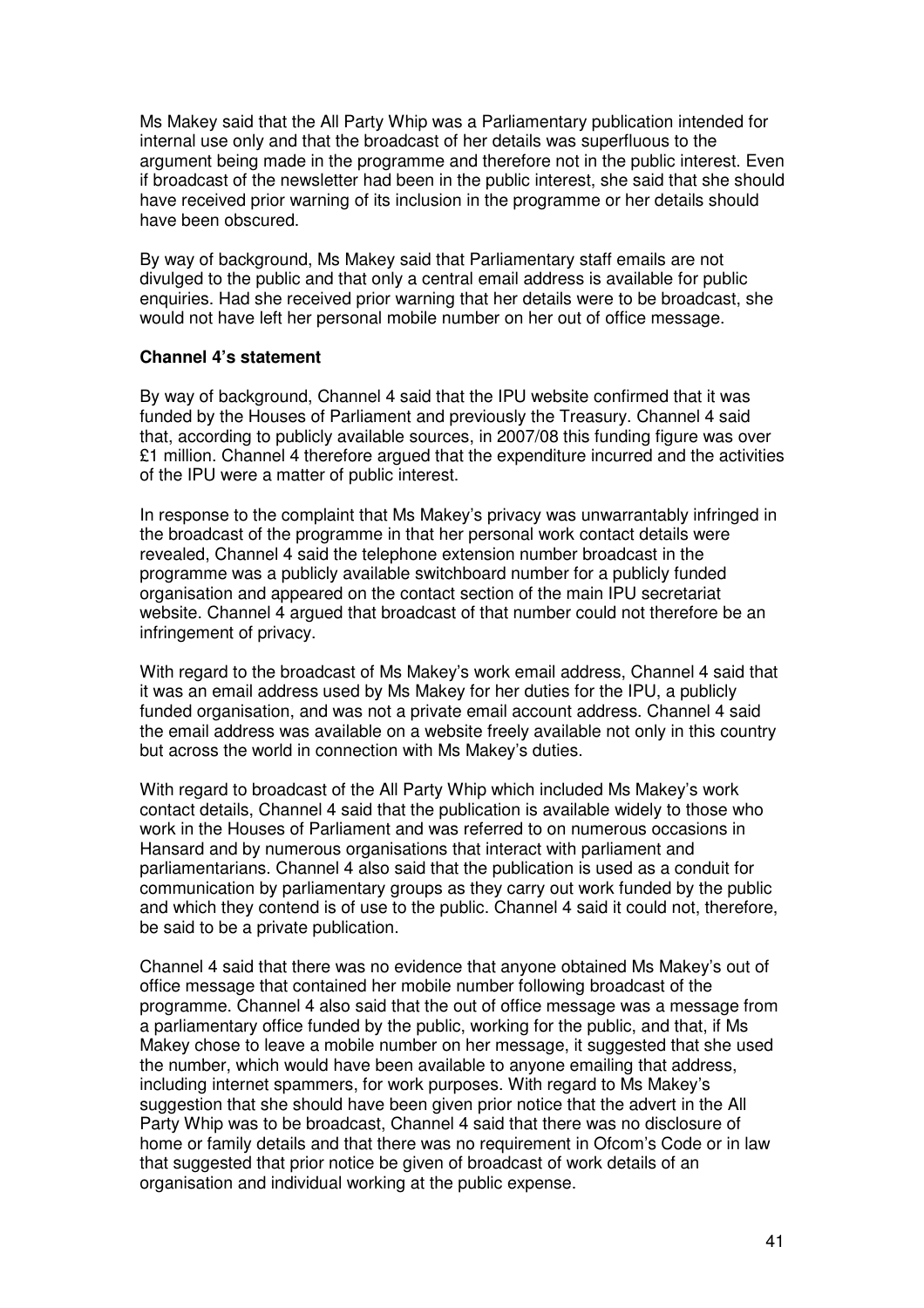#### **Decision**

Ofcom's statutory duties include the application, in the case of all television and radio services, of standards which provide adequate protection to members of the public and all other persons from unfair treatment and unwarranted infringement of privacy in, or in the making of, programmes included in such services.

In carrying out its duties, Ofcom has regard to the need to secure that the application of these standards is in the manner that best guarantees an appropriate level of freedom of expression. Ofcom is also obliged to have regard, in all cases, to the principles under which regulatory activities should be transparent, accountable, proportionate and consistent and targeted only at cases in which action is needed.

Ms Makey's complaint as outlined earlier was considered by Ofcom's Executive. In reaching its decision, Ofcom carefully considered all the relevant material provided by both parties. This included a recording of the programme as broadcast and both parties written submissions.

In Ofcom's view, the individual's right to privacy has to be balanced against the competing rights of the broadcasters to freedom of expression. Neither right as such has precedence over the other and where there is a conflict between the two, it is necessary to intensely focus on the comparative importance of the specific rights. Any justification for interfering with or restricting each right must be taken into account and any interference or restriction must be proportionate.

This is reflected in Rule 8.1 of the Code which states that any infringement of privacy in programmes or in connection with obtaining material included in programmes must be warranted.

In considering whether Ms Makey's privacy was unwarrantably infringed in the broadcast of the programme, Ofcom first considered whether she had a legitimate expectation of privacy. In considering this, Ofcom took into account Practice 8.6 of the Code which includes that if the broadcast of a programme would infringe the privacy of a person, consent should be obtained before the relevant material is broadcast, unless the infringement is warranted.

Ofcom first considered whether Ms Makey had a legitimate expectation of privacy in relation to the disclosure of her work phone extension and email address in the programme as broadcast. Ofcom noted that there are circumstances where the disclosure of details such as someone's work email address (as opposed to a central one for public enquiries) could attract a legitimate expectation of privacy, for example if the work is of a particularly sensitive or private nature. Ofcom noted that the programme revealed Ms Makey's work contact details by including an image of a page in the All Party Whip. This publication included advertisements for interested parliamentarians to take part in fact finding trips abroad in connection with parliamentary duties, one of which gave Ms Makey's work telephone extension and work email address. Ofcom noted that the broadcast of the advertisement in the All Party Whip, a publication available to those who work in the Houses of Parliament and that contained Ms Makey's details, was incidental to the subject matter of the programme (an investigation of MPs expenses).

Having examined the particular facts of this case, Ofcom noted that Ms Makey's telephone extension is available on the IPU website and that her email address is published on a document on the website in connection with her duties at the IPU.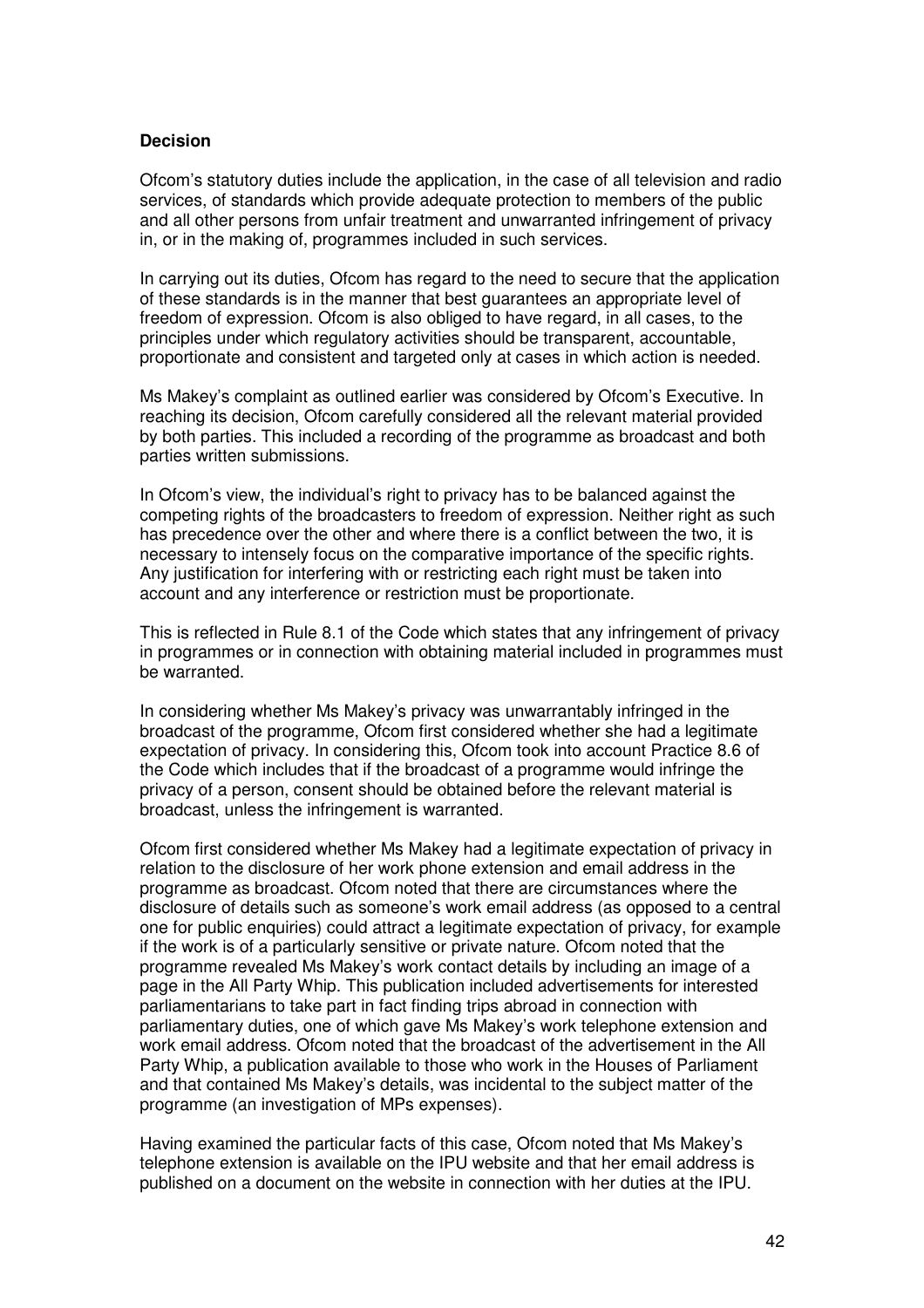Ofcom acknowledges that a considerable search is required before the work email address is revealed (it appears on a hotel booking form in connection with a trip she had organised) but it is nevertheless to be found. These details were therefore in the public domain.

Ofcom noted that Ms Makey gave her personal mobile telephone number on her out of office message from her work email address and that the broadcast of her email address had the potential to indirectly disclose her mobile number to members of the public. However, it also noted that this was a work email address and that any out of office messages left on that address would ordinarily be in connection with work duties. Furthermore, Ofcom took the view that nothing in the programme revealed anything of a personal or sensitive nature relating to Ms Makey and that the programme itself did not reveal her mobile number.

While it is not necessarily the case that the prior disclosure or availability of information entirely negates the potential for information to be considered private, in this case. Ofcom considered that it significantly reduced the expectation of privacy in relation to that information. In these circumstances and taking into account the factors detailed above, Ofcom considered that Ms Makey did not have a legitimate expectation of privacy in relation to the disclosure of her work contact details in the programme as broadcast. In light of this, Ofcom considered that it was not incumbent on the programme makers to obtain Ms Makey's consent to the broadcast of the advertisement in the All Party Whip, which incidentally revealed her work contact details, or to obscure those details.

Having concluded that Ms Makey did not have a legitimate expectation of privacy, it was not necessary for Ofcom to further consider whether any infringement of privacy was warranted.

**Accordingly Ofcom has not upheld Ms Makey's complaint of unwarranted infringement of privacy in the broadcast of the programme.**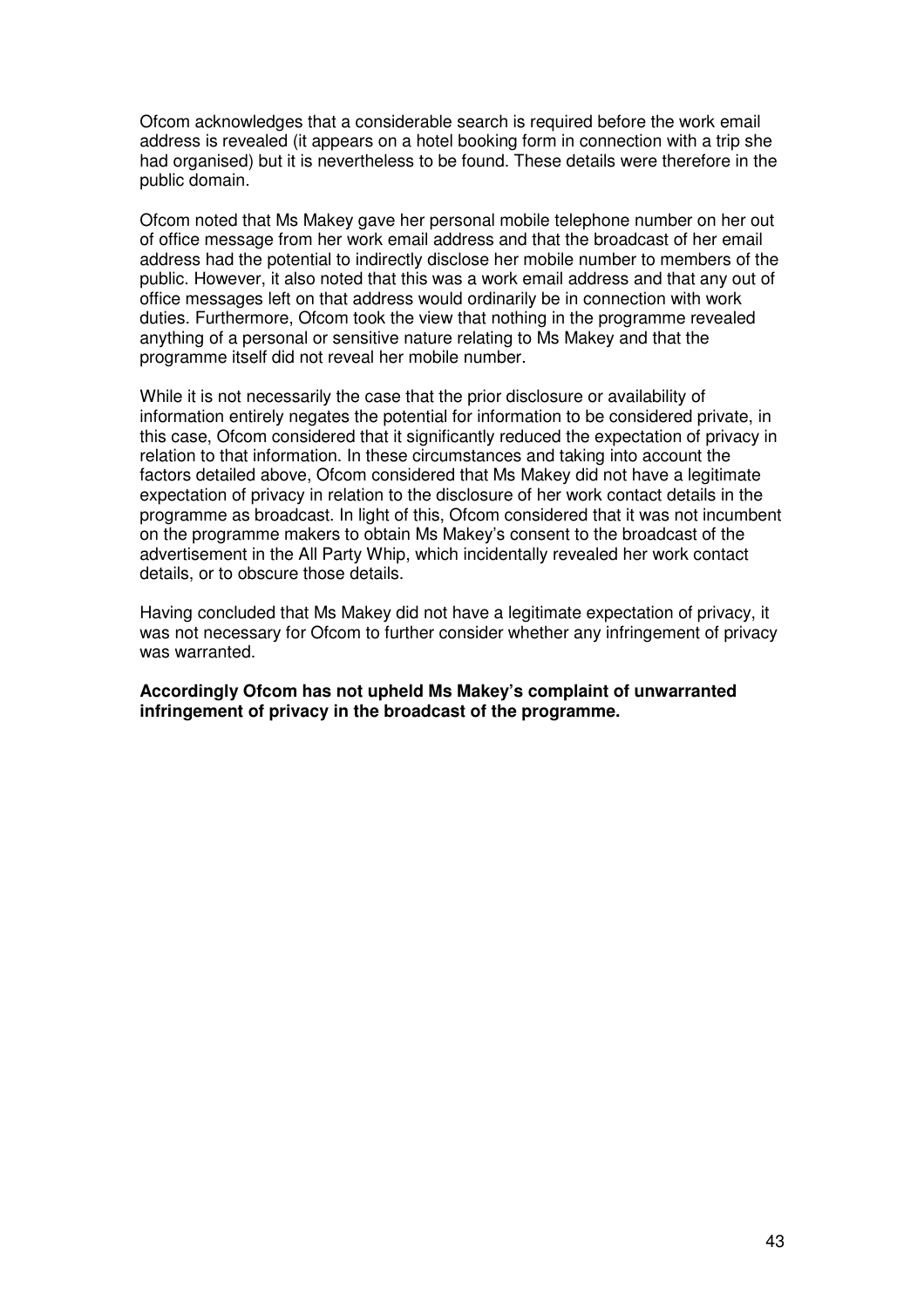## **Other Programmes Not in Breach**

## **Up to 15 February 2010**

| Programme                                  | <b>Transmission</b> | <b>Broadcaster</b>         | <b>Categories</b>                   | Number of               |
|--------------------------------------------|---------------------|----------------------------|-------------------------------------|-------------------------|
|                                            | <b>Date</b>         |                            |                                     | complaints              |
|                                            |                     |                            |                                     |                         |
| 8 Out of 10 Cats                           | 05/02/2010          | Channel 4                  | <b>Religious Offence</b>            | 25                      |
| 8 Out of 10 Cats                           | 29/01/2010          | Channel 4                  | <b>Generally Accepted Standards</b> | 3                       |
| 8 Out of 10 Cats                           | 02/02/2010          | Channel 4                  | <b>Generally Accepted Standards</b> | $\overline{\mathbf{c}}$ |
| 8 Out of 10 Cats                           | 12/02/2010          | Channel 4                  | <b>Generally Accepted Standards</b> | 1                       |
| A Girl's Guide to 21st Century             | 28/01/2010          | Fiver                      | Sex/Nudity                          | 1                       |
| Sex                                        |                     |                            |                                     |                         |
| Afternoon Live                             | 11/02/2010          | <b>Sky News</b>            | <b>Generally Accepted Standards</b> | 1                       |
| Alan Carr: Chatty Man                      | 04/02/2010          | Channel 4                  | <b>Generally Accepted Standards</b> | 1                       |
| Alan Carr: Chatty Man (trailer)            | 03/02/2010          | Channel 4                  | Sex/Nudity                          | 1                       |
| All Star Mr & Mrs                          | 13/02/2010          | ITV1                       | <b>Generally Accepted Standards</b> | 6                       |
| All Star Mr & Mrs                          | 06/02/2010          | ITV1                       | <b>Generally Accepted Standards</b> | 1                       |
| Andrew Marr's History of<br>Modern Britain | 05/02/2010          | BBC <sub>2</sub>           | <b>Generally Accepted Standards</b> | 1                       |
| Ary News                                   | 04/12/2009          | <b>Ary News</b>            | <b>Generally Accepted Standards</b> | 1                       |
| Assassin's Creed: Lineage                  | 19/11/2009          | Film24                     | <b>Commercial References</b>        | 1                       |
| <b>ATP World Tour Finals</b>               | 24/11/2009          | Sky Sports 1               | <b>Commercial References</b>        | 1                       |
| <b>Balls of Steel</b>                      | 20/01/2010          | 4 Music                    | <b>Religious Offence</b>            | 1                       |
| <b>BBC News</b>                            | 07/02/2010          | <b>BBC News</b><br>Channel | <b>Generally Accepted Standards</b> | 1                       |
| Being Human                                | 24/01/2010          | BBC <sub>3</sub>           | Sex/Nudity                          | 1                       |
| <b>Beyond Belief</b>                       | 25/01/2010          | <b>BBC Radio 4</b>         | Generally Accepted Standards        | 1                       |
| <b>Big Brother's Big Mouth</b>             | 24/01/2010          | Channel 4                  | <b>Religious Offence</b>            | 1                       |
| Big Brother's Big Mouth                    | 31/01/2010          | Channel 4                  | <b>Generally Accepted Standards</b> | 1                       |
| Big Brother's Big Mouth                    | 27/01/2010          | E <sub>4</sub>             | <b>Generally Accepted Standards</b> | 1                       |
| Big Brother's Big Mouth <sup>1</sup>       | 29/01/2010          | E <sub>4</sub>             | <b>Generally Accepted Standards</b> | $\overline{7}$          |
| <b>Big Deal Live!</b>                      | 11/10/2009          | Big Deal                   | Competitions                        | $\mathbf{1}$            |
| <b>Big Deal Live!</b>                      | 11/10/2009          | <b>Big Deal</b>            | <b>Generally Accepted Standards</b> | 1                       |
| <b>Bones</b>                               | 10/12/2009          | Sky 1                      | <b>Undue Prominence</b>             | 3                       |
| <b>Brainiac: Science Abuse</b>             | 30/01/2010          | Sky 1                      | Sex/Nudity                          | 1                       |
| <b>Brainiac: Science Abuse</b>             | 30/01/2010          | Sky 3                      | Sex/Nudity                          | 1                       |
| <b>Britain's Really Disgusting</b><br>Food | 25/01/2010          | BBC <sub>1</sub>           | Animal Welfare                      | 1                       |
| Caprica                                    | 02/02/2010          | Sky 1                      | Other                               | 1                       |
| <b>Casual Cruelty</b>                      | 10/02/2010          | Radio 4                    | Other                               | 1                       |
| Celebrity Big Brother                      | 12/01/2010          | Channel 4                  | <b>Generally Accepted Standards</b> | 1                       |
| Celebrity Big Brother                      | 29/01/2010          | Channel 4                  | Offensive Language                  | $\mathbf{1}$            |
| <b>Celebrity Big Brother</b>               | 27/01/2010          | Channel 4                  | Use of Premium Rate Numbers         | 3                       |
| Channel 4 ident                            | 11/02/2010          | Channel 4                  | Unconscious                         | $\mathbf{1}$            |
|                                            |                     |                            | influence/hypnosis/subliminal       |                         |
| <b>Channel 4 News</b>                      | 16/09/2009          | Channel 4                  | Inaccuracy/Misleading               | 1                       |
| Channel 4 News                             | 08/02/2010          | Channel 4                  | Religious Issues                    | 1                       |
| Channel 4 News                             | 26/01/2010          | Channel 4                  | Due Impartiality/Bias               | 1                       |

 $1$  Ofcom received two requests for a review of the decision regarding Big Brother's Big Mouth, 29 January 2010, 23:05. The requests for review were referred the Broadcasting Review Committee. Its decision can be found at http://www.ofcom.org.uk/tv/obb/prog\_cb/obb158/.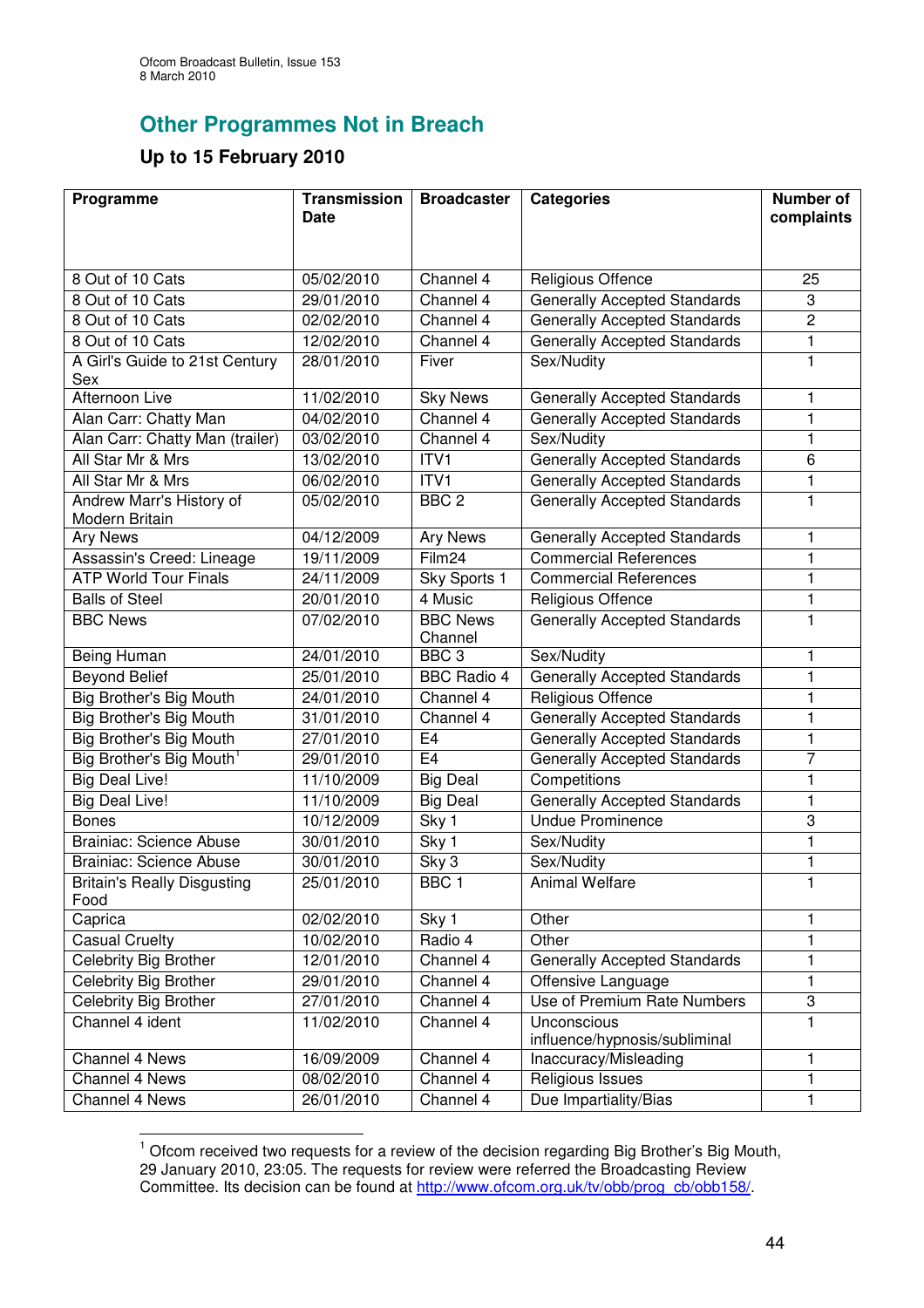| Channel 4 News                          | 03/02/2010 | Channel 4                 | <b>Generally Accepted Standards</b> | 1              |
|-----------------------------------------|------------|---------------------------|-------------------------------------|----------------|
| Chester Dee 106                         | 19/11/2009 | <b>Chester Dee</b><br>106 | <b>Undue Prominence</b>             | 1              |
| Chris Moyles Show                       | 29/01/2010 | <b>BBC Radio 1</b>        | Substance Abuse                     | 1              |
| Christian O'Connell Breakfast<br>Show   | 29/01/2010 | Absolute<br>Radio         | <b>Generally Accepted Standards</b> | 1              |
| <b>Coronation Street</b>                | 01/02/2010 | ITV1                      | <b>Generally Accepted Standards</b> | 1              |
| <b>Coronation Street</b>                | 08/02/2010 | ITV1                      | Religious Offence                   | 1              |
| <b>Coronation Street</b>                | 01/02/2010 | ITVI                      | Substance Abuse                     | 1              |
| <b>Coronation Street</b>                | 08/02/2010 | ITV1                      | <b>Generally Accepted Standards</b> | 1              |
| Currys' sponsorship of The<br>Simpsons  | 01/01/2010 | Sky 1                     | <b>Generally Accepted Standards</b> | 1              |
| Dancing on Ice                          | 07/02/2010 | ITV1                      | <b>Generally Accepted Standards</b> | 1              |
| Dancing on Ice                          | 31/01/2010 | ITV1                      | Advertising                         | 1              |
| Dancing on Ice                          | 10/01/2010 | ITV <sub>1</sub>          | Flashing images                     | 1              |
| Deal or No Deal                         | 24/01/2010 | Channel 4                 | Sex/Nudity                          | $\overline{2}$ |
| Destroyed in Seconds (trailer)          | 14/01/2010 | <b>Discovery</b><br>Turbo | <b>Generally Accepted Standards</b> | 1              |
| Dickinson's Real Deal                   | 09/02/2010 | ITVI                      | Competitions                        | 1              |
| <b>Dispatches</b>                       | 08/02/2010 | Channel 4                 | Due Impartiality/Bias               | 1              |
| Dispatches                              | 08/02/2010 | Channel 4                 | Inaccuracy/Misleading               | $\overline{2}$ |
| Dispatches                              | 01/02/2010 | Channel 4                 | <b>Generally Accepted Standards</b> | 1              |
| <b>Doctors</b>                          | 08/01/2010 | BBC <sub>1</sub>          | Sex/Nudity                          | 1              |
| EastEnders                              | 25/01/2010 | BBC <sub>1</sub>          | <b>Generally Accepted Standards</b> | 1              |
| EastEnders                              | 04/02/2010 | BBC <sub>1</sub>          | Violence                            | 1              |
| EastEnders                              | 01/02/2010 | BBC <sub>1</sub>          | Religious Offence                   | 1              |
| EastEnders                              | 01/02/2010 | BBC <sub>1</sub>          | Substance Abuse                     | 1              |
| Elaine Paige on Sunday                  | 07/02/2010 | <b>BBC Radio 2</b>        | Offensive Language                  | 1              |
| <b>Embarrassing Bodies</b>              | 10/02/2010 | Channel 4                 | <b>Generally Accepted Standards</b> | 1              |
| <b>Embarrassing Bodies</b>              | 03/02/2010 | Channel 4                 | <b>Generally Accepted Standards</b> | 1              |
| Emmerdale                               | 09/02/2010 | ITV1                      | <b>Generally Accepted Standards</b> | 1              |
| Extreme Fishing with Robson<br>Green    | 04/02/2010 | Five                      | Offensive Language                  | 1              |
| FA Cup Live                             | 13/02/2010 | ITVI                      | <b>Generally Accepted Standards</b> | $\overline{c}$ |
| Five News Update                        | 14/02/2010 | Five                      | <b>Generally Accepted Standards</b> | 1              |
| Gavin and Stacey                        | 08/02/2010 | BBC <sub>3</sub>          | Sex/Nudity                          | 1              |
| <b>GMTV</b>                             | 11/02/2010 | ITV1                      | U18's in Programmes                 | 1              |
| <b>GMTV</b>                             | 22/01/2010 | ITV1                      | <b>Generally Accepted Standards</b> | 1              |
| Gordon's Great Escape                   | 20/01/2010 | Channel 4                 | Religious Offence                   | $\mathbf{1}$   |
| Got to Dance                            | 31/01/2010 | Sky 1                     | Sex/Nudity                          | 3              |
| Harry Hill's TV Burp                    | 13/02/2010 | ITV1                      | Inaccuracy/Misleading               | 1              |
| Have I Got News for You                 | 10/02/2010 | BBC <sub>2</sub>          | <b>Generally Accepted Standards</b> | 1              |
| Helping Haiti - Everybody<br>Hurts      | 07/02/2010 | ITV1                      | <b>Commercial References</b>        | $\mathbf{1}$   |
| Hollyoaks                               | 10/02/2010 | Channel 4                 | Violence                            | 3              |
| Hollyoaks                               | 09/02/2010 | E <sub>4</sub>            | Violence                            | $\overline{2}$ |
| Hollyoaks Omnibus                       | 14/02/2010 | Channel 4                 | Violence                            | 1              |
| Home and Away                           | 05/02/2010 | Fiver                     | Violence                            | 1              |
| House Gift                              | 09/02/2010 | ITV1                      | <b>Generally Accepted Standards</b> | 1              |
| lain Lee                                | 02/02/2010 | Absolute<br>Radio         | <b>Generally Accepted Standards</b> | 1              |
| I'm a Celebrity, Get Me Out of<br>Here! | n/a        | ITV1                      | <b>Animal Welfare</b>               | 1              |
| <b>ITV News</b>                         | 09/02/2010 | ITV1                      | Animal Welfare                      | 1              |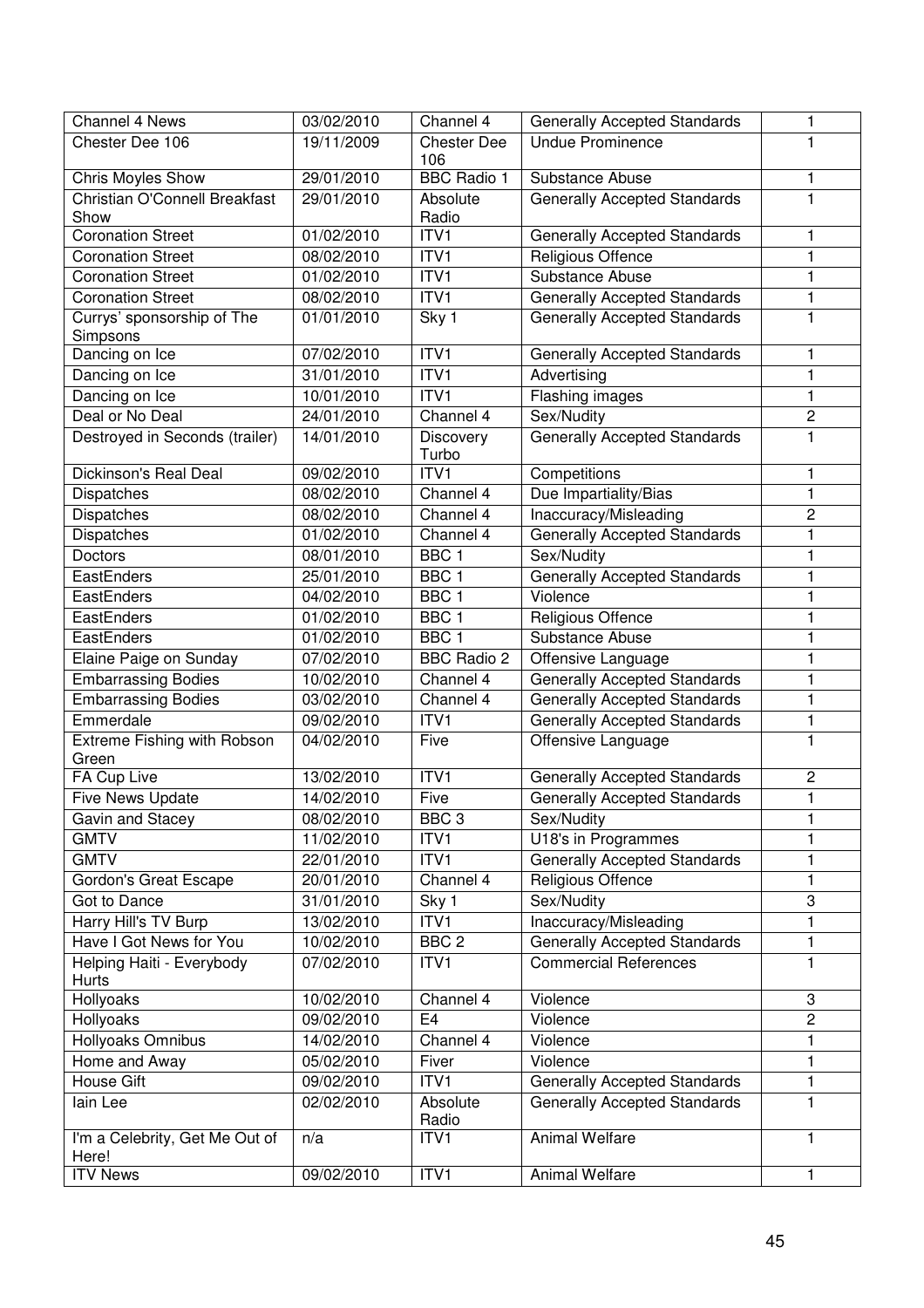| <b>ITV News</b>                           | 11/02/2010 | ITV1               | <b>Generally Accepted Standards</b>          | 1                       |
|-------------------------------------------|------------|--------------------|----------------------------------------------|-------------------------|
| <b>ITV News</b>                           | 08/02/2010 | ITV1               | <b>Animal Welfare</b>                        | 1                       |
| <b>ITV News</b>                           | 06/02/2010 | ITV1               | <b>Generally Accepted Standards</b>          | $\mathbf{1}$            |
| <b>ITV News</b>                           | 05/02/2010 | ITV <sub>1</sub>   | Due Impartiality/Bias                        | $\overline{2}$          |
| <b>ITV News</b>                           | 03/02/2010 | ITV <sub>1</sub>   | <b>Generally Accepted Standards</b>          | $\overline{2}$          |
| <b>ITV News</b>                           | 22/01/2010 | ITV <sub>1</sub>   | Due Impartiality/Bias                        | 1                       |
| James May's 20th Century                  | 20/01/2010 | Dave               | <b>Generally Accepted Standards</b>          | $\mathbf{1}$            |
| James O'Brien                             | 03/02/2010 | LBC 97.3FM         | <b>Generally Accepted Standards</b>          | $\overline{\mathbf{4}}$ |
| Jeremy Vine                               | 04/02/2010 | <b>BBC Radio 2</b> | <b>Generally Accepted Standards</b>          | 3                       |
| Jo Frost: Extreme Parental                | 09/02/2010 | Channel 4          | Due Impartiality/Bias                        | $\overline{2}$          |
| Guidance                                  |            |                    |                                              |                         |
| Kia Motors' sponsorship of 24             | 31/01/2010 | Sky 1              | <b>Generally Accepted Standards</b>          | $\overline{6}$          |
| Kia Motors' sponsorship of 24             | n/a        | Sky 1              | <b>Generally Accepted Standards</b>          | 1                       |
| Kia Motors' sponsorship of                | 26/01/2010 | Five               | <b>Generally Accepted Standards</b>          | $\mathbf{1}$            |
| CSI                                       |            |                    |                                              |                         |
| Kia Motors' sponsorship of<br>CSI         | n/a        | Five               | <b>Generally Accepted Standards</b>          | 12                      |
| Kia Motors' sponsorship of<br>CSI         | 30/01/2010 | Five               | <b>Generally Accepted Standards</b>          | $\mathbf{1}$            |
| Kia Motors' sponsorship of<br>CSI         | 02/02/2010 | Five               | <b>Generally Accepted Standards</b>          | $\overline{4}$          |
| Kia Motors' sponsorship of<br>CSI         | 28/01/2010 | <b>Five USA</b>    | <b>Generally Accepted Standards</b>          | $\mathbf{1}$            |
| Kia Motors' sponsorship of<br>Law & Order | 27/01/2010 | Five               | <b>Generally Accepted Standards</b>          | $\blacksquare$          |
| Kia Motors' sponsorship of<br><b>NCIS</b> | 27/01/2010 | Five               | <b>Generally Accepted Standards</b>          | 3                       |
| Kia Motors' sponsorship of<br><b>NCIS</b> | 10/02/2010 | Five               | <b>Generally Accepted Standards</b>          | $\mathbf{1}$            |
| Kinky and Proud                           | 06/02/2010 | Livingit +1        | Unconscious<br>influence/hypnosis/subliminal | 1                       |
| Listomania                                | 25/01/2010 | <b>Planet Rock</b> | <b>Generally Accepted Standards</b>          | 1                       |
| Live at the Apollo                        | 30/01/2010 | BBC <sub>1</sub>   | Offensive Language                           | 1                       |
| Live FA Cup Football                      | 03/02/2010 | ITV1               | Unconscious<br>influence/hypnosis/subliminal | $\blacksquare$          |
| Loose Women                               | 04/01/2010 | $\overline{IV}1$   | Competitions                                 | 1                       |
| Married Single Other                      | 07/02/2010 | ITVI               | Advertising                                  | 1                       |
| Meridian Tonight                          | 11/01/2010 | ITV1               | Inaccuracy/Misleading                        | $\mathbf{1}$            |
|                                           |            | Meridian           |                                              |                         |
| Midsomer Murders                          | 10/02/2010 | ITV1               | <b>Generally Accepted Standards</b>          | $\boldsymbol{9}$        |
| <b>Midsomer Murders</b>                   | 10/02/2010 | ITV1               | Religious Offence                            | $\mathbf{1}$            |
| <b>Midsomer Murders</b>                   | 11/02/2010 | ITV <sub>1</sub>   | Offensive Language                           | 1                       |
| <b>Midsomer Murders</b>                   | 08/02/2010 | ITV1               | Offensive Language                           | $\mathbf{1}$            |
| <b>Midsomer Murders</b>                   | 27/01/2010 | ITV1               | <b>Generally Accepted Standards</b>          | 1                       |
| <b>Midsomer Murders</b>                   | 08/02/2010 | ITV1               | Offensive Language                           | 1                       |
| <b>Mike Parry</b>                         | 19/12/2009 | Talksport          | Offensive Language                           | $\mathbf{1}$            |
| Mo                                        | 31/01/2010 | Channel 4          | Offensive Language                           | $\overline{c}$          |
| Mock the Week                             | 05/02/2010 | BBC <sub>2</sub>   | <b>Generally Accepted Standards</b>          | $\mathbf{1}$            |
| Mock the Week                             | 21/01/2010 | BBC <sub>2</sub>   | Religious Offence                            | 1                       |
| My Dream Farm                             | 04/02/2010 | Channel 4          | Offensive Language                           | 1                       |
| <b>Natural World</b>                      | 10/02/2010 | BBC <sub>2</sub>   | <b>Generally Accepted Standards</b>          | 1                       |
| New You've Been Framed!                   | 06/02/2010 | ITV <sub>1</sub>   | Dangerous Behaviour                          | 1                       |
| <b>News</b>                               | 23/01/2010 | Geo News           | <b>Generally Accepted Standards</b>          | 1                       |
| <b>News</b>                               | 05/01/2010 | Press TV           | Due Impartiality/Bias                        | 1                       |
| Paul Oldfield                             | 04/02/2010 | Moorlands          | Dangerous Behaviour                          | 1                       |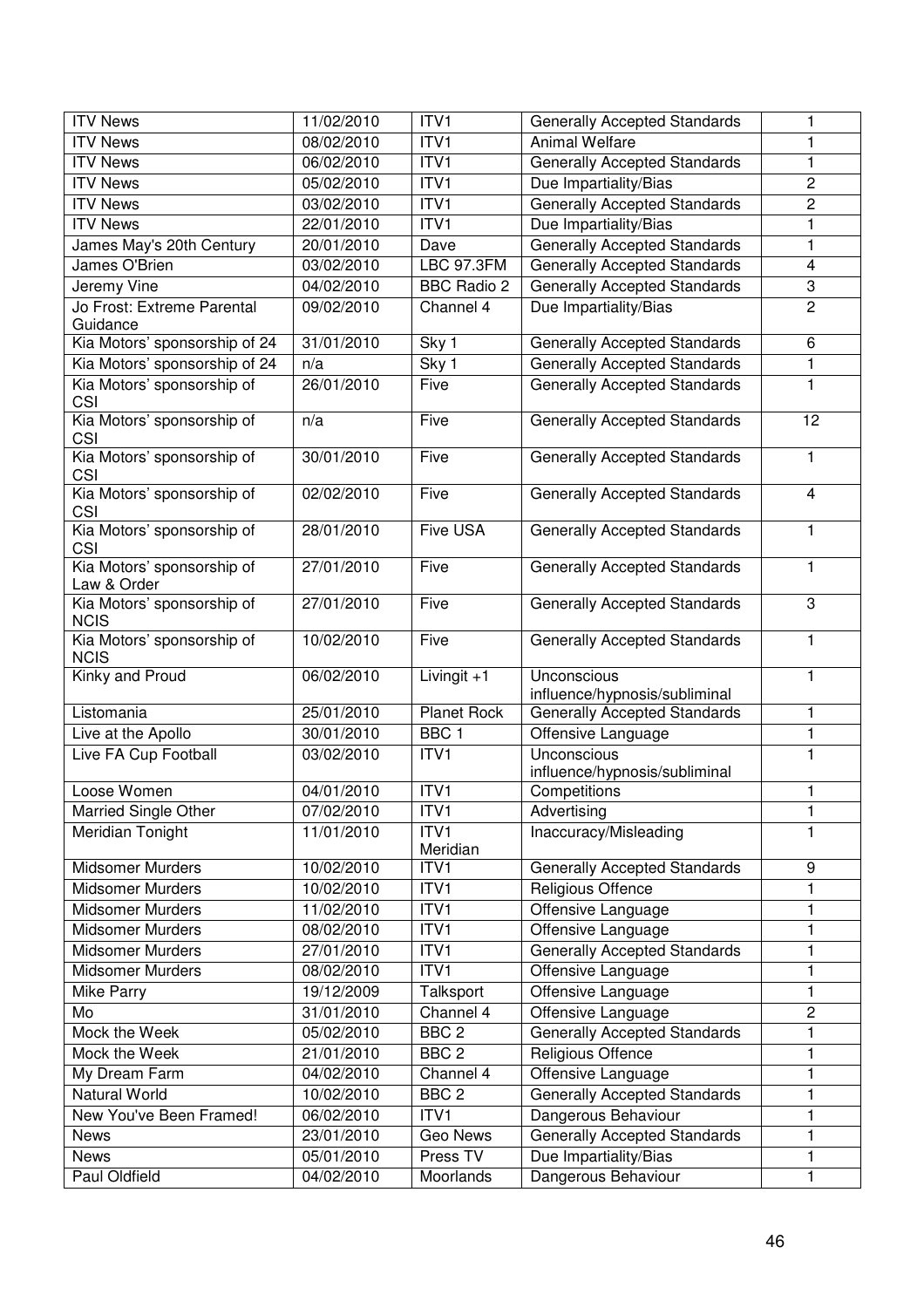|                                          |            | Radio                       |                                     |                |
|------------------------------------------|------------|-----------------------------|-------------------------------------|----------------|
| Piers Morgan OnMarbella                  | 12/01/2010 | ITV1                        | <b>Generally Accepted Standards</b> | 6              |
| <b>Pineapple Dance Studios</b>           | 14/02/2010 | Sky 1                       | Offensive Language                  | 1              |
| <b>Pineapple Dance Studios</b>           | 14/02/2010 | Sky 1                       | Sex/Nudity                          | 1              |
| <b>Planet's Funniest Animals</b>         | 30/01/2010 | ITV <sub>2</sub>            | <b>Generally Accepted Standards</b> | 1              |
| Popstar to Operastar                     | 29/01/2010 | ITV1                        | Sex/Nudity                          | 1              |
| Popstar to Operastar                     | 05/02/2010 | ITV1                        | Use of Premium Rate Numbers         | 1              |
| Promotions                               | 09/12/2009 | Sky 1                       | Advertising                         | 1              |
| QI                                       | 29/01/2010 | BBC <sub>1</sub>            | Sex/Nudity                          | 1              |
| Relocation, Relocation                   | 03/02/2010 | Channel 4                   | <b>Commercial References</b>        | 1              |
| Renault sponsorship of films             | 31/01/2010 | Channel 4                   | <b>Generally Accepted Standards</b> | 1              |
| on <sub>4</sub>                          |            |                             |                                     |                |
| <b>Road Wars</b>                         | 06/02/2010 | Sky 3                       | Inaccuracy/Misleading               | 1              |
| Sexcetera                                | 17/01/2010 | Virgin 1                    | Sex/Nudity                          | $\mathbf{1}$   |
| Shameless                                | 09/02/2010 | Channel 4                   | <b>Generally Accepted Standards</b> | 1              |
| Shameless                                | 03/02/2010 | Channel 4                   | U18 - Coverage of Sexual/other      | 1              |
|                                          |            |                             | offences                            |                |
| <b>Silent Witness</b>                    | 04/02/2010 | BBC <sub>1</sub>            | Violence                            | $\overline{2}$ |
| <b>Silent Witness</b>                    | 28/01/2010 | BBC <sub>1</sub>            | Suicide/Self Harm                   | 1              |
| <b>Six O'Clock News</b>                  | 10/02/2010 | <b>BBC Radio 4</b>          | <b>Generally Accepted Standards</b> | 1              |
| <b>Skins</b>                             | 28/01/2010 | E4                          | <b>Generally Accepted Standards</b> | 1              |
| Sky HD promo                             | 24/01/2010 | Sky Sports 1                | Inaccuracy/Misleading               | 1              |
| Sky HD promo                             | 24/01/2010 | Sky Sports 3                | Inaccuracy/Misleading               | 1              |
| <b>Sky News</b>                          | 05/02/2010 | <b>Sky News</b>             | Inaccuracy/Misleading               | 1              |
| <b>Sky News</b>                          | 28/01/2010 | <b>Sky News</b>             | <b>Generally Accepted Standards</b> | 1              |
| Soccer A.M.                              | 30/01/2010 | Sky Sports 1                | <b>Generally Accepted Standards</b> | 1              |
| Sorry, I've Got No Head                  | 01/02/2010 | BBC <sub>1</sub>            | <b>Generally Accepted Standards</b> | $\mathbf{1}$   |
| Sorry, I've Got No Head                  | 08/02/2010 | BBC <sub>1</sub>            | Sex/Nudity                          | 1              |
| Sponsorship of various<br>programmes     | 26/10/2009 | TV <sub>6</sub><br>(Sweden) | Sponsorship                         | 1              |
| Sponsorship of various                   | 27/10/2009 | TV8                         | Sponsorship                         | 1              |
| programmes                               |            | (Sweden)                    |                                     |                |
| <b>Sunday Live</b>                       | 31/01/2010 | <b>Sky News</b>             | Inaccuracy/Misleading               | 1              |
| Sunrise                                  | 03/02/2010 | <b>Sky News</b>             | <b>Generally Accepted Standards</b> | 1              |
| Sunrise                                  | 02/02/2010 | <b>Sky News</b>             | <b>Generally Accepted Standards</b> | 1              |
| The Alan Titchmarsh Show                 | 28/01/2010 | ITV1                        | Sex/Nudity                          | 1              |
| The Alan Titchmarsh Show                 | 08/02/2010 | ITV1                        | <b>Generally Accepted Standards</b> | $\overline{7}$ |
| The Alan Titchmarsh Show                 | 10/02/2010 | ITV1                        | Sex/Nudity                          | 6              |
| The Alan Titchmarsh Show                 | 02/02/2010 | ITV1                        | Dangerous Behaviour                 | 1              |
| The Bible: A History                     | 31/01/2010 | Channel 4                   | <b>Generally Accepted Standards</b> | 1              |
| The Brit Awards 2010 (trailer)           | 04/02/2010 | ITV1                        | <b>Generally Accepted Standards</b> | 1              |
| The Home Show                            | 02/02/2010 | Channel 4                   | Inaccuracy/Misleading               | 1              |
| <b>The National Television</b>           | 20/01/2010 | ITV1                        | Inaccuracy/Misleading               | 1              |
| Awards                                   |            |                             |                                     |                |
| <b>The National Television</b><br>Awards | 20/01/2010 | ITVI                        | Use of Premium Rate Numbers         | $\mathbf{1}$   |
| The One Show                             | 14/12/2009 | BBC <sub>1</sub>            | Offensive Language                  | 1              |
| The Royle Family                         | 25/12/2009 | BBC <sub>1</sub>            | <b>Generally Accepted Standards</b> | $\overline{5}$ |
| The Simpsons                             | 02/02/2010 | Channel 4                   | Violence                            | 1              |
| The Simpsons                             | 02/02/2010 | Channel 4                   | <b>Generally Accepted Standards</b> | 1              |
| The Simpsons                             | 01/02/2010 | Sky 1                       | Substance Abuse                     | 1              |
| The Vampire Diaries (trailer)            | 13/02/2010 | ITV <sub>2</sub>            | Violence                            | 1              |
| The Weakest Link                         | 04/02/2010 | BBC 1                       | Sex/Nudity                          | 1              |
|                                          |            |                             |                                     |                |